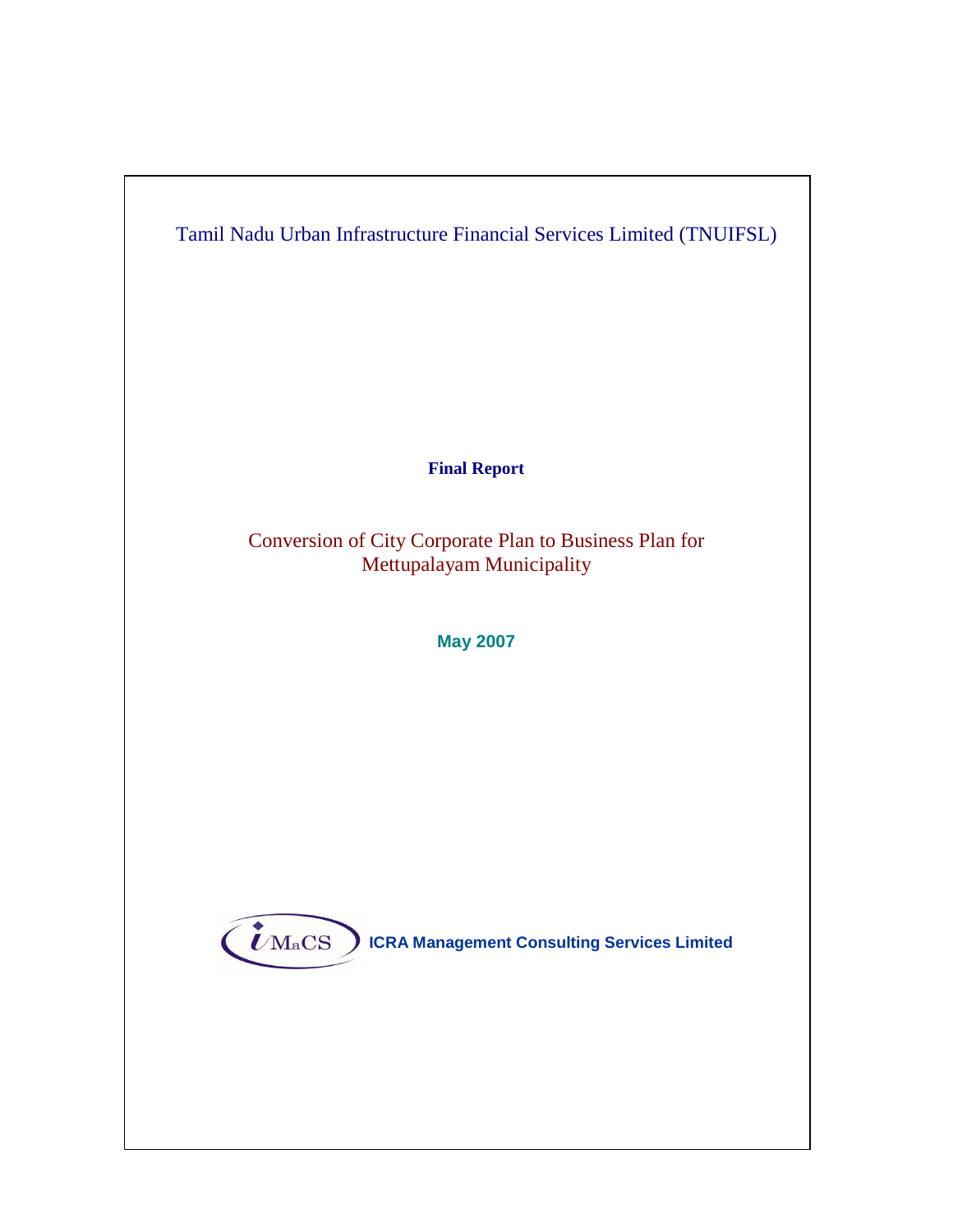

# **Table of Contents**

| 1.1 |                                                                   |    |
|-----|-------------------------------------------------------------------|----|
| 1.2 |                                                                   |    |
| 1.3 |                                                                   |    |
| 1.4 |                                                                   |    |
|     |                                                                   |    |
| 2.1 |                                                                   |    |
| 2.2 |                                                                   |    |
| 2.3 |                                                                   |    |
|     |                                                                   |    |
| 3.1 |                                                                   |    |
| 3.2 |                                                                   |    |
| 3.3 |                                                                   |    |
| 3.4 |                                                                   |    |
| 3.5 |                                                                   |    |
| 3.6 |                                                                   |    |
| 3.7 |                                                                   |    |
| 3.8 |                                                                   |    |
|     |                                                                   |    |
| 4.1 |                                                                   |    |
| 4.2 |                                                                   |    |
| 4.3 |                                                                   |    |
| 4.4 |                                                                   |    |
| 4.5 |                                                                   |    |
| 4.6 |                                                                   |    |
|     |                                                                   |    |
| 5.1 |                                                                   |    |
| 5.2 |                                                                   |    |
| 5.3 |                                                                   | 24 |
| 5.4 | Potential for revenue enhancement from existing sources of income | 24 |
| 5.5 |                                                                   | 27 |
| 5.6 |                                                                   |    |
|     |                                                                   | 29 |
| 6.1 |                                                                   |    |
| 6.2 |                                                                   | 29 |
| 6.3 |                                                                   |    |
| 6.4 |                                                                   |    |
| 6.5 |                                                                   |    |
| 6.6 |                                                                   | 35 |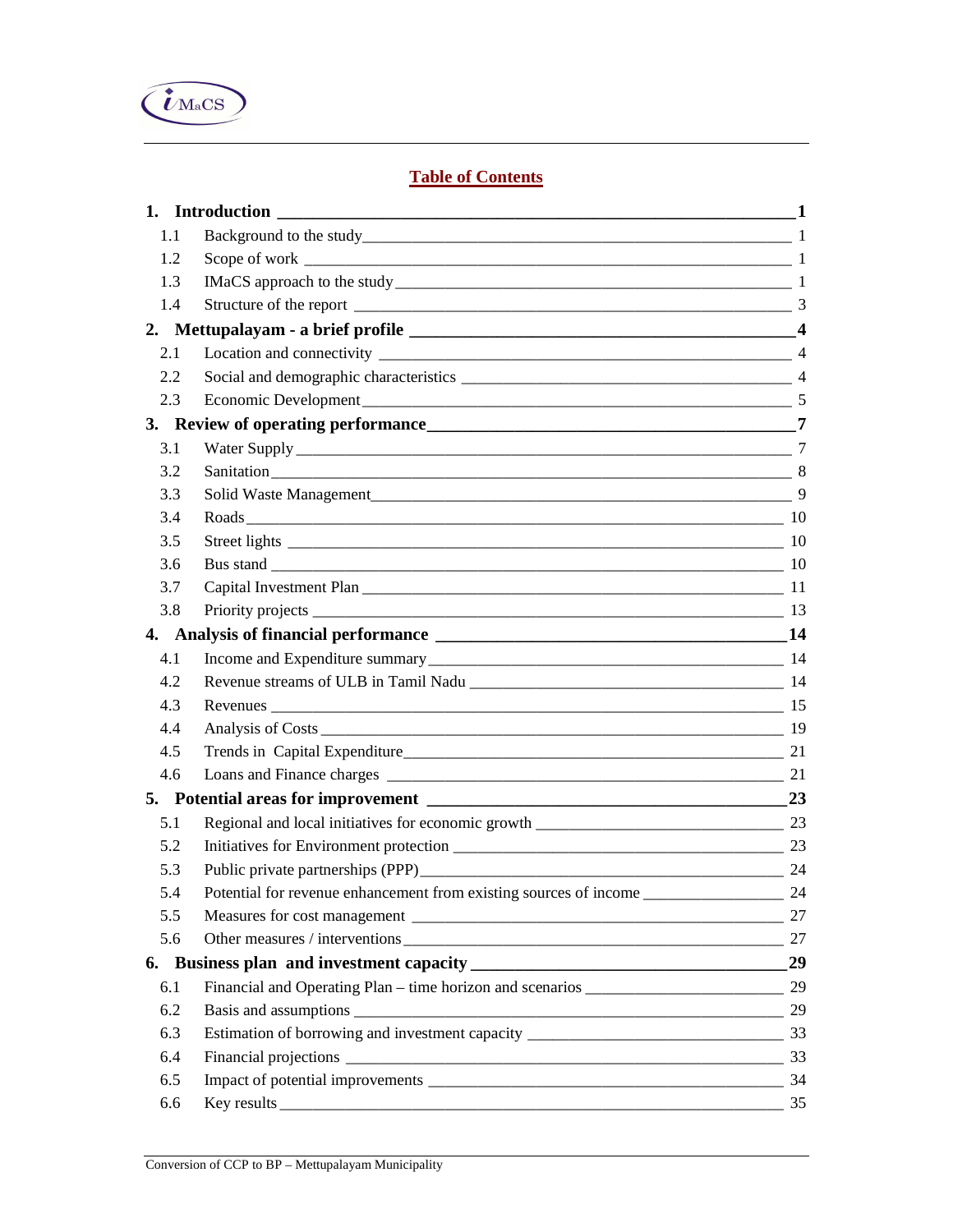

# **List of Exhibits**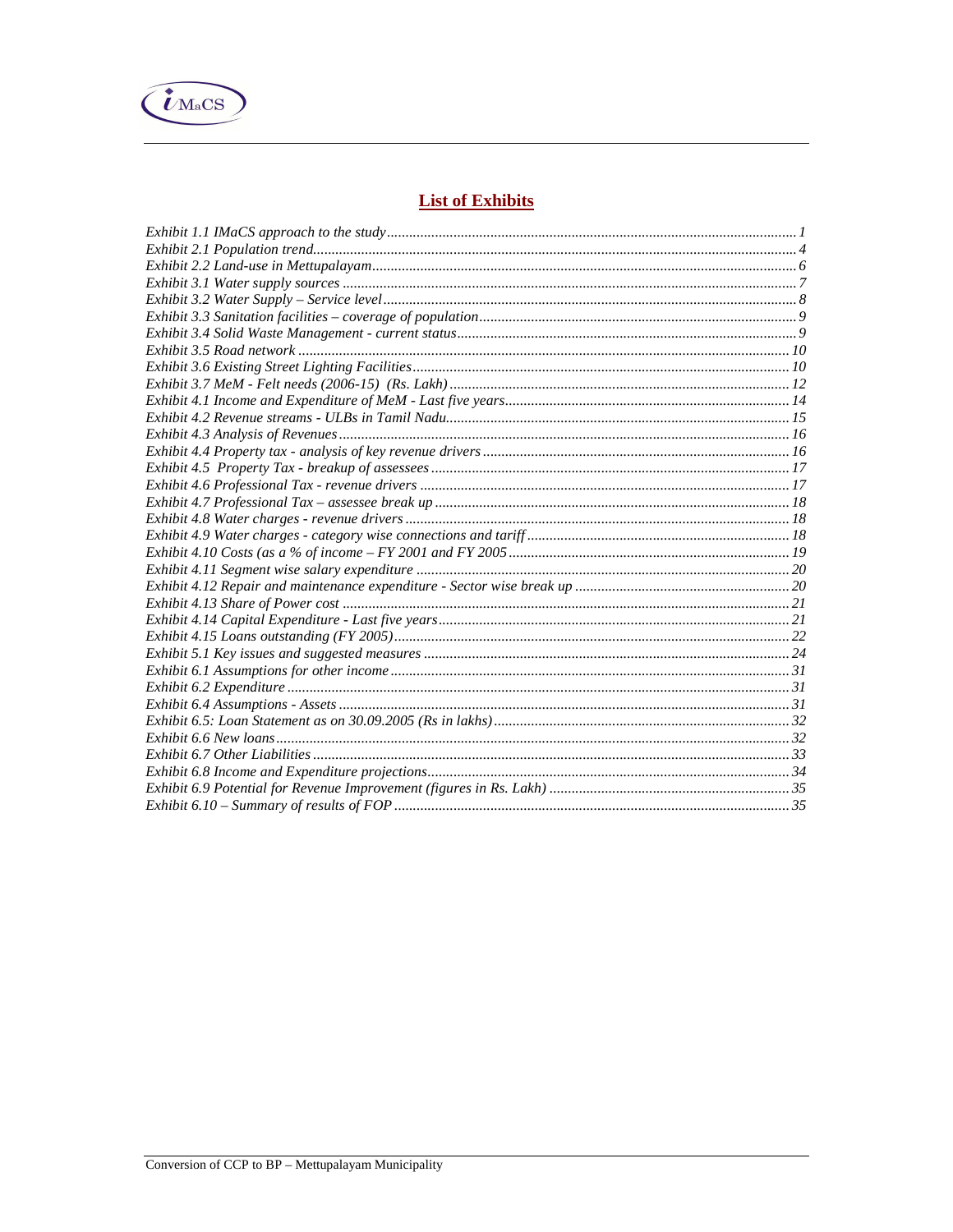

# **List of abbreviations**

| <b>BOT</b>     | Build-Operate-Transfer                                     |
|----------------|------------------------------------------------------------|
| <b>CAGR</b>    | Cumulative Annual Growth Rate                              |
| $\mathbf{CIP}$ | Capital Investment Program                                 |
| <b>CCP</b>     | City Corporate Plan                                        |
| <b>FOP</b>     | Financial and Operating Plan                               |
| <b>GLR</b>     | <b>Ground Level Reservoir</b>                              |
| <b>IMaCS</b>   | <b>ICRA Management Consulting Services</b>                 |
| <b>LPCD</b>    | Litres per capita per day                                  |
| MeM            | Mettupalayam municipality                                  |
| <b>MSW</b>     | Municipal Solid Waste                                      |
| <b>OHT</b>     | <b>Over Head Tanks</b>                                     |
| <b>PPP</b>     | <b>Public Private Partnerships</b>                         |
| <b>STP</b>     | <b>Sewerage Treatment Plant</b>                            |
| <b>SWM</b>     | Solid Waste Management                                     |
| <b>TNUDF</b>   | Tamil Nadu Urban Development Fund                          |
| <b>TNUDP</b>   | Tamil Nadu Urban Development Program                       |
| <b>TNUIFSL</b> | Tamil Nadu Urban Infrastructure Financial Services Limited |
| UGD            | Under Ground Drainage                                      |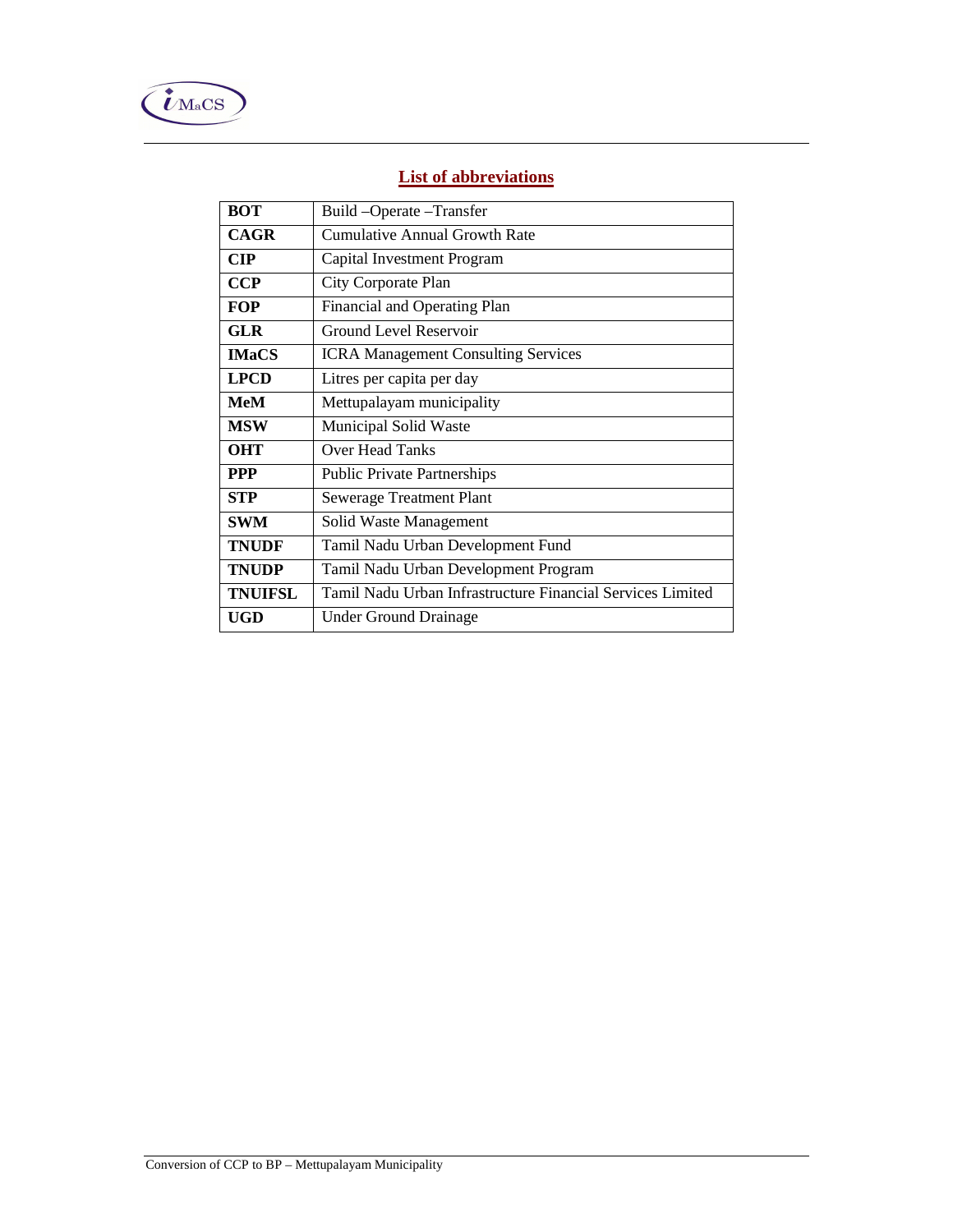

# **Executive Summary**

The Tamil Nadu Urban Infrastructure Financial Services (TNUIFSL) mandated ICRA Management Consulting Services (IMaCS) for conversion of City Corporate Plan (CCP) of Mettupalayam Municipality (MEM) into a Business Plan. The CCP for Mettupalayam was prepared in 2002, under the Tamil Nadu Urban Development Project - II (TNUDP-II) to develop vision, strategies and tasks to be carried out by MEM. Subsequently, MeM has prepared a Vision Plan, identifying various projects that it plans to undertake during 2004-09. The objective of this study is to enable effective implementation of projects envisaged in its CCP and Vision Plan through preparation of this report on conversion of the City Corporate Plan to a Business Plan.

# **City profile and growth potential**

Mettupalayam is an important trading hub and transit centre for hill products including potatoes, vegetables, fruits, arecanut, tea and coffee, which are grown in the Nilgiris. Thus the economic activities in Mettupalayam are predominantly related to trade and tertiary sector. The CCP observes that the growth of the town is mainly seen in the

| <b>Parameter</b>           | <b>Details</b> |
|----------------------------|----------------|
| Population (2001)          | 66487          |
| Decadal Growth (1991-2001) | 4.74%          |
| No. of Wards               | 33             |
| Sex Ratio                  | 995            |
| Literacy rate $-2001$      | 74 %           |

southern and western directions and there is a need to plan adequate infrastructure to support this growth in an orderly manner. The municipal area of Mettupalayam was constituted as a Single Local Planning area in the master plan and no surrounding villages have been included. This has constrained the growth of the town and is reflected in the stagnating population growth in the last decade. Key recommendations in terms of strategy for economic development and effective land use as recommended in the CCP are highlighted below:

- There is a need to review land use and potential for expansion of urban limit through various steps including implementation of the proposed land use master plan and exploring potential for adding neighbouring areas under the municipal limits.
- Scope for promoting industrial development along the Coimbatore-Mettupalayam corridor should be explored. Given the Coimbatore is a thriving industrial base, creating adequate infrastructure along the Coimbatore-Mettupalayam corridor could support economic development of Mettupalayam.
- Potential for adding tourism related projects along the Mettupalayam Coonoor corridor on the lines of the existing Black Thunder resort need to be examined.

## **Municipal Services - Status assessment, gaps and actions being taken**

Exhibit 1 presents a summary of service levels and status with respect to select indicators in Water Supply, Sanitation, Transportation, Street lights and Solid Waste Management.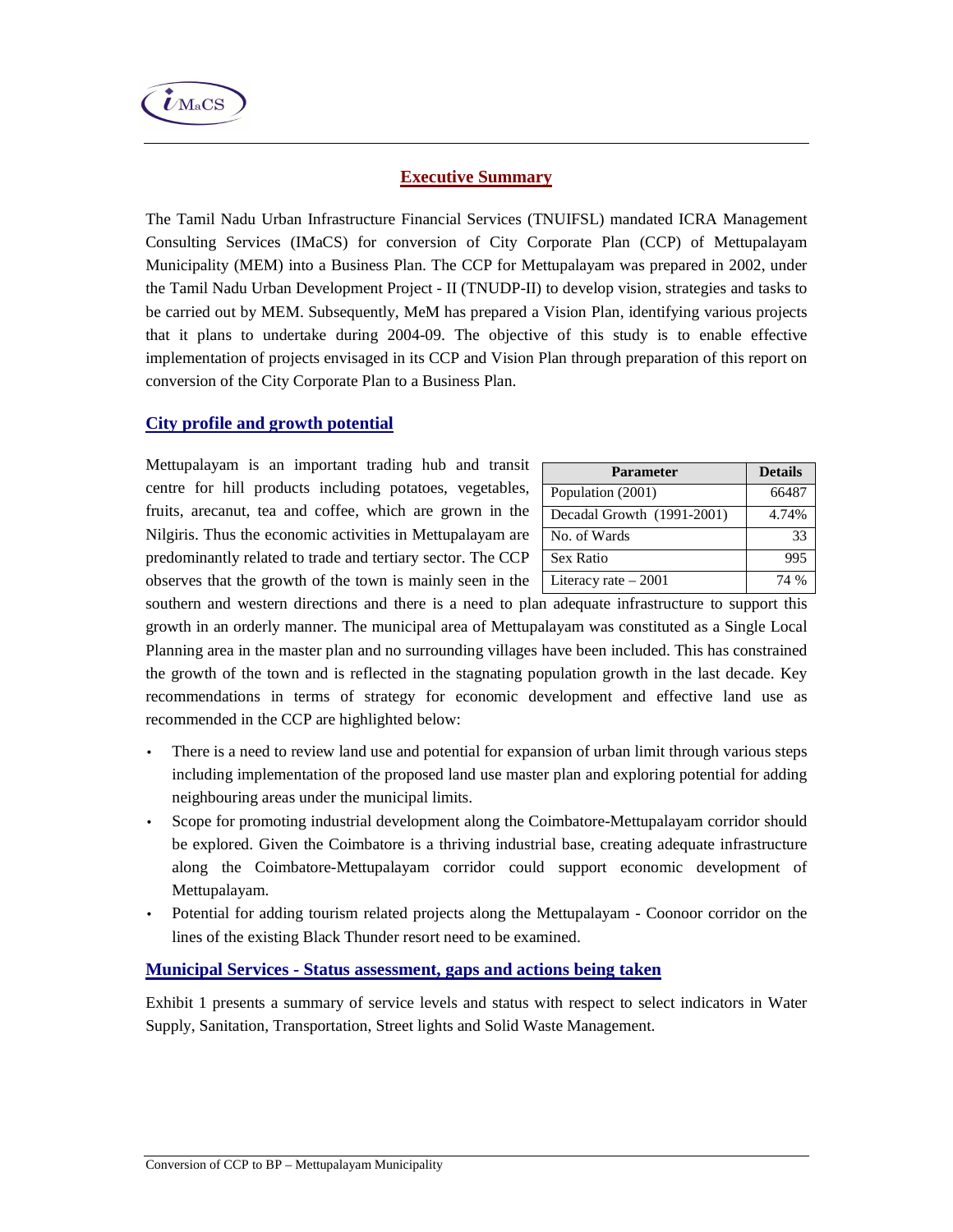

| SI. no                                                                                                                                                                                           | <b>Parameter / Indicator</b>                                   | Value                     | <b>Issues and Gaps</b>                                                                                     |  |  |
|--------------------------------------------------------------------------------------------------------------------------------------------------------------------------------------------------|----------------------------------------------------------------|---------------------------|------------------------------------------------------------------------------------------------------------|--|--|
| A. Water Supply                                                                                                                                                                                  |                                                                |                           |                                                                                                            |  |  |
| $\mathbf{1}$                                                                                                                                                                                     | Total Water Supply (MLD)                                       | 11                        | Storage capacity - The CCP points out the<br>$\bullet$                                                     |  |  |
| $\overline{2}$                                                                                                                                                                                   | Water Connections - nos.                                       | ~100                      | need for augmenting storage in the south and                                                               |  |  |
| 3                                                                                                                                                                                                | Public Fountains - nos.                                        | $~1$ 250                  | east zones where storage capacity is less than a<br>third of water supplied                                |  |  |
| 4                                                                                                                                                                                                | Daily Per Capita Supply (LPCD)                                 | 100-110                   | Distribution bottlenecks / leakages - Leakage<br>$\bullet$                                                 |  |  |
| 5                                                                                                                                                                                                | Storage Capacity / Daily Supply (%)                            | 59 %                      | in the distribution network estimated at 15% is                                                            |  |  |
| 6                                                                                                                                                                                                | Pipe length / Road Length (%)                                  | 100 %                     | another important issue and needs attention.                                                               |  |  |
| $\overline{7}$                                                                                                                                                                                   | Water connections / properties (%)                             | 48%                       | Scope for adding connections - Water<br>connections account for only 48 % of properties                    |  |  |
|                                                                                                                                                                                                  | Actions required :                                             |                           |                                                                                                            |  |  |
| $\bullet$                                                                                                                                                                                        | Need for renovation of pumping main                            |                           |                                                                                                            |  |  |
| $\bullet$                                                                                                                                                                                        | Addition of storage infrastructure in select areas of the town |                           |                                                                                                            |  |  |
|                                                                                                                                                                                                  |                                                                | <b>B.</b> Sanitation      |                                                                                                            |  |  |
| 8                                                                                                                                                                                                | UGD network (Yes/No/Partial)                                   | No                        | There is no comprehensive Sewage and waste<br>$\bullet$                                                    |  |  |
| 9                                                                                                                                                                                                | Number of Public conveniences                                  | 48                        | water disposal system                                                                                      |  |  |
| 10                                                                                                                                                                                               | Length of Storm drains (km)                                    | 60                        | Environmental degradation and pollution of<br>$\bullet$<br>Bhavani river due to flow of untreated sewage / |  |  |
| 11                                                                                                                                                                                               | Est. access to sanitation (%)                                  | 74%                       | waste water into the river                                                                                 |  |  |
| 12                                                                                                                                                                                               | Storm Drains - % of road length                                | 80%                       |                                                                                                            |  |  |
|                                                                                                                                                                                                  | <b>Actions being taken:</b>                                    |                           |                                                                                                            |  |  |
| $\bullet$                                                                                                                                                                                        |                                                                |                           | Investigation and preparation of DPR for comprehensive UGD scheme for Mettupalayam being undertaken by     |  |  |
|                                                                                                                                                                                                  | <b>TWAD</b> currently                                          |                           |                                                                                                            |  |  |
|                                                                                                                                                                                                  |                                                                |                           | C. Roads, Transportation and Street Lights                                                                 |  |  |
| 13                                                                                                                                                                                               | <b>Total Length of Roads</b>                                   | 75                        | 92% of the road network is surfaced<br>$\bullet$<br>MeM recently undertook improvement under<br>$\bullet$  |  |  |
| 14                                                                                                                                                                                               | Total number of Street Lights                                  | ~2500                     | Special Roads project at an outlay of Rs. 272                                                              |  |  |
| $\overline{15}$                                                                                                                                                                                  | BT + CC roads / Road length (%)                                | 92%                       | lakh                                                                                                       |  |  |
| 16                                                                                                                                                                                               | Road length per Street Light (m)                               | 28                        |                                                                                                            |  |  |
|                                                                                                                                                                                                  | Actions being taken / required:                                |                           | Upgradation of Coimbatore-Mettupalayam-Coonoor Highway along with bypass for Mettupalayam is required.     |  |  |
| ٠<br>٠                                                                                                                                                                                           |                                                                |                           | Bypass along with adding areas to Mettupalayam municipality could spur future growth of the town.          |  |  |
|                                                                                                                                                                                                  |                                                                | D. Solid Waste Management |                                                                                                            |  |  |
|                                                                                                                                                                                                  |                                                                |                           |                                                                                                            |  |  |
| 17                                                                                                                                                                                               | <b>Total Waste Generation (MT)</b>                             | 30                        | Collection efficiency indicates scope for<br>$\bullet$<br>improvement                                      |  |  |
| $\overline{18}$                                                                                                                                                                                  | Collection - % of waste generated                              | 26                        | Source segregation yet to be implemented<br>$\bullet$                                                      |  |  |
| 19                                                                                                                                                                                               | Compost yard area -available                                   | 10                        | Composting yard facilities need upgradation.<br>$\bullet$                                                  |  |  |
| 20                                                                                                                                                                                               | Compost yard - required (Acres)                                | 6.79                      | Solid waste management action plan under<br>$\bullet$                                                      |  |  |
| 21                                                                                                                                                                                               | No. of Vehicles for SWM                                        | $\overline{7}$            | implementation                                                                                             |  |  |
| 22                                                                                                                                                                                               | Rated Tonnage of vehicles (MT)                                 | 22                        |                                                                                                            |  |  |
| 23                                                                                                                                                                                               | Compost Yard - Gap - Acres                                     | 3.21                      |                                                                                                            |  |  |
|                                                                                                                                                                                                  | <b>Actions being taken:</b>                                    |                           |                                                                                                            |  |  |
| SWM plan at Rs. 117 lakh outlay has been made. Privatisation of primary collection in 5 wards.<br>٠<br>MeM has recently upgraded equipment including procurement of dumper placer and bins.<br>٠ |                                                                |                           |                                                                                                            |  |  |
| $\bullet$                                                                                                                                                                                        | Aerobic compositing at an outlay of Rs. 59 lakh envisaged.     |                           |                                                                                                            |  |  |

## **Exhibit 1 - Status of Municipal services**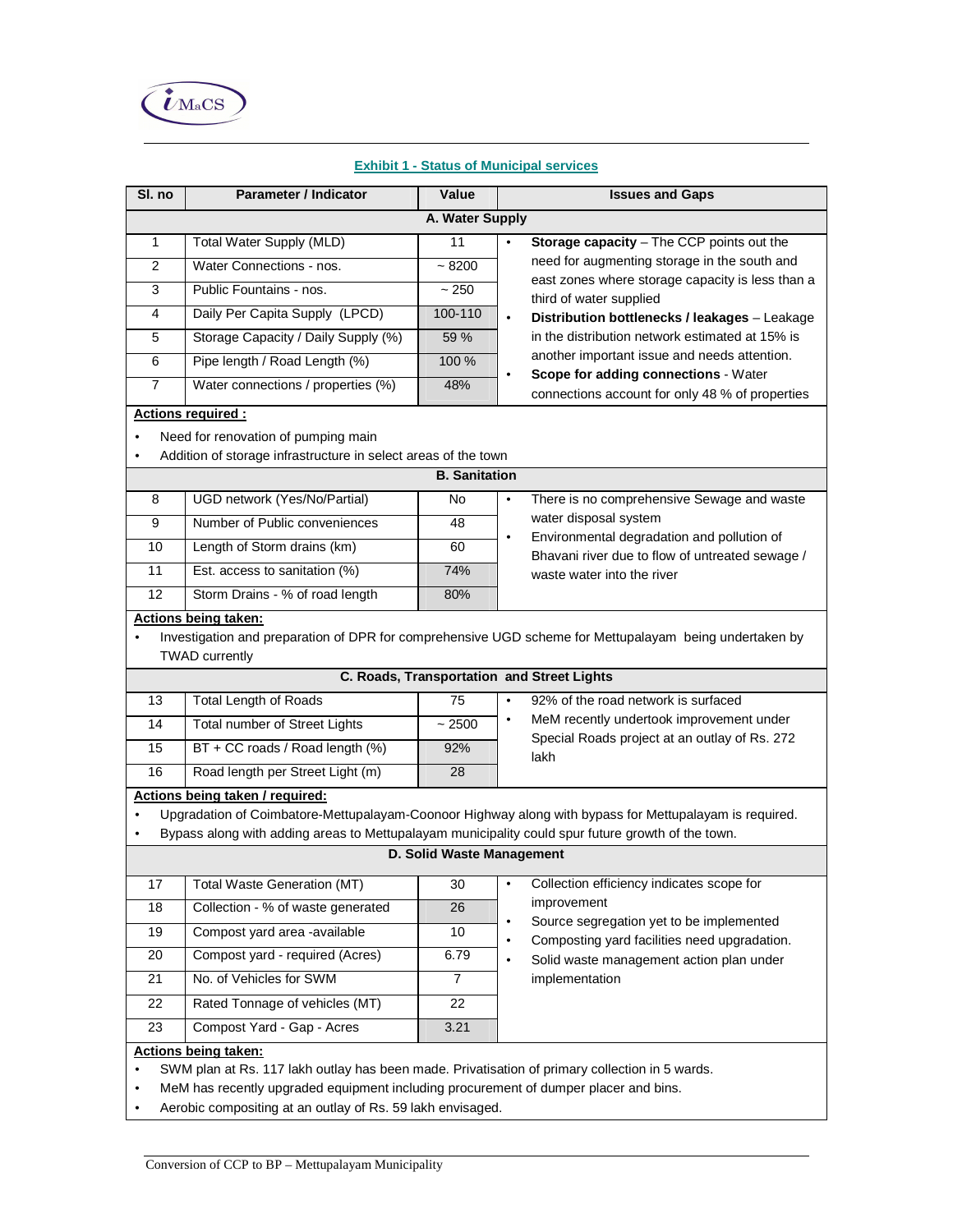

## **Analysis of financial performance**

Exhibit 2 provides a summary of the financials of MeM, along with a) an analysis of the growth and b) change in composition of various revenue and expenditure heads.

| Year                                    |                |                    | FY 2001 FY 2002 FY 2003 | <b>FY 2004</b> | FY 2005 | <b>CAGR%</b> |  |
|-----------------------------------------|----------------|--------------------|-------------------------|----------------|---------|--------------|--|
| <b>INCOME</b>                           |                |                    |                         |                |         |              |  |
| <b>Taxes</b>                            | 129            | 135                | 143                     | 146            | 159     | 5%           |  |
| <b>Property Tax</b>                     | 120            | 125                | 128                     | 135            | 147     | 5%           |  |
| Prof. Tax                               | 9              | 10                 | 15                      | 11             | 12      | 6%           |  |
| <b>User Charges / Fees</b>              | 81             | 67                 | 82                      | 159            | 184     | 23%          |  |
| <b>Water Charges</b>                    | 52             | 52                 | 56                      | 57             | 58      | 3%           |  |
| Sewerage Charges                        | $\blacksquare$ |                    |                         |                |         |              |  |
| Service Charges / Fees                  | 29             | 15                 | 26                      | 35             | 29      | 0%           |  |
| Other Income                            | 133            | 155                | 57                      | 67             | 97      | -8%          |  |
| <b>GRANTS /CONTRIBUTIONS</b>            | 70             | 78                 | 68                      | 47             | 33      | $-17%$       |  |
| <b>ASSIGNED REVENUE</b>                 | 100            | 21                 | 81                      | 85             | 25      | $-30%$       |  |
| <b>TOTAL</b>                            | 513            | 456                | 431                     | 437            | 400     | $-6%$        |  |
| Prior Period Income (PPI)               | 6              |                    |                         |                |         |              |  |
| <b>TOTAL INCOME (incl.PPI)</b>          | 518            | 456                | 431                     | 437            | 400     | $-6%$        |  |
|                                         |                | <b>EXPENDITURE</b> |                         |                |         |              |  |
| <b>Salaries</b>                         | 220            | 214                | 231                     | 209            | 208     | $-1%$        |  |
| Repairs & Maintenance                   | 61             | 106                | 111                     | 76             | 82      | 8%           |  |
| Program Expenditure                     | $\Omega$       | 13                 | 3                       | 1              |         |              |  |
| Admin                                   | 10             | $\overline{7}$     | 10                      | 11             | 12      | 4%           |  |
| Prior Period Expenditure                |                |                    |                         |                |         |              |  |
| TOTAL OP. EXPENDITURE                   | 291            | 340                | 356                     | 296            | 302     | 1%           |  |
| <b>OP. SURPLUS</b>                      | 227            | 115                | 75                      | 141            | 98      | $-19%$       |  |
| Depreciation                            | 153            | 136                | 111                     | 98             |         |              |  |
| Finance Charges                         | 56             | 23                 | $\overline{2}$          | $\Omega$       | 5       | $-46%$       |  |
| <b>TOTAL EXPENDITURE</b>                | 501            | 499                | 469                     | 394            | 307     | $-12%$       |  |
| <b>SURPLUS (After Dep and Interest)</b> | 17             | $-44$              | $-38$                   | 43             | 93      | 53%          |  |

### **Exhibit 2 - Financial analysis**

*Income and Expenditure figures in Rs. Lakh.* 

Analysis based on accounts of FY 2001 to 2005 and other information obtained from MeM including DCB and Loan statements indicate that MeM faces significant financial burden due to stagnant revenue, declining operating surplus and a growing debt burden.

# **Capital Investment Plan**

We have compiled the felt needs of the city under various service areas, based on

- Review of projects recommended in the City Corporate Plan
- Status and progress on projects identified as part of the Vision Plan (2004-09)
- Consultations with stakeholders and discussion with officials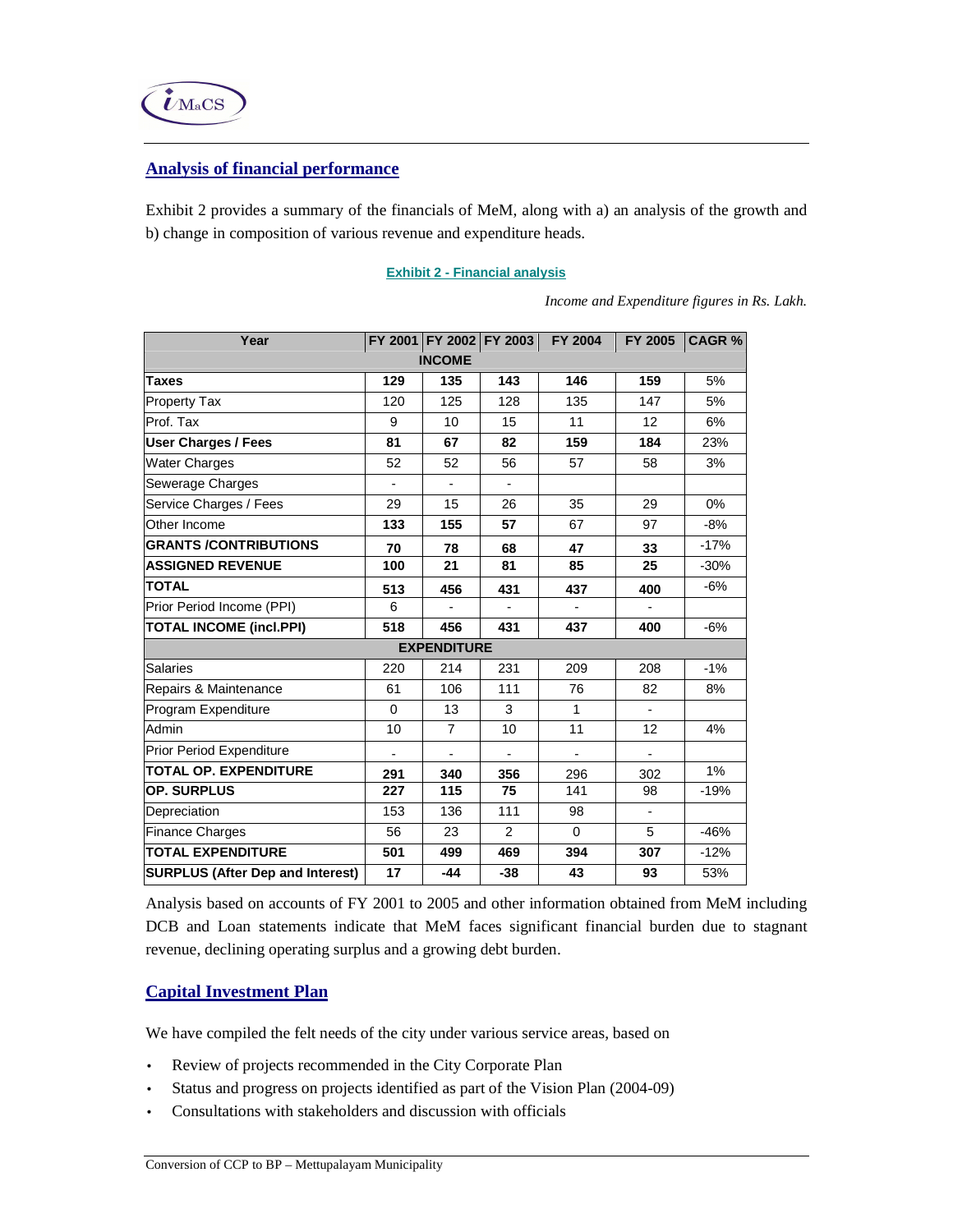

## Exhibit 3 provides a summary of the CIP for MEM.

| <b>Segment</b>       | Outlay as given in    |            | Outlay regd.*      |             | Remarks on ongoing projects/Projects                    |  |  |
|----------------------|-----------------------|------------|--------------------|-------------|---------------------------------------------------------|--|--|
|                      | <b>Vision</b><br>Plan | <b>CCP</b> | <b>SFC</b><br>Felt | $(2006-15)$ | envisaged                                               |  |  |
|                      |                       |            | <b>Needs</b>       |             |                                                         |  |  |
| Roads,               | 123                   | 100        | 27                 | 1000        | Outlay under special roads project - Rs. 272            |  |  |
| Bridges an d         |                       |            |                    |             | lakh. Major road works are likely to be taken           |  |  |
| Culverts             |                       |            |                    |             | up only after UGD scheme implementation                 |  |  |
| Storm Water          | 85                    | 120        | 33                 | 200         | Based on CCP estimates and revision based<br>$\bullet$  |  |  |
| <b>Drains</b>        |                       |            |                    |             | on discussion with municipal officials                  |  |  |
| <b>Water Supply</b>  | 30                    | 75         | 16                 | 300         | Based on modified estimates for projects<br>$\bullet$   |  |  |
|                      |                       |            |                    |             | identified by MeM including renovation of               |  |  |
|                      |                       |            |                    |             | transmission main and distribution bottlenecks          |  |  |
|                      |                       |            |                    |             | in select areas.                                        |  |  |
| Solid Waste          | 60                    | 80         | 25                 | 125         | Based on the proposals for SWM prepared by<br>$\bullet$ |  |  |
| Management           |                       |            |                    |             | MeM. SWM Action plan outines an outlay of               |  |  |
|                      |                       |            |                    |             | <b>Rs. 117 lakh</b>                                     |  |  |
| <b>Street Lights</b> | 11                    | 24         | 1                  | 25          | Based on identified projects as per Vision              |  |  |
|                      |                       |            |                    |             | Plan                                                    |  |  |
| Remunerative         | 86                    |            | $\Omega$           | 40          | Includes projects relating to slaughter house<br>٠      |  |  |
| Enterprises          |                       |            |                    |             | and markets.                                            |  |  |
| Education            | 78                    |            | 8                  | 32          | Based on existing proposal for renovating<br>٠          |  |  |
|                      |                       |            |                    |             | school building                                         |  |  |
| Sewerage             | 14                    | 2000       | $\Omega$           | 2000        | Includes the proposed UGD scheme<br>$\bullet$           |  |  |
| and                  |                       |            |                    |             | recommended in the CCP.                                 |  |  |
| Sanitation           |                       |            |                    |             |                                                         |  |  |
| <b>Others</b>        | 49                    |            | 28                 | 45          | Includes projects in the areas of graveyards,<br>٠      |  |  |
|                      |                       |            |                    |             | parks, health, slum development, noon meal              |  |  |
|                      |                       |            |                    |             | centres and green town.                                 |  |  |
| <b>TOTAL</b>         | 534                   | 2399       | 138                | 3767        |                                                         |  |  |

## **Exhibit 3 Capital Investment Plan along with phasing - Short Term (2006-10 and 2011-15)**

# **Priority Projects**

Priority projects identified by MEM are listed below:

- 1. Proposed Underground Drainage Scheme
- 2. Transportation projects including a new railway level crossing/Road overbridge and a road connecting the town with the new scheme road in Shanthi Nagar and shifting of alignment of the existing level railway level crossing in Kattur.
- 3. New vegetable market in the periphery of the town

Apart from the above projects, council members stressed that the Highways department should taken up the proposed widening and expansion of the National Highway connecting Coimbatore-Mettupalayam-Ooty be taken up on priority, along with a bye-pass road for Mettupalayam, so that new developments including markets can be taken up along the alignment of the bypass road.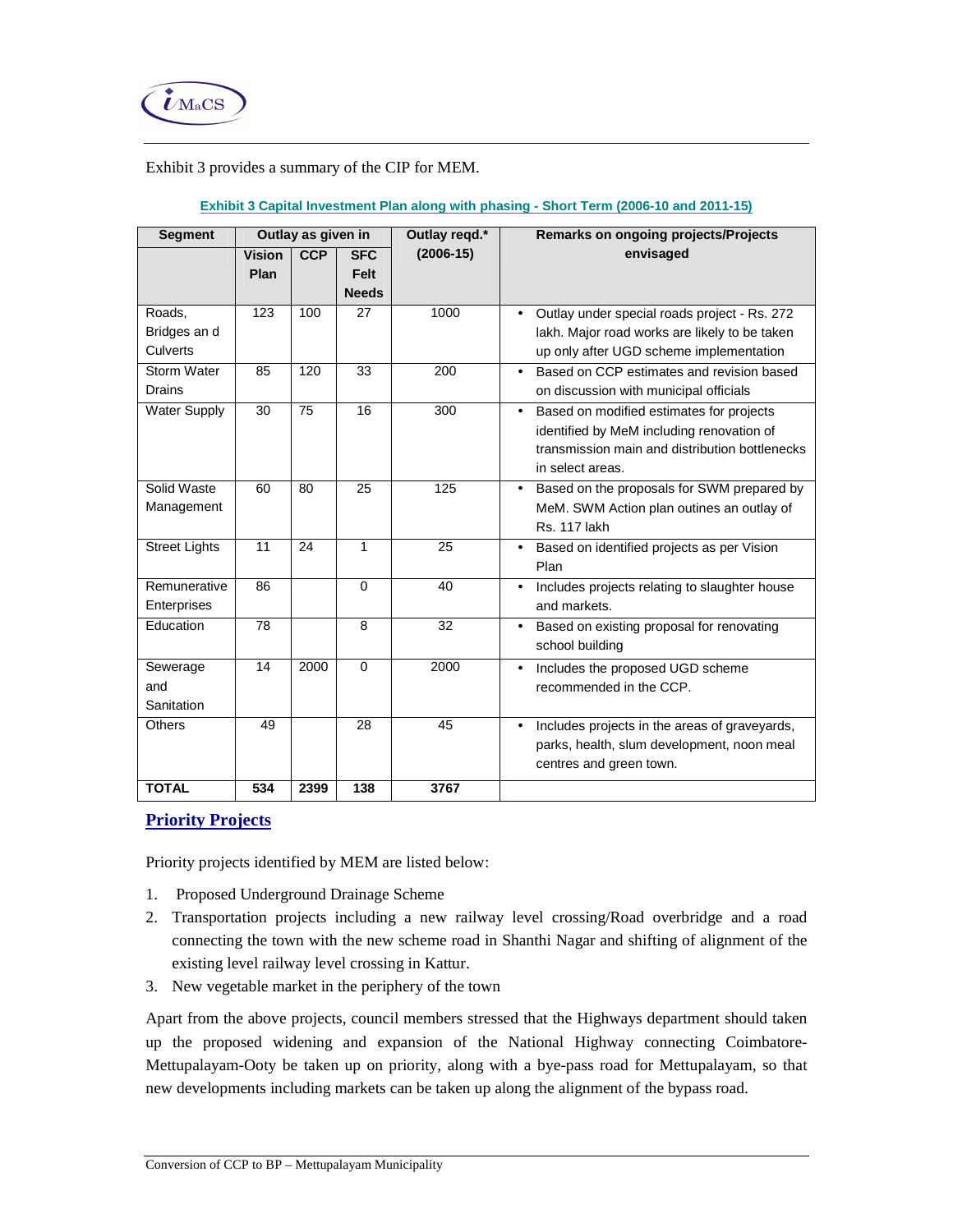

# **Reform Agenda**

The report provides the details of reform agenda. MeM's ability to improve on its financial performance hinges primarily on its ability to sustain and improve on the revenue growth.

## *ULB level*

MeM could potentially increase its own income to Rs. 400 lakh through focused interventions in the following areas:

- 1. **Property tax**: through revision in ARV, widening assessee base and closer scrutiny.
- 2. **Professional tax**  sustaining a growth in assessments of 8% in the assessments through widening tax base among traders and self-employed professionals
- 3. **User charges**  MeM should target at least 12000 water connections. Implementation of UGD scheme structured partly on public deposits and user charges could also add to revenues and investment capacity. Implement graded tariffs / metered tariffs to improve revenue realisation and explore collecting connection deposits on instalment basis.
- 4. **PPP / remunerative projects**  MeM also needs to explore land development as a revenue enhancement mechanism and should focus on attracting private sector participation through appropriate BOT/ SPV structures for implementing remunerative projects. Development of vegetable market appears amenable to PPP and private investment.
- 5. **Energy costs**  A savings of 10-15% reduction in energy costs appears imminently achievable. A comprehensive energy audit is required in this regards.
- 6. **Collection Efficiencies**  While current collection efficiency in taxes have improved, arrears collection efficiency is an area of concern.
- 7. **NGOs / Corporate participation** Intensify focus on attracting NGOs/advertising revenue for city beautification projects.

### *Actions from GoTN and GoTN agencies*

- 1. Review of land use pattern to identify additional areas for development and exploring scope for bringing peripheral areas under the ambit of MeM.
- 2. Promote investments along the Coimbatore Mettupalayam Ooty corridor in industrial and tourism projects. Specifically, GoTN could consider the feasibility of developing an Industrial park or a food processing park near Mettupalayam on the Mettupalayam-Coimbatore corridor and Tourism projects such as resorts, amusement parks etc along the Mettupalayam Ooty corridor.
- 3. Revise ARV for property taxes, pending since 1998 at the earliest.
- 4. Develop model concessions / formats for involving Private sector in various areas including Solid waste, STP O&M, street light maintenance and remunerative projects
- 5. Incentivise energy conservation and implementation of SWM guidelines through specific grants
- 6. GoTN should continue its thrust on e-governance, accounting systems and capacity building/training. Specific actions on this have been identified in the report.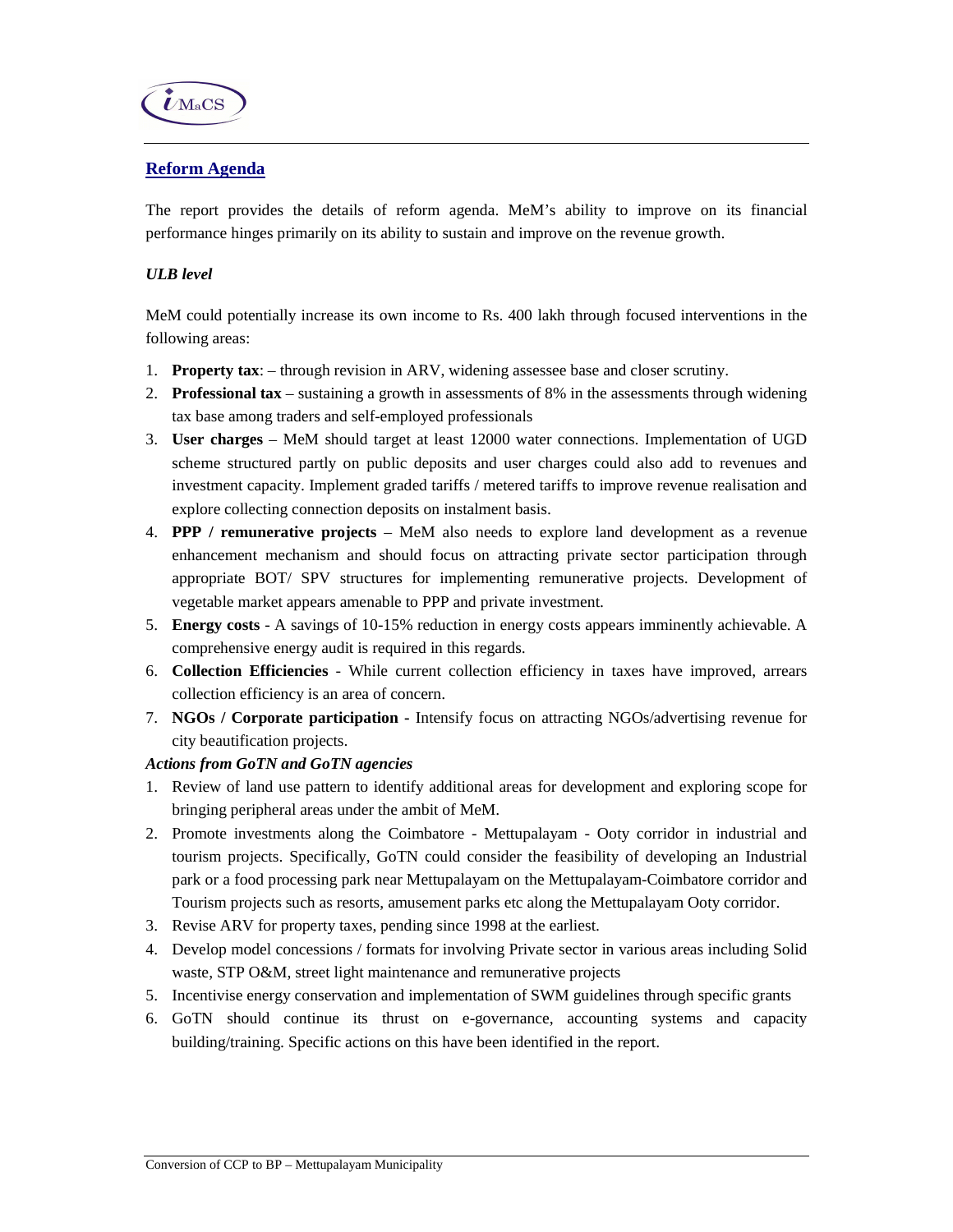## **FOP, borrowing capacity and investment capacity**

The factor for concern for Mettupalayam municpality is that even after factoring a substantial improvements in revenues (detailed in section 6.5 for potential improvements), the debt servicing capacity of MeM is severely constrained by its outstanding loans of Rs. 12 crore as of FY 2005, which was approximately 2.7 times the revenue for FY 2005. Thus MeM is severely burdened with existing debt which constrains its capacity to take up major investments through loan financing. The borrowing capacity has been computed as the minimum of NPV of operating surplus, 30% of revenues during the projection period and works out to Rs. 433 lakh.

| <b>Summary of FOP results</b>             |       |
|-------------------------------------------|-------|
| Revenues - FY 2006 (Rs. Lakh)             | 455   |
| Revenues - FY 2015 (Rs. Lakh)             | 786   |
| Revenue CAGR % - FY 2006-15               | 6.2%  |
| Avg. Cash Operating Surplus               | 147   |
| Avg. TE (excluding depreciation)/TR (%)   | 77%   |
| Average Debt Servicing/TR (%)             | 28%   |
| Borrowing Capacity as a minimum of NPV of |       |
| NPV of 50% of Cash Surplus (without new   |       |
| loans)                                    | 433   |
| NPV of 30% of Revenue                     | 1,219 |
| <b>Borrowing Capacity</b>                 | 433   |
| <b>Investment Capacity</b>                | 865   |
| <b>Investment Requirement</b>             | 3,767 |
| IC/IR                                     | 23%   |

**Exhibit 6.10 – Summary of results of FOP** 

As can be seen, the sustainable investment capacity of ULB is negligible, even with potential improvements. MeM's existing loans constrain its investment capacity and there is need for some radical measures to bail out this ULB in the form of grants and reduction in interest on loans. Further given its spatial constraints for growth, the scope for growth through adding nearby areas also may need to be explored for the long-term sustainability of the municipality's finances.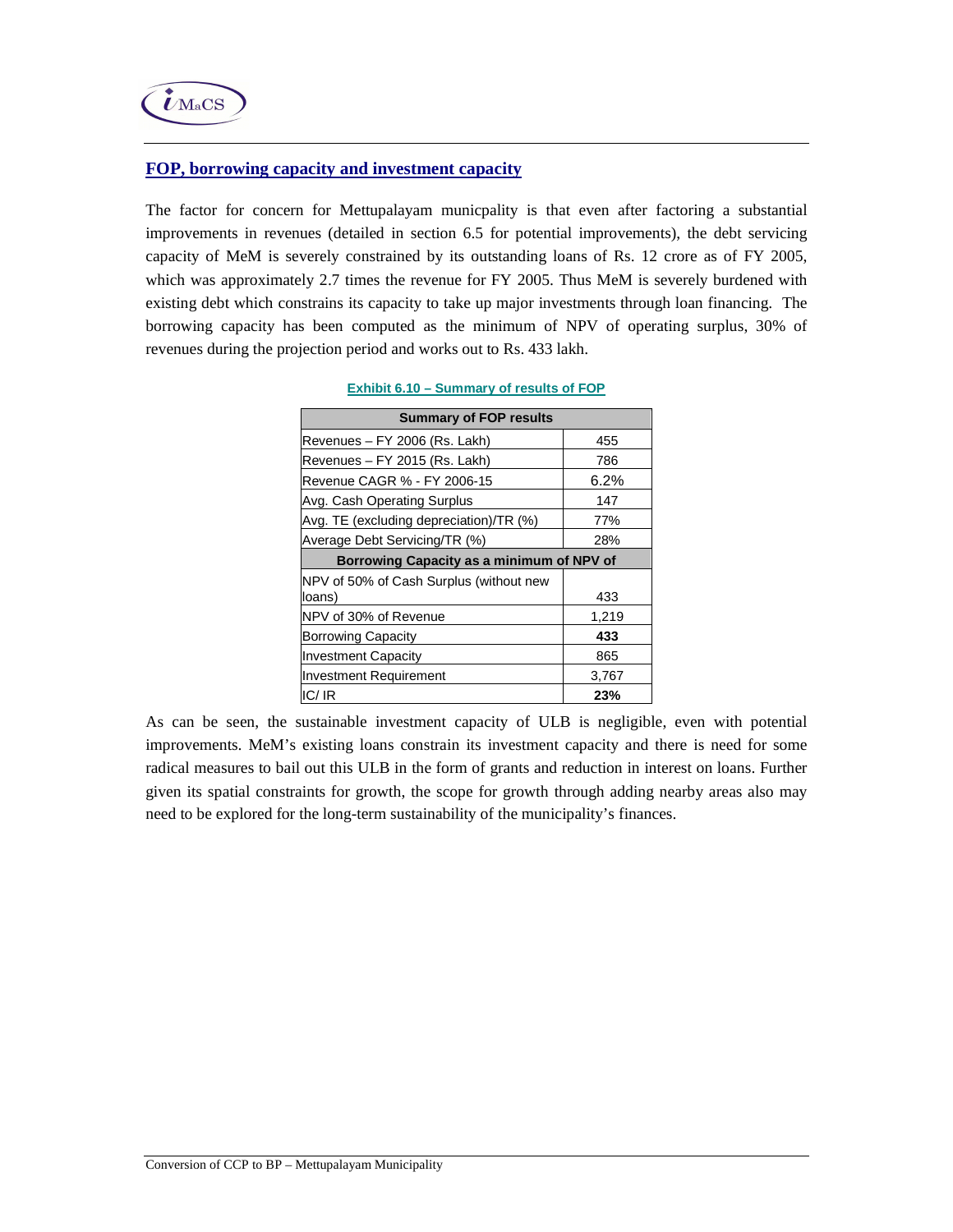# 1. Introduction

## **1.1 Background to the study**

Mettupalayam municipality (MeM) was upgraded as a selection grade municipality in 1998 and has an area of 7.20 sq. km under its limits. Under the Tamil Nadu Urban Development Project - II (TNUDP-II), a City Corporate Plan (CCP) was prepared for MeM in 2004. The objective of the CCP was to outline a vision for development of the city and to identify strategies and tasks to be carried out by MeM. Subsequently, MeM has also developed a 5-year Vision Plan (2004-09), identifying projects that it plans to undertake during this period. In order to enable effective implementation of projects envisaged in its CCP and Vision Plan, the Tamil Nadu Urban Infrastructure Financial Services (TNUIFSL) mandated ICRA Management Consulting Services (IMaCS) for conversion of City Corporate Plan (CCP) into a Business Plan (BP).

### **1.2 Scope of work**

The scope of work for the study covered a) assessment of the financial and operating aspects of MeM, b) Review issues relating to revenue realisation and cost management and identification of improvement (revenue enhancement and cost reduction) measures and c) Development of a Financial and Operating Plan (FOP), taking into account potential revenue enhancement and cost reduction measures.

### **1.3 IMaCS approach to the study**

Exhibit 1.1 gives a snapshot of IMaCS' approach to the study. IMaCS's approach to the study involved three steps as detailed below:



#### **Exhibit 1.1 IMaCS approach to the study**

Conversion of CCP to BP – Mettupalayam Municipality 1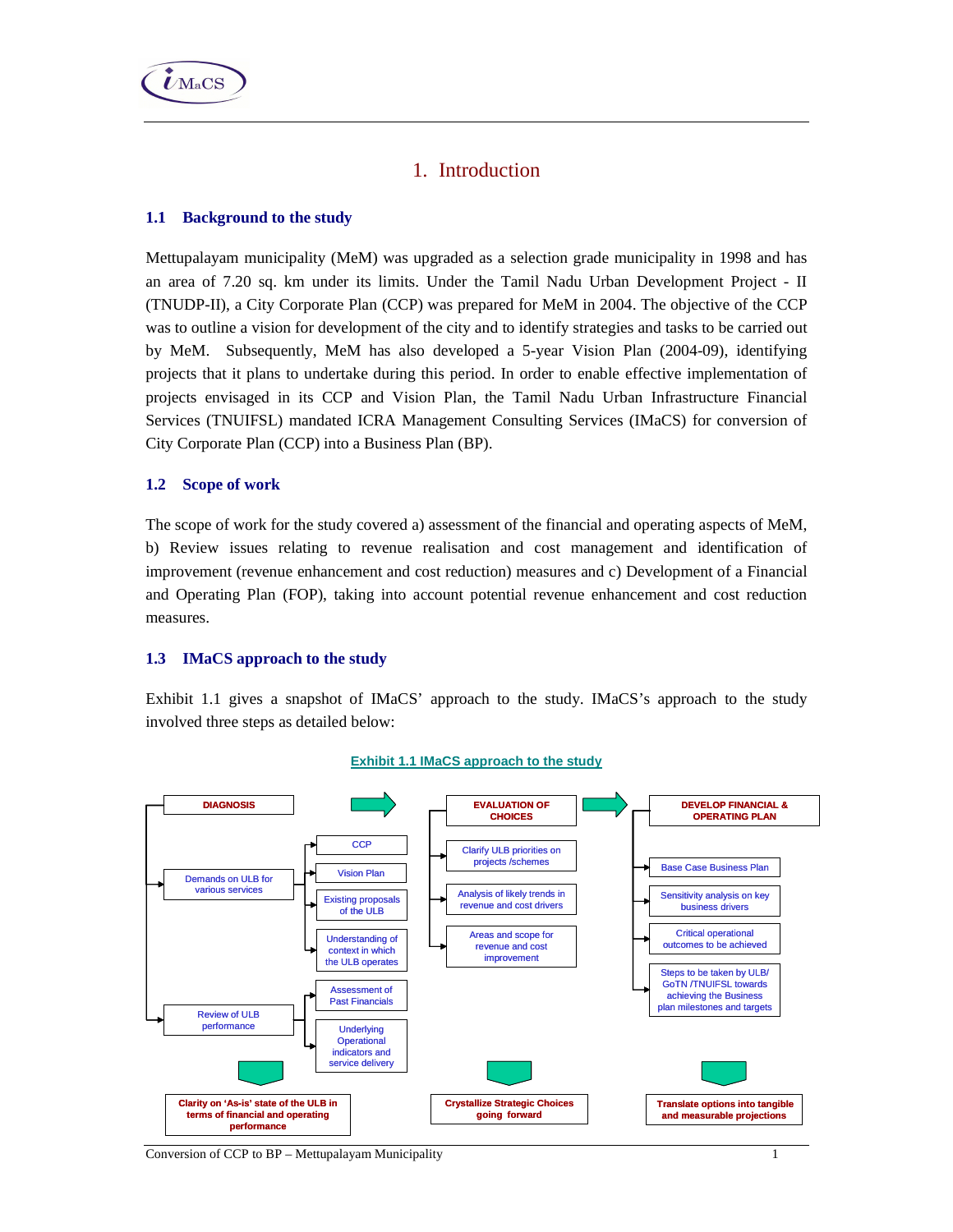

## **1.3.1 Step I – Diagnostic review**

The diagnostic review involved an assessment of the current status of MeM, its activities and financial performance, review of the City Corporate Plan (CCP) and discussions with TNUIFSL and MeM. We had the opportunity to interact with the Commissioner and had extensive interactions with officials and select ward members of the municipality during our field visits.

We collected relevant information on the performance (operational and financial) from MeM. Our review was focused on the following areas:

- Financial position
- Operational performance
- Demands on urban services in the town/municipality

The diagnostic review was directed towards achieving a clear understanding of the operating and financial performance of MeM.

## **1.3.2 Step II – Evaluation of options for financial improvement and projects**

Based on the diagnostic review, we crystallised the options for MeM covering a) analysis of potential for revenue enhancement and cost management and b) Felt needs in terms of projects and estimate of capital outlay.

# **1.3.3 Step III – Projection of financial statements and estimation of investment and borrowing capacity**

We have projected financial statements for MeM under two scenarios namely, a) base case and b) with potential improvements. Under both scenarios, the optimum borrowing capacity and sustainable investment capacity have been computed.

### **1.3.4 Step IV - Consultations and Finalisation**

The Draft Final Report for the study was presented to the office of CMA, officials of MeM and TNUIFSL in April 2006.

Subsequently, the report was presented to the Council in March 2007 during which inputs from the stakeholders were solicited and obtained. The same has been factored while finalising this report.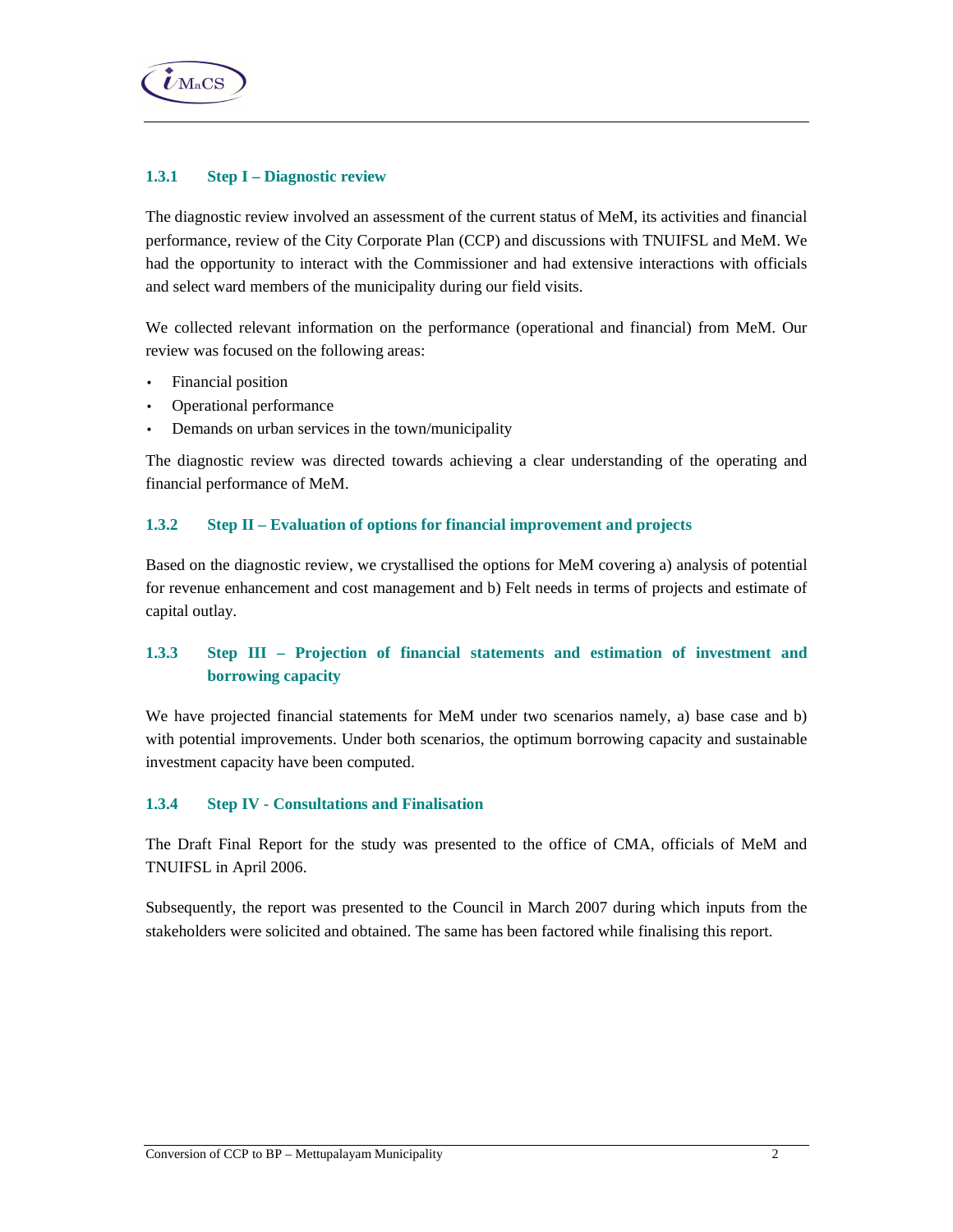

# **1.4 Structure of the report**

This report presents our findings and recommendations from the study and is organised as follows:

- **Section 1** Introduction
- **Section 2** Mettupalayam a brief profile
- **Section 3** Review of operating performance
- **Section 4** Analysis of financial performance
- **Section 5** Potential areas for improvement
- **Section 6** Business plan and investment capacity of MeM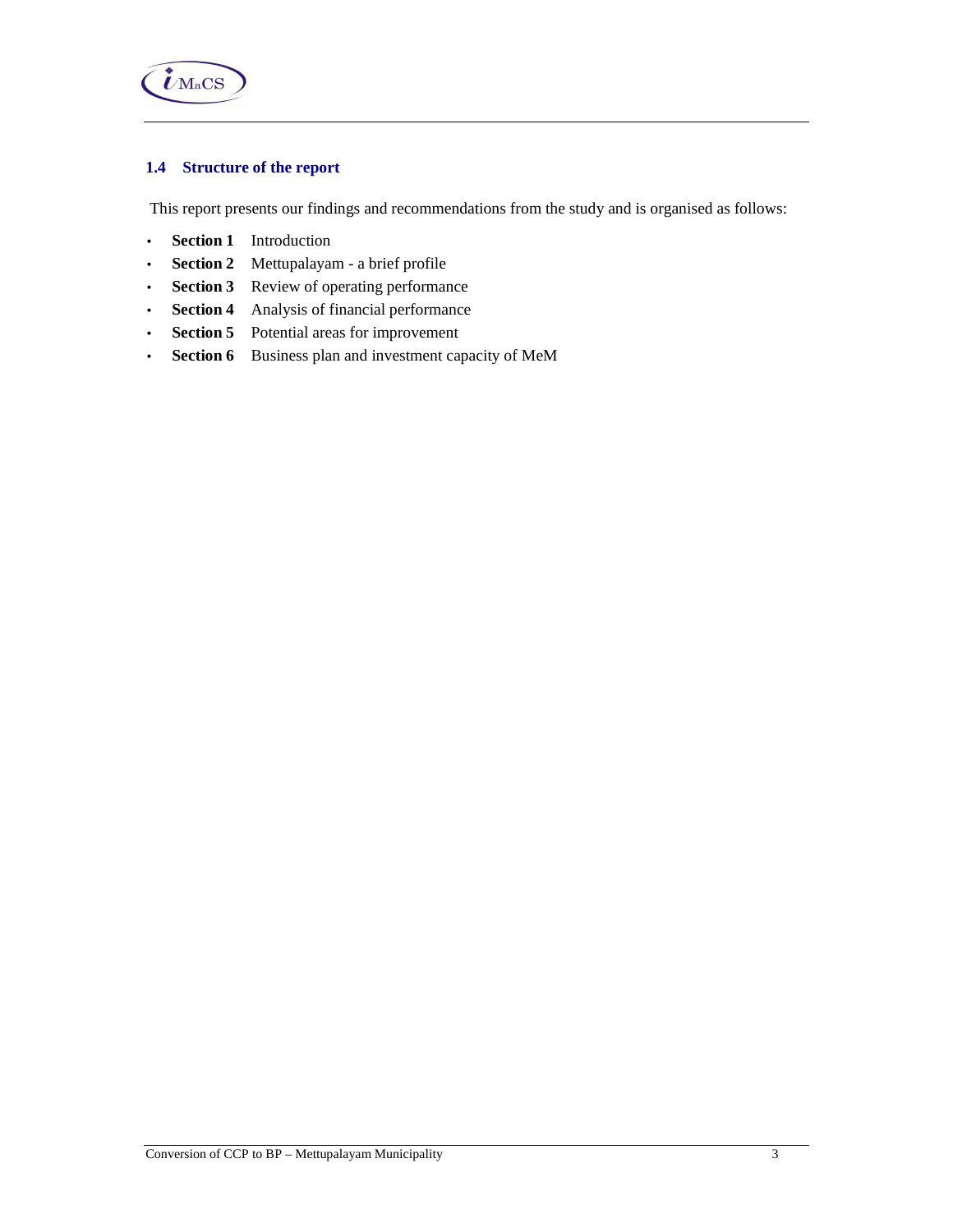# 2. Mettupalayam - a brief profile

## **2.1 Location and connectivity**

Mettupalayam town is located at the foot of the Nilgiris range of hills and is situated at an altitude of 304.8 m above Mean Sea Level. Mettupalayam falls on the Coimbatore-Udhagamandalam route and is located at a distance of 36 km and 46 km from Coimbatore and Udhagamandalam respectively. Mettupalayam is linked to Udhagamandalam and Coonoor through a narrow gauge railway line and is also connected to these two cities and Coimbatore through State Highways.

## **2.2 Social and demographic characteristics**

### **Mettupalayam with a total land area of 7.20 sq. km had a population of 66,487 in 2001.**

The population of Mettupalayam was 66,487 in 2001, implying a growth of 4.74 % over the population of 63,479 in 1991. Population density has increased from 8817 persons per sq.km in 1991 to 9235 persons per sq.km in 2001. Exhibit 2.2 below shows that the population growth has slowed down during the last few decades. The population increase in the 70s and 80s is attributed to the development of industrial activities in Coimbatore and the agricultural activities in Nilgiris. The CCP observes that lack of adequate industrial growth and employment opportunities, apart from inadequate provision for expansion of the town have been the key reasons for decline in population growth.

| Year | <b>Population</b> |                  | Growth rate in % |        |  |
|------|-------------------|------------------|------------------|--------|--|
|      | <b>Population</b> | <b>Variation</b> | <b>Decade</b>    | Annual |  |
| 1951 | 27516             |                  |                  |        |  |
| 1961 | 30,496            | 2,980            | 32.64            | 1.08   |  |
| 1971 | 48.365            | 17.869           | 32.52            | 5.86   |  |
| 1981 | 59.537            | 11,172           | 23.10            | 2.36   |  |
| 1991 | 63,479            | 3.942            | 6.62             | 0.66   |  |
| 2001 | 66,487            | 3,008            | 4.74             | 0.47   |  |

#### **Exhibit 2.1 Population trend**

*Source: CCP, Census of India* 

Mettupalayam has recorded a literacy rate of 74 % in 2001 with a female literacy rate of 68%.Mettupalayam also had a balanced sex ratio of 995 females per 1000 males in 2001, up from 961 in 1991.

Though there has been a substantial decline in the population growth, the population density has increased over the last few decades. Population density in Mettupalayam was 9235 persons per sq.km in 2001 and ranged from 55380 persons per sq.km in ward 29 to 2472 persons per sq.km in ward 2. Out of the 33 wards, 15 wards exhibit lower population density (less than 15000 persons per sq.km) indicating scope for additional growth. The growth is expected to be in the south-west part of the town.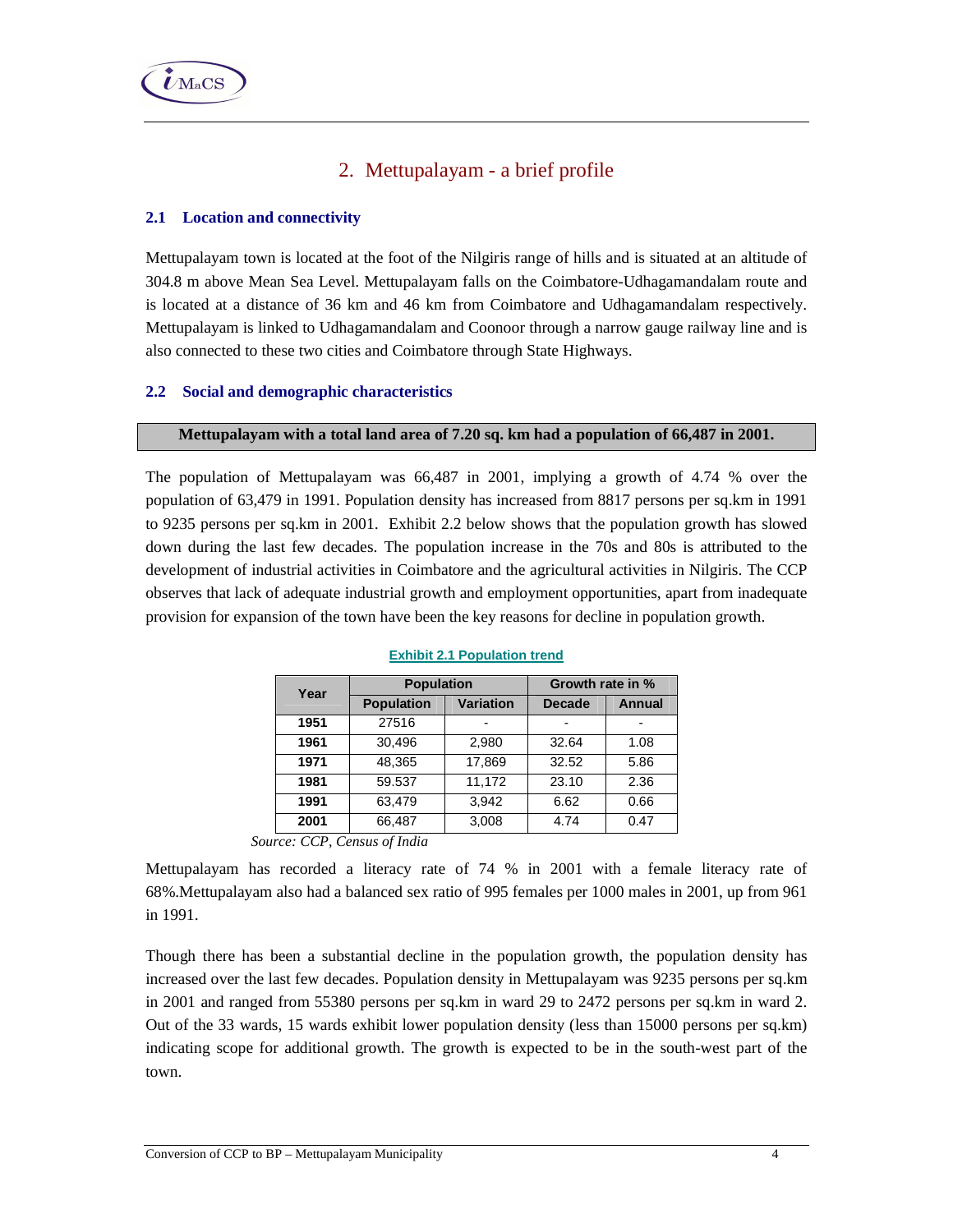

## **2.3 Economic Development**

### **2.3.1 Composition of workforce**

The working population comprises 37 % of the total population with a majority of them engaged in tertiary activities. 64 % of the work force is engaged in tertiary activities. Nearly 23 % of the work force is engaged in secondary sector and about 13% of the workforce is engaged in primary sector, mainly in tea plantations and agricultural activities.

## **2.3.2 Economic development**

Mettupalayam is an important trading hub and transit centre for hill products including potatoes, vegetables, fruits, arecanut, tea and coffee, which are grown in the Nilgiris. Thus the economic activities in Mettupalayam are predominantly related to trade and tertiary sector.

### *Industrial activity*

Mettupalayam's industrial developments are mainly along the railway line and also along the Bhavani river. While there are also a few industrial activities along Sirumugai road and Ooty road, there are no large scale industrial units within Mettupalayam other than the United Bleacher Company and a few sawmills.

### *Commercial activity*

Vegetable trade forms the most important commercial activity in the town. An estimated 4,000 to 4,500 hectares is under potato cultivation in the Nilgiris. The vegetable market in Mettupalayam is particularly known for trading in `Ooty potato' which is considered to have better taste and bigger in size compared to the other varieties. Every day, 100 to 110 loads of potato (each load being 10 tons) arrive at Mettupalayam. Apart from this, Mettupalayam also acts as a transhipment hub for other hill vegetables like carrot and cabbage.

The commercial activities of Mettupalayam town are mainly concentrated in and around the Old Municipal office area, which lies at the intersection of Ooty road and Sirumugai road. Major commercial developments are mainly concentrated along the major arterial roads including Ooty road, Bungalamadu road, Annur road, which occupy 9% of the developed area in the town. The CCP highlights the need for better market and warehousing facilities including truck terminal to support the commercial development in the town in view of its position as an aggregation centre for agricultural /horticultural products.

## **2.3.3 Land use**

The administrative boundaries of Mettupalayam extends for an area of 7.2 sq.km of which 3.56 sq.km area has been classified under urban use and the remaining under non-urban uses as agriculture. The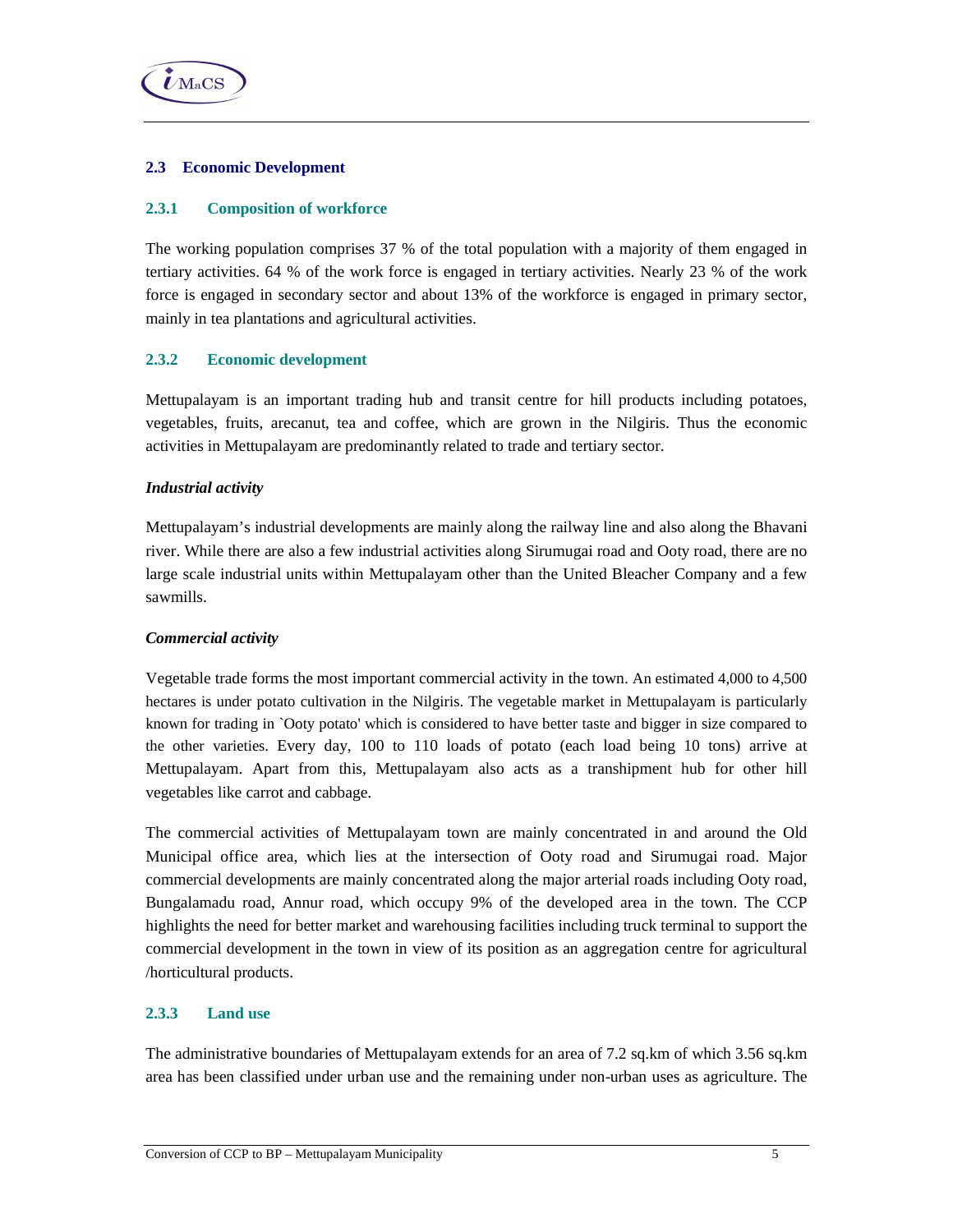

municipal area of Mettupalayam was constituted as a Single Local Planning area in the master plan and no surrounding villages have been included. This has constrained the growth of the town.

Land use details of Mettupalayam as prepared in 1991 and as proposed in 2001 are given in exhibit 2.2 below. It can be observed that residential activity accounts for a large portion of the land-use. The master plan of 2001 proposes increase in residential land use by conversion of agricultural land to support the likely growth in the town.

| SI. No | <b>Type</b>            | 1991   |        | 2001   |        |  |
|--------|------------------------|--------|--------|--------|--------|--|
|        |                        | Area   | $%$ of | Area   | $%$ of |  |
|        |                        | (hect) | total  | (hect) | total  |  |
| 1      | Residential            | 247    | 34     | 396    | 55.0   |  |
| 2      | Commercial             | 31     | 4      | 38     | 5.2    |  |
| 3      | Industrial             | 15     | 2      | 10     | 1.4    |  |
| 4      | Educational            | 14     | 2      | 24     | 3.4    |  |
| 5      | Public and semi-public | 47     | 7      | 35     | 4.9    |  |
| 6      | Agriculture            | 366    | 51     | 170    | 23.6   |  |
| 7      | Green Belt             |        |        | 47     | 6.5    |  |
|        | Total                  | 720    | 100    | 720    | 100    |  |

**Exhibit 2.2 Land-use in Mettupalayam**

Though, Mettupalayam is a hub of wholesale trade in agricultural produce from its rural hinterland, commercial activities account for only 5.2 % of the land use pattern in 2001. The commercial use is mainly concentrated around the old municipal office area and the market areas are concentrated around three areas namely

- Central business area around the bus stand
- Central shopping area Ooty road
- Highway service and shopping centre Karamadai road, Annur road and Sirumugai road

The CCP observes that the growth of the town is mainly seen in the southern and western directions and there is a need to plan adequate infrastructure to support this growth in an orderly manner. There is also a need to protect the environs by creating a green belt around river Bhavani, which is currently facing degradation due to pollution. Key recommendations in terms of strategy for economic development and effective land use are highlighted below:

- There is a need to review land use and potential for expansion of urban limit through various steps including implementation of the proposed land use master plan and exploring potential for adding neighbouring areas under the municipal limits.
- Scope for promoting industrial development along the Coimbatore-Mettupalayam corridor should be explored. Given the Coimbatore is a thriving industrial base, creating adequate infrastructure along the Coimbatore-Mettupalayam corridor could support economic development of Mettupalayam.
- Potential for adding tourism related projects along the Mettupalayam Coonoor corridor on the lines of the existing Black Thunder resort need to be examined.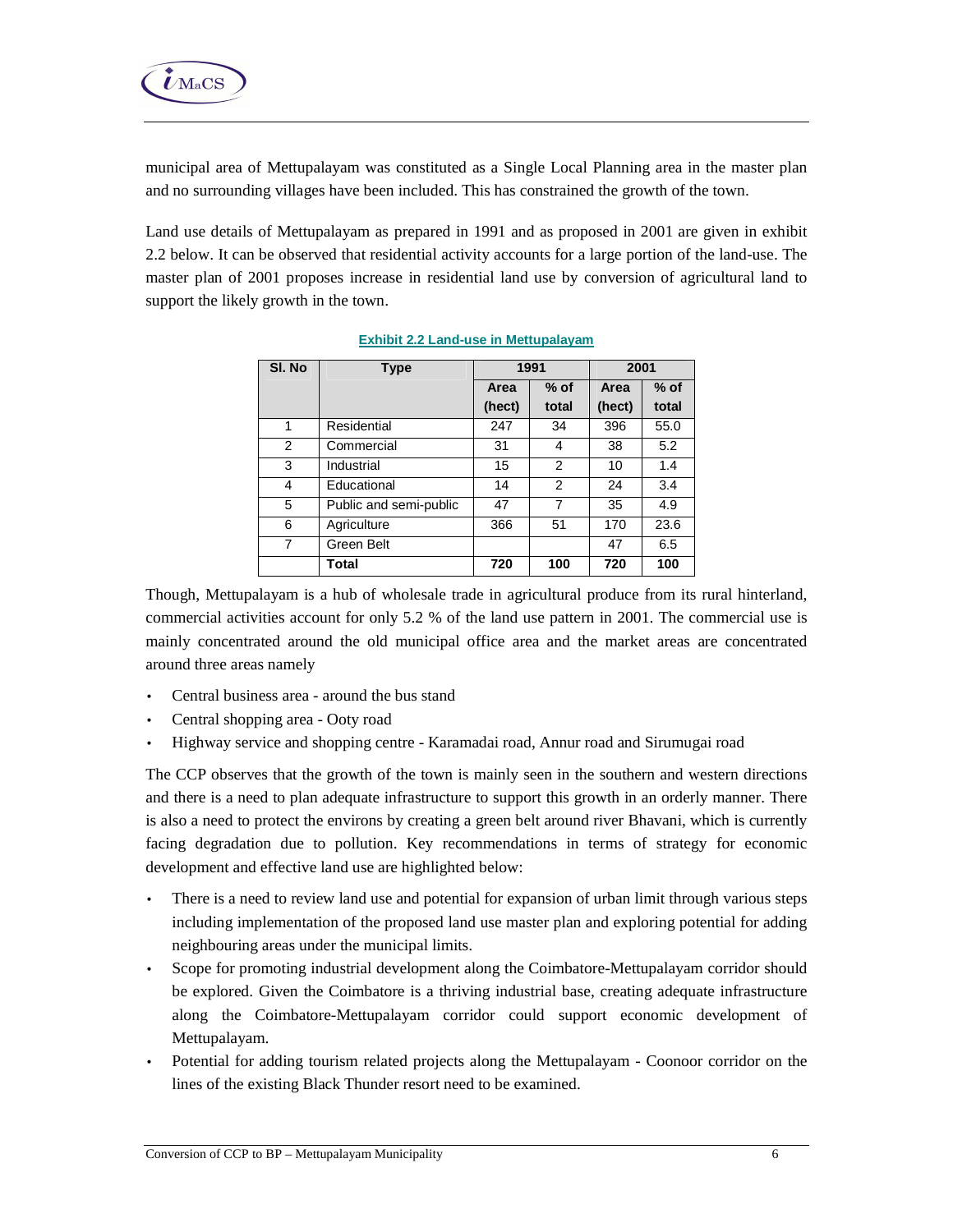# 3. Review of operating performance

This section presents a review of the status of infrastructure development in Mettupalayam municipality.

## **3.1 Water Supply**

## **3.1.1 Supply source**

Mettupalayam is provided with protected water supply from river Bhavani. The headworks are located at Thekkampatti village. Details of water supply schemes are given in Exhibit 3.1.

|                                     | Old scheme     | <b>Combined</b>      | <b>New</b>     |
|-------------------------------------|----------------|----------------------|----------------|
|                                     |                | scheme               | scheme         |
| Bhavani river<br>Source             |                |                      |                |
| Location of Head works              |                | Thekkampatti village |                |
| 2.5 km<br>Distance from the City    |                |                      |                |
| Year of Installation of water works | 1948           | 1963                 | 2001           |
| <b>Transmission Type</b>            | Pumping        | Pumping              | Pumping        |
| Collection                          | Suction well / | Suction well         | Suction well / |
|                                     | Channel        |                      | Channel        |
| Quantity (MLD)                      | 1              | 4.9                  | 6              |
| Hours of pumping                    | 11             | 23                   | 15             |
| Discharge (LPM)                     | 1513           | 3987                 | 6672           |

#### **Exhibit 3.1 Water supply sources**

 About 11 MLD of water is pumped to serve Mettupalayam and other wayside villages. Apart from the above schemes, water supply is augmented through ground water supply through bore wells and open wells. There are more than 90 bore wells and 4 open wells supplying approximately 0.193 MD.

## **3.1.2 Transmission and distribution**

Mettupalayam has a transmission line of about 10.339 km from the three sources to the treatment facilities consisting of filter beds and sedimentation tanks. At present nearly 11.9 MLD of water is distributed through 4 OHTs and 1 GLR at various locations in the municipality. The CCP indicates the water supply is adequate to serve the needs of the existing population but highlights the need for augmenting storage capacity in the South and East zones of the municipality. The total length of distribution main is about 70 km.

# **3.1.3 Level of access**

As of March 2005, Mettupalayam had 8149 water connections and 251 public fountains. Supply ranges from 100-110 LPCD. In terms of population coverage, the individual service connections cover close to 50 % of the total population through organised water supply system. The public fountains and bore wells cover more than 30 % of the population. Thus, nearly 80 % of population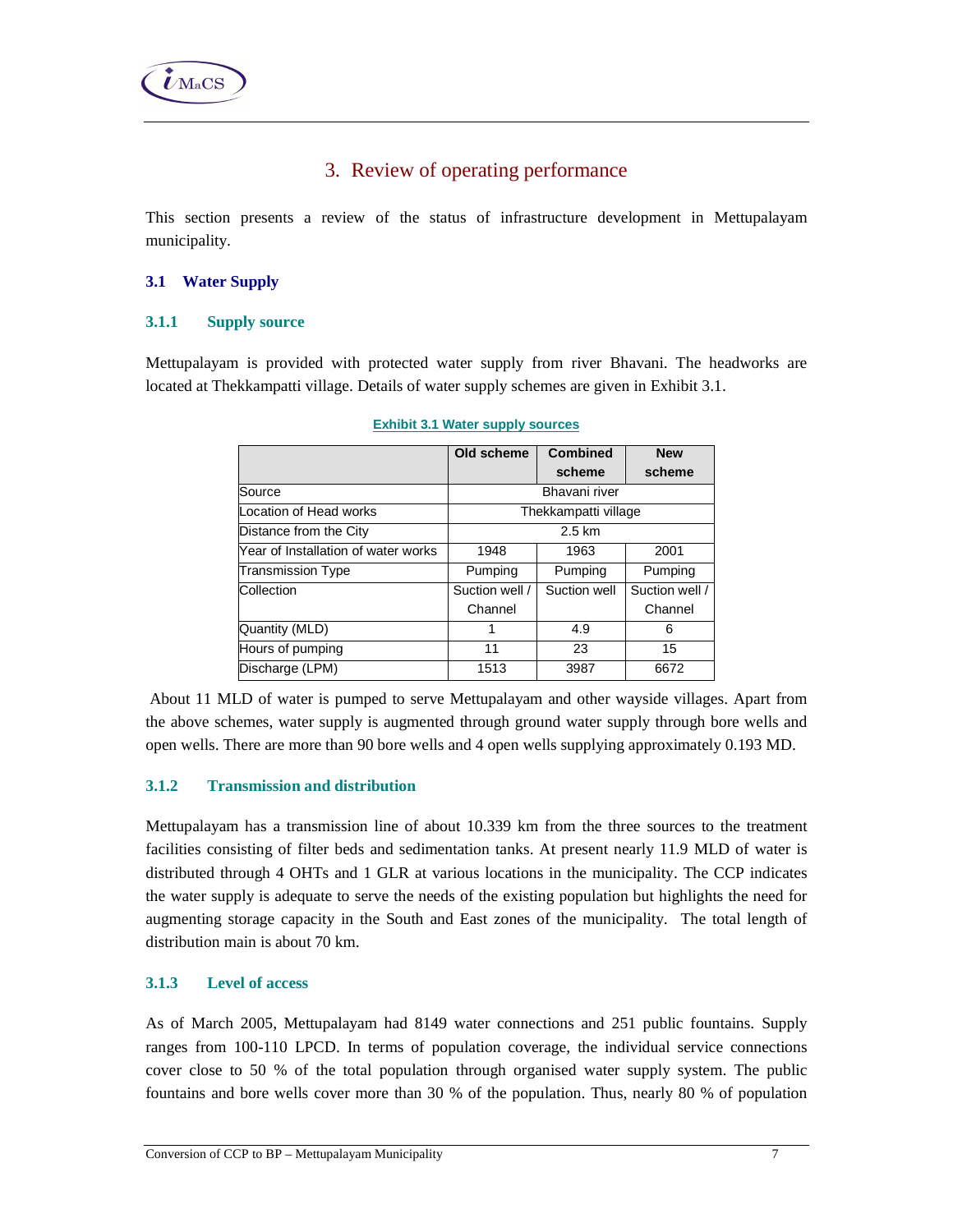

have access to organised water supply. Exhibit 3.2 provides a snapshot of service levels of water supply in Mettupalayam town.

|                                                                                   | Actual | <b>Norm</b> |
|-----------------------------------------------------------------------------------|--------|-------------|
| Per Capita Supply (LPCD)                                                          | 110    | 90          |
| Leakage / Losses (% of supply)                                                    | 30     | $5-10$      |
| Net per capita supply (LPCD)                                                      | 80     | 90          |
| Distribution coverage (% of road length)                                          | 100    | 100         |
| Water connections (Nos)<br>8149                                                   |        |             |
| Coverage (% of properties assessed)<br>45%                                        |        |             |
| Public stand posts (Nos)<br>251                                                   |        |             |
| $\mathbf{v}$ $\mathbf{v}$ $\alpha$<br>$\sim$ $\sim$<br>$\sigma$ $\sigma$ $\sigma$ |        |             |

#### **Exhibit 3.2 Water Supply – Service level**

 *Source:SFC questionnaire, IMaCS analysis* 

## **3.1.4 Key issues**

Some of the key issues with respect to water supply are highlighted below:

- **Storage capacity** The CCP points out the need for augmenting storage in the south and east zones of the municipality where storage capacity is less than a third of water supplied
- **Distribution bottlenecks / Leakage** While the existing distribution network covers the entire town, the CCP observes that there are heavy losses in the distribution network, estimated at more than 15%. The CCP highlights the need for a comprehensive leak detection program.
- **Scope for adding water connections** Water connections account for only 45 % of the number of properties assessed and indicate the scope for adding more connections.

## **3.1.5 Plans**

Plans outlined in MeM's Vision Plan with respect to water supply are detailed below

| $\bullet$ | Total                                              | : Rs. 30.5 lakh |
|-----------|----------------------------------------------------|-----------------|
|           | • Other Improvements to head works                 | : Rs. 3.5 lakh  |
|           | • Replacement of motors                            | : Rs. 5 lakh    |
|           | • Construction of Underground sump at KK Nagar OHT | : Rs. 8 lakh    |
|           | • OHT at Sankar nagar/Augmenting distribution main | : Rs. 14 lakh   |

## **3.2 Sanitation**

**Absence of a comprehensive UGD scheme and lack of adequate access to sanitation facilities is causing environmental degradation and pollution of Bhavani river** 

Mettupalayam does not have an organised underground drainage system. The CCP observes that nearly 56 % of the households have septic tanks and 14 % have access to low cost sanitation. At present, Mettupalayam has 48 public conveniences, which covers only about 6 % of the population and are inadequate especially near tourist attractions and in low-income areas. It is estimated that more than 24% of the population do not have access to protected sanitation facilities, leading to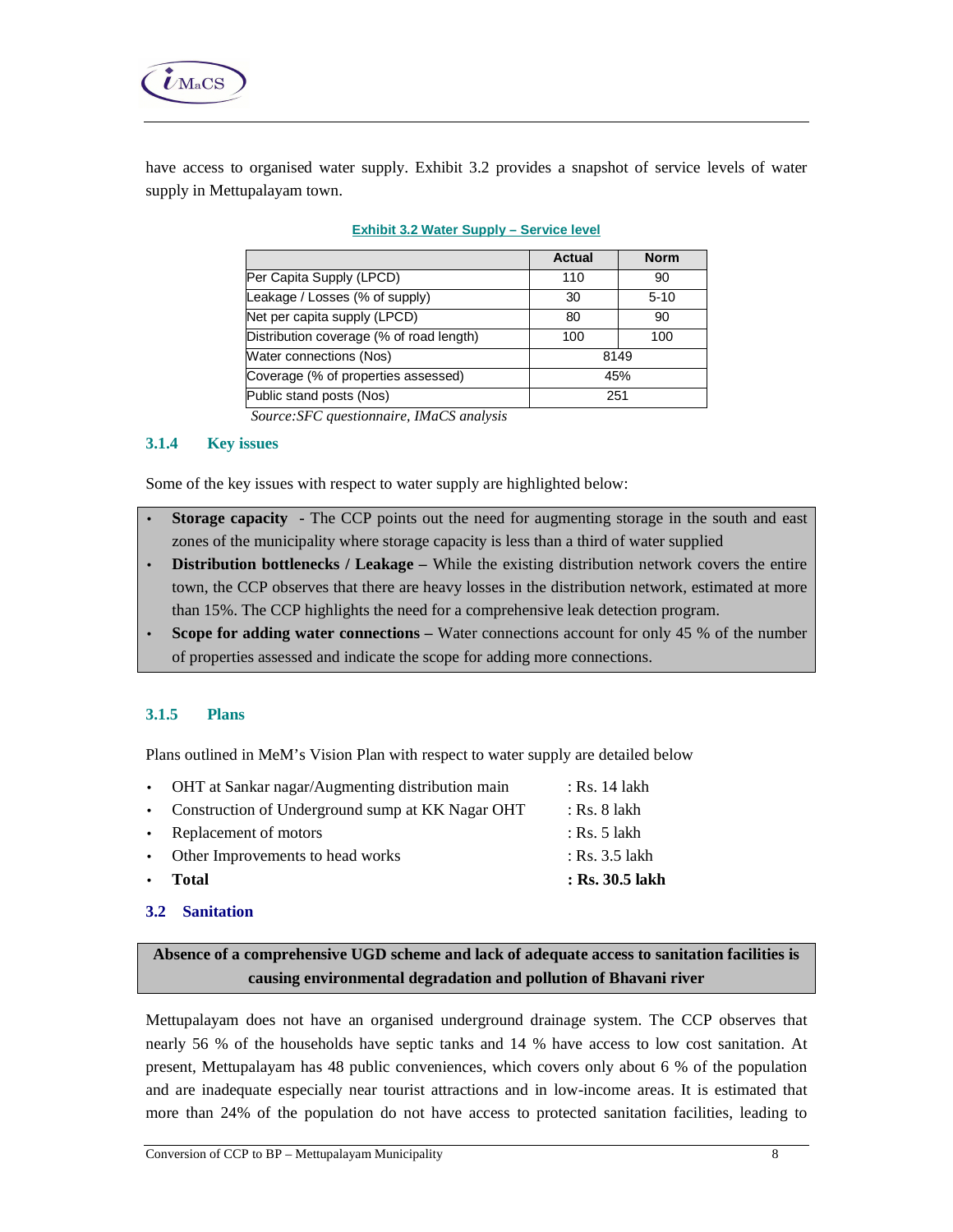

pollution and environmental hazards. The absence of an UGD scheme has led to pollution of Bhavani river due to disposal of untreated sewage and wastewater through open drains. Exhibit 3.3 provides details of the sanitation system available to households in MeM.

| $%$ of     |
|------------|
| households |
| 56         |
| 15         |
|            |
| Բ          |
| 77         |
| 23         |
|            |

#### **Exhibit 3.3 Sanitation facilities – coverage of population**

*Source: CCP* 

Storm water drains are provided in approximately 80 % of the total road length within MeM limits.

### **3.3 Solid Waste Management**

Mettupalayam generates nearly 30 MT of solid waste per day, while collection is estimated about 26 MT per day (implying nearly 86 % collection). Exhibit 3.4 gives the current status of solid waste generation and management system of MeM.

| Generation / day                                                             | 30 MT        |
|------------------------------------------------------------------------------|--------------|
| Collection / day                                                             | 26 MT        |
| No. of Vehicles used                                                         |              |
| Push carts                                                                   | 32           |
| Lorries                                                                      |              |
| Mini Lorries/tractors etc.                                                   |              |
| Door-step Collection in                                                      | All 33 wards |
| No. of wards in which door $-$ to $-$ door collection<br>has been privatised | 5 wards      |

#### **Exhibit 3.4 Solid Waste Management - current status**

MeM has **privatised garbage collection in 5 wards** and is contemplating user charges for door-todoor collection. MeM had prepared a comprehensive plan for Solid Waste management involving an overall outlay of Rs. 117 lakh. As part of its initial efforts, MeM in currently in the process of procuring equipment / vehicles (at an outlay of Rs. 52 lakh) covering

a) Purchase of push carts  $\sim$  Rs. 10 lakh

b) Purchase of 2 dumper placers and 40 bins  $\sim$  Rs. 42 lakh

MeM has a compost yard of 10 acres and aerobic composition is being planned. MeM envisages an outlay of Rs. 59 lakh for improving its compost yard.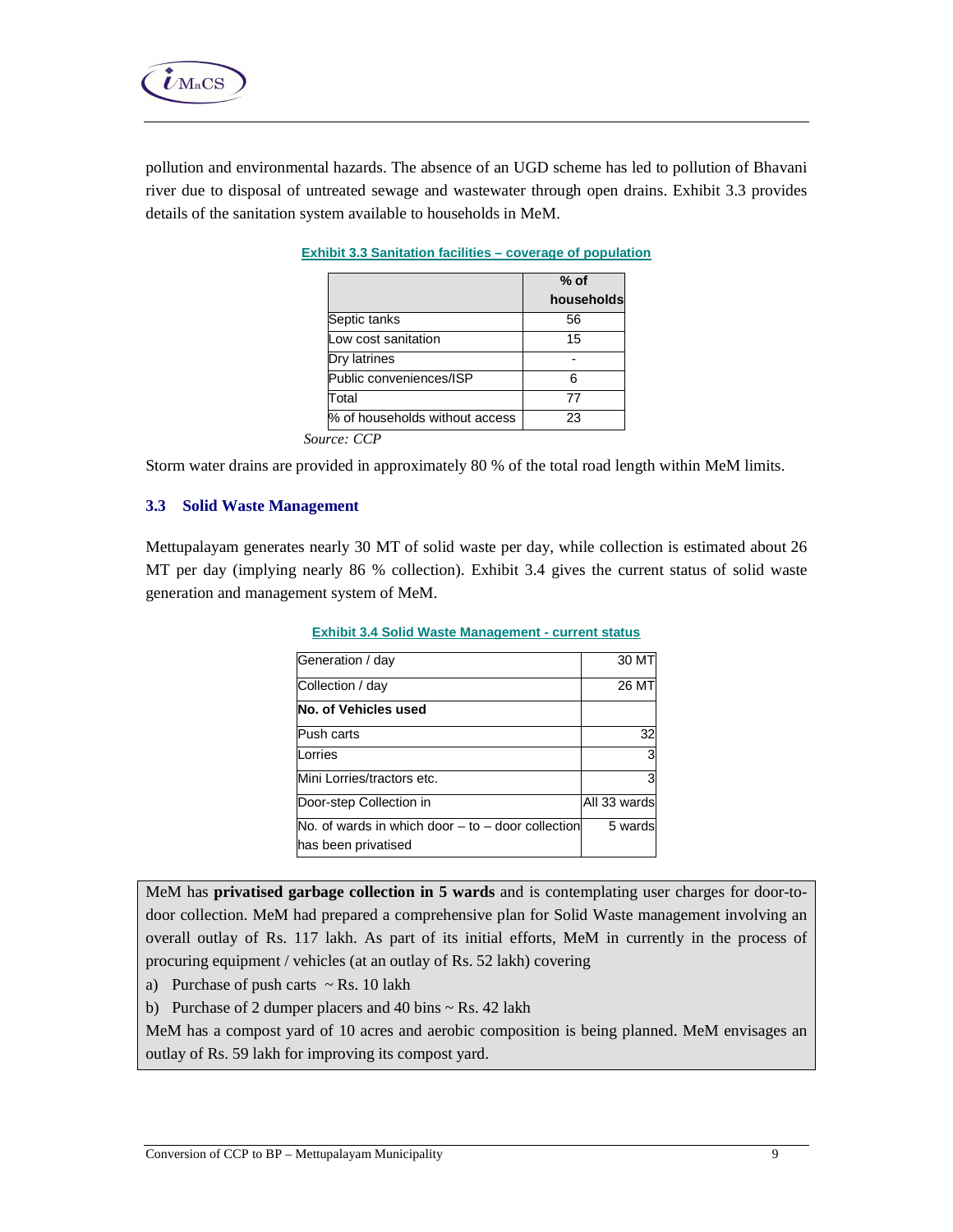

## **3.4 Roads**

Exhibit 3.5 provides details of the road network under the jurisdiction of MeM.

| Type                     | <b>Municipal Roads</b> |               |  |  |
|--------------------------|------------------------|---------------|--|--|
|                          | km                     | $\frac{0}{0}$ |  |  |
| Cement Concrete pavement | 18.408                 | 27%           |  |  |
| <b>BT.</b> Roads         | 44.531                 | 65%           |  |  |
| W.B.M roads              | 5.640                  | 8%            |  |  |
| Total                    | 68.579                 | 100.00        |  |  |

#### **Exhibit 3.5 Road network**

MeM maintains a road network of 68.58 km of which surfaced roads (both B.T. and CC) constitute 92 %. In addition, about 6 km of state highway road traverses the MeM area. During 2005-06, MeM plans to undertake road upgradation works in about 23 km of roads at an outlay of Rs. 2.72 crore under the Special Roads scheme.

## **3.5 Street lights**

Exhibit 3.6 provides details of streetlight infrastructure in Mettupalayam. Nearly 80 % of the lights are tube lights and 20 % are sodium vapour lamps. Tube lights are provided in interior streets, while sodium vapour lamps are provided at the major roads and junctions. The average length of road per street light works out to 28 m as against the municipal norm of 30 m.

|                     | Total     |        |
|---------------------|-----------|--------|
|                     | <b>No</b> | %      |
| Tube lights         | 1941      | 80%    |
| Sodium Vapor Lamps  | 471       | 20%    |
| Mercury Vapor Lamps |           |        |
| High Mast lamps     |           |        |
| <b>Total</b>        | 2413      | 100.0% |

#### **Exhibit 3.6 Existing Street Lighting Facilities**

### **3.6 Bus stand**

Mettupalayam has an A grade bus stand with 51 bus bays and 47 shops. The bus stand provides a range of facilities to the commuters including restaurants, vehicle parking, toilets, cloak room and high mast lights. The Vision Plan highlights the need for better seating and drainage facilities in the bus stand. A proposal for constructing shops in the bus stand complex (estimated outlay Rs. 43 lakh) has been kept in abeyance in view of the weak financial condition of the municipality.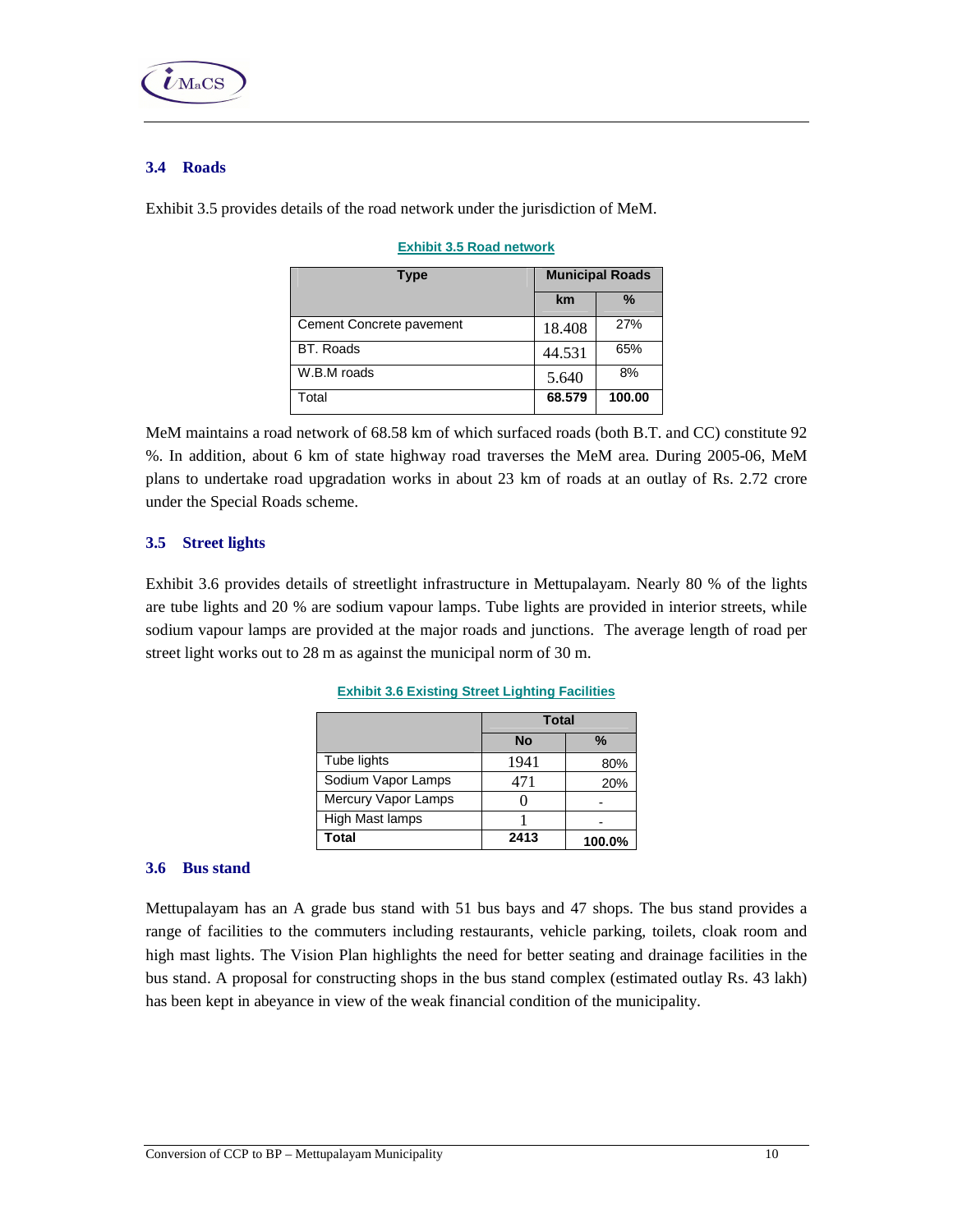

# **3.7 Capital Investment Plan**

We have compiled the felt needs of the city under various service areas, based on

- Review of projects recommended in the City Corporate Plan prepared earlier under TNUDP II
- Status and progress on projects identified as part of the Vision Plan (2004-09) prepared by MeM
- Consultations with Council Members
- Discussion with MeM officials

Exhibit 3.7 provides a brief snapshot of the Capital Investment needs of MeM over the next ten years for various services and the estimated outlay for implementing these projects As MeM already has an outstanding loan of more than Rs. 12 crore, municipal officials mentioned that there is no plan for undertaking any major projects in the immediate future, except the proposed Underground Drainage Scheme.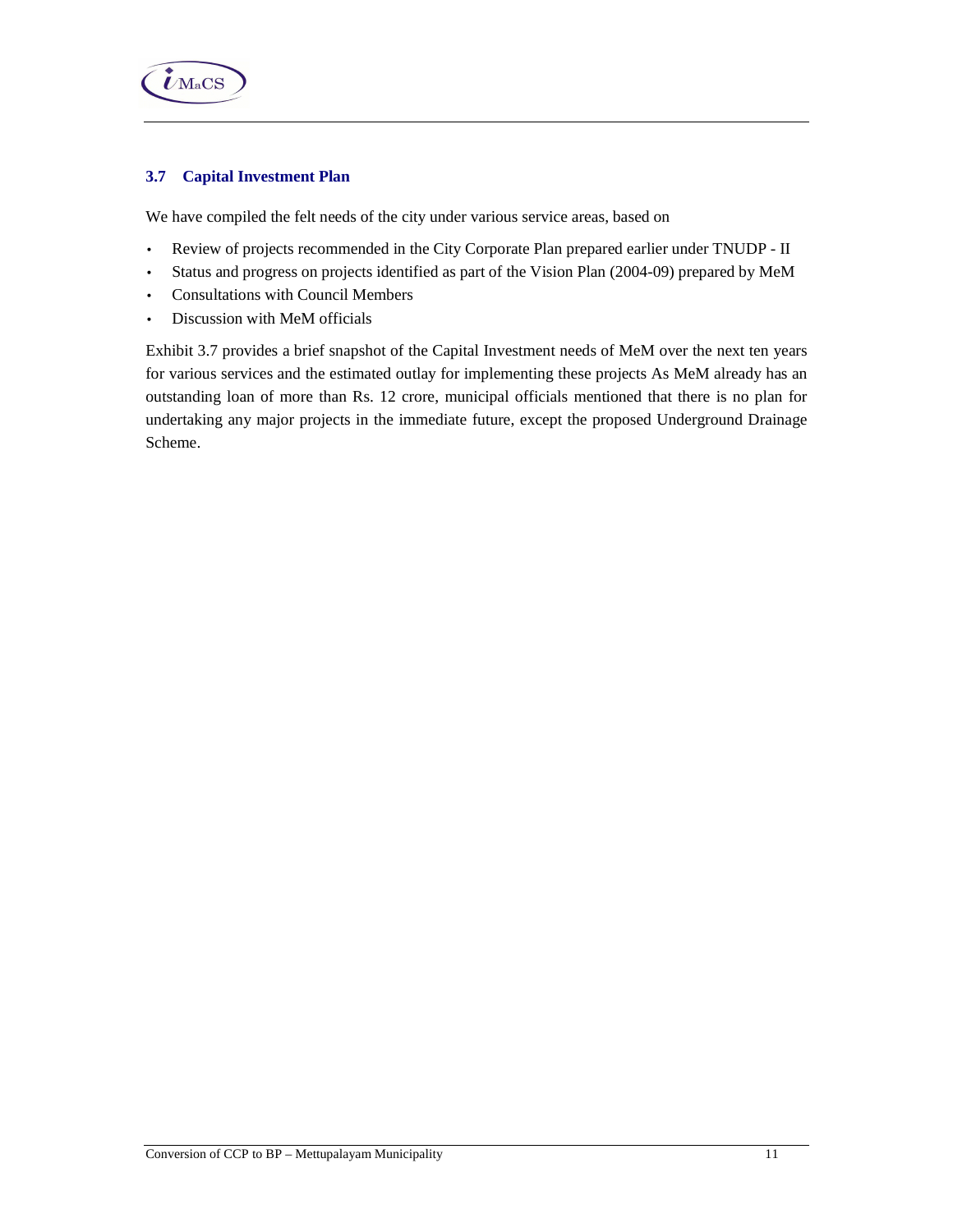

| <b>Segment</b>                  | Outlay as given in |            |                 | Outlay regd.* | Remarks on ongoing projects/Projects envisaged                                                                                                                        |
|---------------------------------|--------------------|------------|-----------------|---------------|-----------------------------------------------------------------------------------------------------------------------------------------------------------------------|
|                                 | <b>Vision Plan</b> | <b>CCP</b> | <b>SFC Felt</b> | $(2006-15)$   |                                                                                                                                                                       |
|                                 |                    |            | <b>Needs</b>    |               |                                                                                                                                                                       |
| Roads, Bridges an d Culverts    | 123                | 100        | 27              | 1000          | Outlay under special roads project - Rs. 272 lakh.<br>Major road works are likely to be taken up only<br>after UGD scheme implementation                              |
| <b>Storm Water Drains</b>       | 85                 | 120        | 33              | 200           | Based on CCP estimates and revision based on<br>$\bullet$<br>discussion with municipal officials                                                                      |
| <b>Water Supply</b>             | 30                 | 75         | 16              | 300           | Based on modified estimates for projects identified<br>$\bullet$<br>by MeM including renovation of transmission main<br>and distribution bottlenecks in select areas. |
| Solid Waste Management          | 60                 | 80         | 25              | 125           | Based on the proposals for SWM prepared by<br>$\bullet$<br>MeM. SWM Action plan outines an outlay of Rs.<br>117 lakh                                                  |
| <b>Street Lights</b>            | 11                 | 24         | $\mathbf{1}$    | 25            | Based on identified projects as per Vision Plan                                                                                                                       |
| <b>Remunerative Enterprises</b> | 86                 |            | 0               | 40            | Includes projects relating to slaughter house and<br>markets.                                                                                                         |
| Education                       | 78                 |            | 8               | 32            | Based on existing proposal for renovating school<br>$\bullet$<br>building                                                                                             |
| Sewerage and Sanitation         | 14                 | 2000       | 0               | 2000          | Includes the proposed UGD scheme<br>$\bullet$<br>recommended in the CCP.                                                                                              |
| <b>Others</b>                   | 49                 |            | 28              | 45            | Includes projects in the areas of graveyards, parks,<br>health, slum development, noon meal centres and<br>green town.                                                |
| <b>TOTAL</b>                    | 534                | 2399       | 138             | 3767          |                                                                                                                                                                       |

#### **Exhibit 3.7 MeM - Felt needs (2006-15) (Rs. Lakh)**

 *\* Based on review of Capital Investment Plan along with municipal officials and Council members*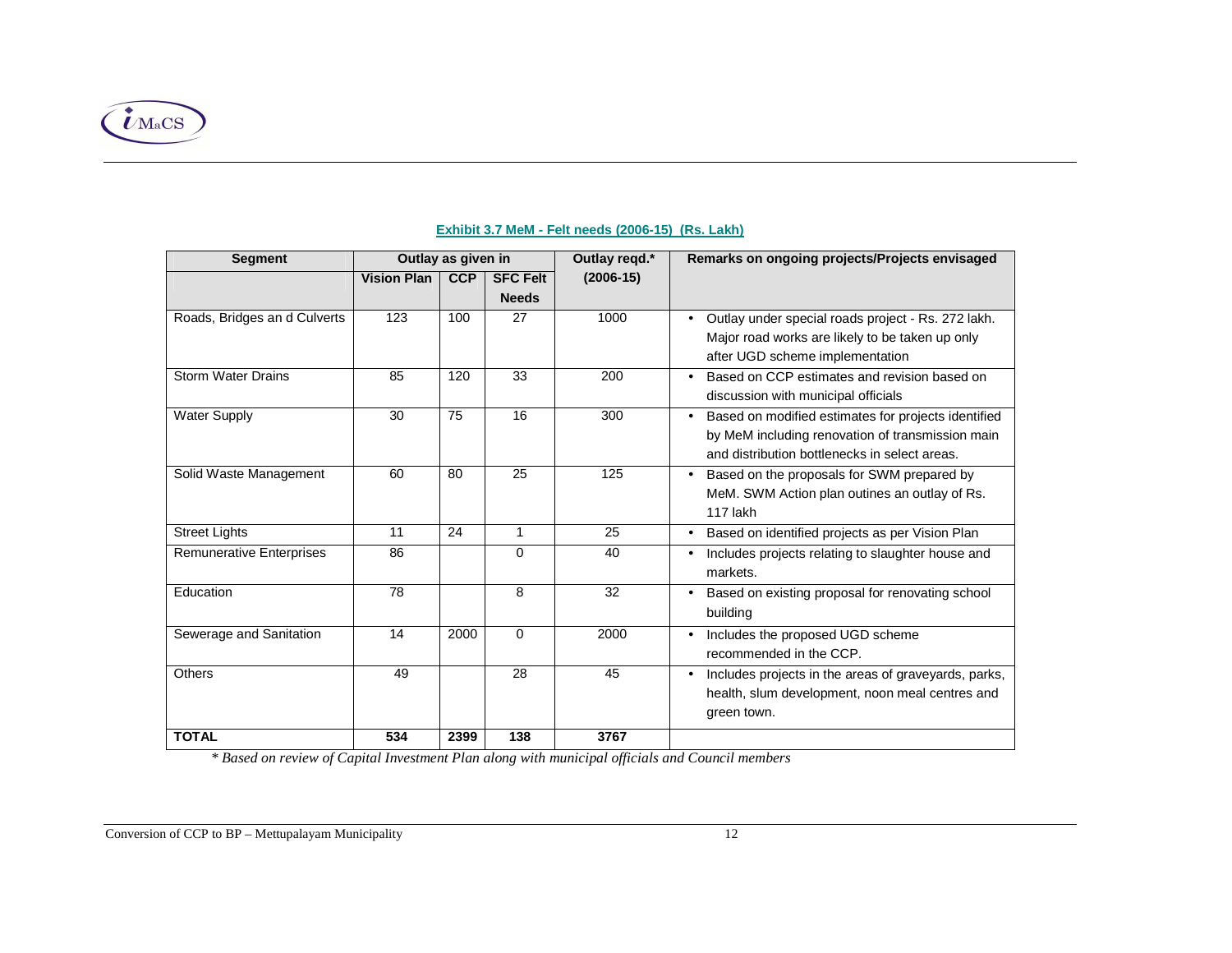

## **3.8 Priority projects**

Comments of Council on some of the specific priority projects identified by MeM are outlined below:

- 4. **Proposed Underground Drainage Scheme** TWAD has initiated investigation for implementation of UGD scheme in Mettupalayam. Council members have expressed concerns on the implementation issues. They mentioned that the ongoing investigation and DPR preparation should include extensive public consultations and discussion with municipal council before finalisation. They also wanted the detailed implementation plan (in terms of location of STP, phasing of the project, timeframe and cost for completion along with milestones) to be discussed and agreed up prior to commencement of the project with the council and the ULB officials.
- 5. **Transportation projects** Members spoke about the specific transportation problems in the town and requested that initiatives with respect to railway crossing were needed on priority. Members stressed that there was need for a new railway level crossing/Road overbridge and a road connecting the town with the new scheme road in Shanthi Nagar. The other project was to shift the alignment of the existing level railway level crossing in Kattur so that the road geometry was improved to facilitate better traffic movement.
- 6. **New market in the periphery of the town I**n view of the town serving as an aggregation centre for vegetables like potatoes, there was need for better infrastructure for markets and cold storage. They mentioned that market areas were in the centre of the town causing congestion and needed to be shifted to the periphery for alleviating this. However, since there wasn't enough land available for development and shifting of markets on the periphery within municipal limits there were no initiatives possible in this regard. They mentioned that addition of nearby areas would facilitate such developments. The land identified for shifting of the markets falls outside the municipal area and hence the municipality is not keen to undertake this project due to possible decline in revenue for MeM. Therefore, this project has not been taken as part of the capital investment plan for the municipality.

Apart from the above projects, council members stressed that the Highways department should taken up the proposed widening and expansion of the National Highway connecting Coimbatore-Mettupalayam-Ooty be taken up on priority, along with a bye-pass road for Mettupalayam, so that new developments including markets can be taken up along the alignment of the bypass road.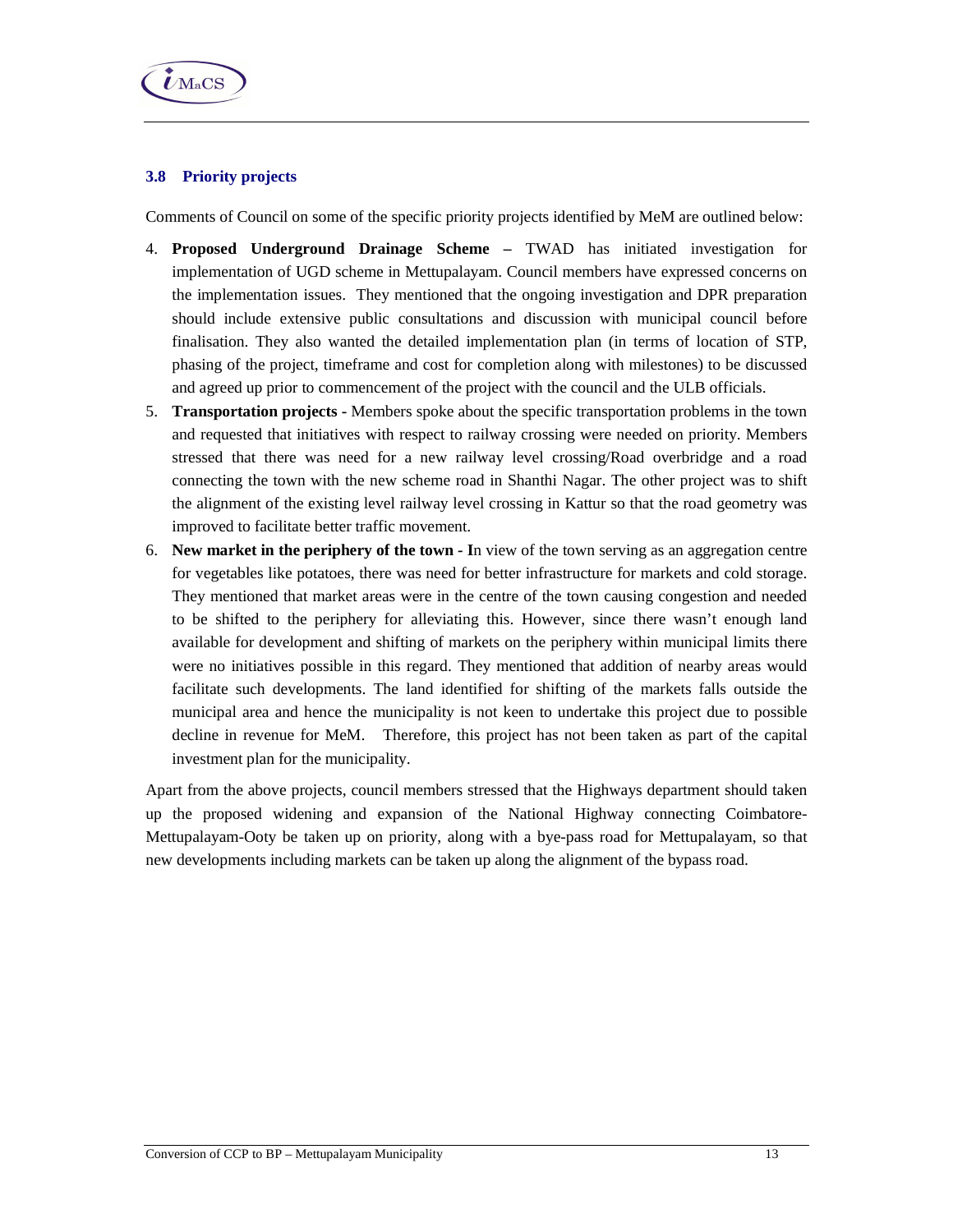# 4. Analysis of financial performance

This section provides a summary analysis of the financial performance of MeM.

## **4.1 Income and Expenditure summary**

Exhibit 4.1 provides a summary of the income and expenditure of MeM.

| Year                                    | <b>FY</b>          | <b>FY</b>      | <b>FY</b> | <b>FY</b> | <b>FY</b>      | <b>CAGR</b> |
|-----------------------------------------|--------------------|----------------|-----------|-----------|----------------|-------------|
|                                         | 2001               | 2002           | 2003      | 2004      | 2005           | $\%$        |
|                                         | <b>INCOME</b>      |                |           |           |                |             |
| <b>Taxes</b>                            | 129                | 135            | 143       | 147       | 148            | 3%          |
| <b>Property Tax</b>                     | 120                | 125            | 128       | 138       | 138            | 4%          |
| Prof. Tax                               | 9                  | 10             | 15        | 10        | 10             | 2%          |
| <b>User Charges / Fees</b>              | 81                 | 67             | 82        | 70        | 70             | $-3%$       |
| <b>Water Charges</b>                    | 52                 | 52             | 56        | 44        | 44             | $-4%$       |
| Sewerage Charges                        |                    |                |           |           | $\blacksquare$ |             |
| Service Charges / Fees                  | 29                 | 15             | 26        | 26        | 26             | $-3%$       |
| Other Income                            | 133                | 155            | 57        | 57        | 57             | $-19%$      |
| <b>GRANTS /CONTRIBUTIONS</b>            | 70                 | 78             | 68        | 68        | 68             | $-1%$       |
| <b>ASSIGNED REVENUE</b>                 | 100                | 21             | 81        | 81        | 81             | $-5%$       |
| <b>TOTAL</b>                            | 513                | 456            | 431       | 423       | 424            | $-5%$       |
| Prior Period Income (PPI)               | 6                  |                |           |           |                | $-100%$     |
| <b>TOTAL INCOME (incl.PPI)</b>          | 518                | 456            | 431       | 423       | 424            | $-5%$       |
|                                         | <b>EXPENDITURE</b> |                |           |           |                |             |
| <b>Salaries</b>                         | 220                | 214            | 231       | 231       | 231            | 1%          |
| Repairs & Maintenance                   | 61                 | 106            | 111       | 111       | 111            | 16%         |
| Program Expenditure                     | $\Omega$           | 13             | 3         | 3         | 3              | 306%        |
| Admin                                   | 10                 | $\overline{7}$ | 10        | 10        | 10             | $-1%$       |
| Prior Period Expenditure                |                    |                |           |           |                |             |
| <b>TOTAL OP. EXPENDITURE</b>            | 291                | 340            | 356       | 356       | 356            | 5%          |
| OP. SURPLUS                             | 227                | 115            | 75        | 67        | 68             | $-26%$      |
| Depreciation                            | 153                | 136            | 111       | 111       | 111            | $-8%$       |
| <b>Finance Charges</b>                  | 56                 | 23             | 2         | 23        | 23             | $-20%$      |
| <b>TOTAL EXPENDITURE</b>                | 501                | 499            | 469       | 490       | 490            | $-1%$       |
| <b>SURPLUS (After Dep and Interest)</b> | 17                 | (44)           | (38)      | (67)      | (66)           |             |

**Exhibit 4.1 Income and Expenditure of MeM - Last five years**

## **4.2 Revenue streams of ULB in Tamil Nadu**

Revenue of ULBs in Tamil Nadu can be categorised along three areas:

- **Own Revenue**  comprising taxes (property tax and professional tax), user charges (water, sewerage, solid waste etc.) and other non-tax income (lease and rents, sale & hire charges etc)
- **Assigned Revenue** Income generated revenues shared with the ULB
- **Grants and Contributions** Grants and transfers made by GoTN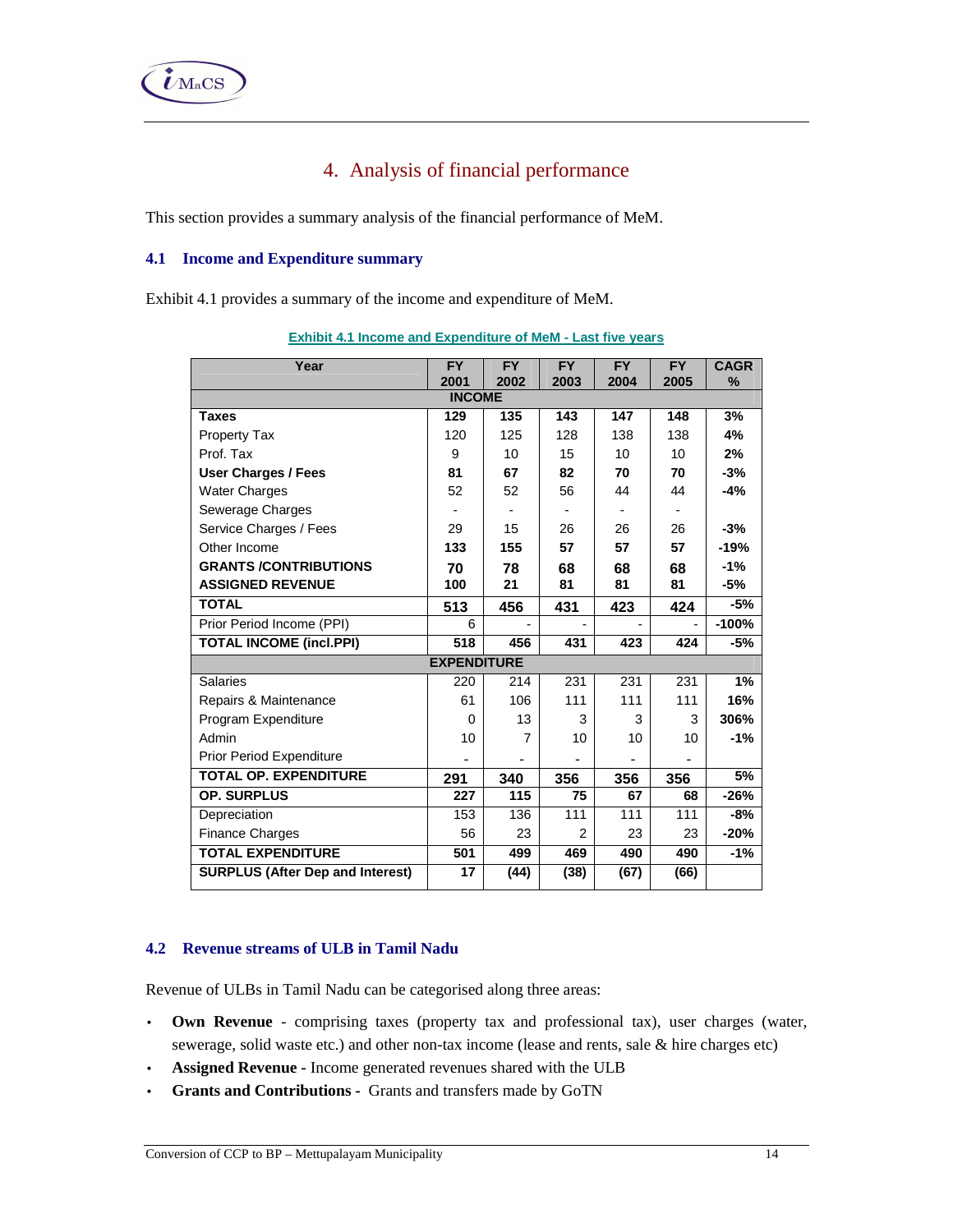

Exhibit 4.2 provides a detailed classification of the revenue streams.

**Exhibit 4.2 Revenue streams - ULBs in Tamil Nadu**



## **4.3 Revenues**

Exhibit 4.3 provides details of revenue of MeM along various heads in FY 2001 and FY 2005.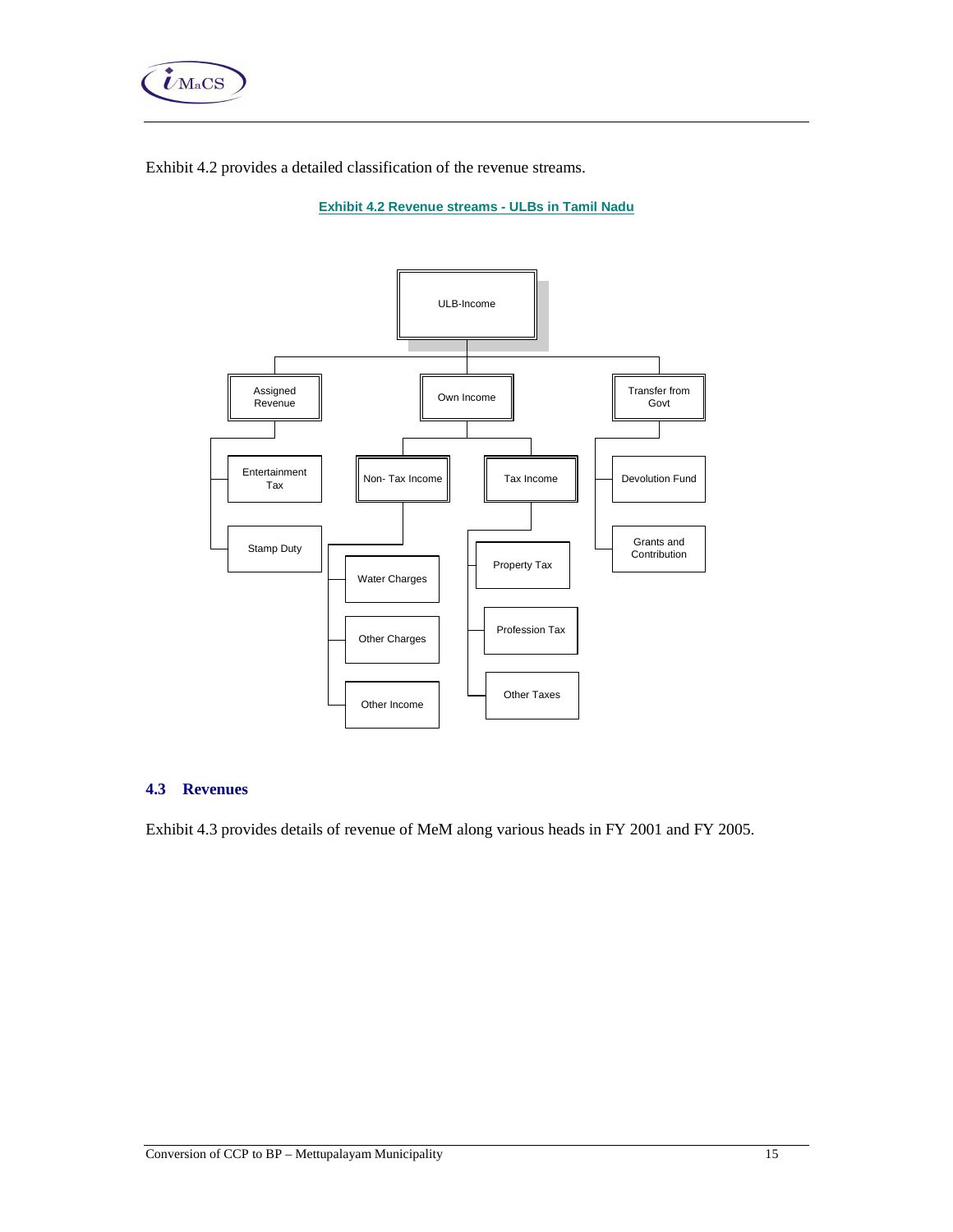



## **Exhibit 4.3 Analysis of Revenues**

### **4.3.1 Tax Income**

Tax income has grown at a CAGR of 3 % over the last five years aided by a 4 % growth in Property tax and 2 % growth in Profession Tax. Overall share of tax revenue has increased from 25 % of income to 35 % of income.

### *Property Tax*

Property tax alone accounted for more than 33% of the income of MeM in FY 2005 and is an important contributor of revenues to MeM. Exhibit 4.4 provides a summary.

|         |                | <b>Collection Efficiency</b> |       | <b>Properties</b> |              |          |  |
|---------|----------------|------------------------------|-------|-------------------|--------------|----------|--|
| Year    | <b>Arrears</b> | <b>Current</b>               | Total | <b>Numbers</b>    | Tax/property | Growth % |  |
| 2000-01 | 20%            | 90%                          | 79%   | 14741             | 873          | NA       |  |
| 2001-02 | 29%            | 91%                          | 78%   | 15225             | 883          | 3%       |  |
| 2002-03 | 27%            | 93%                          | 78%   | 15743             | 888          | 3%       |  |
| 2003-04 | 49%            | 96%                          | 87%   | 16369             | 840          | 4%       |  |
| 2004-05 | 13%            | 96%                          | 85%   | 16789             | 822          | 3%       |  |

**Exhibit 4.4 Property tax - analysis of key revenue drivers**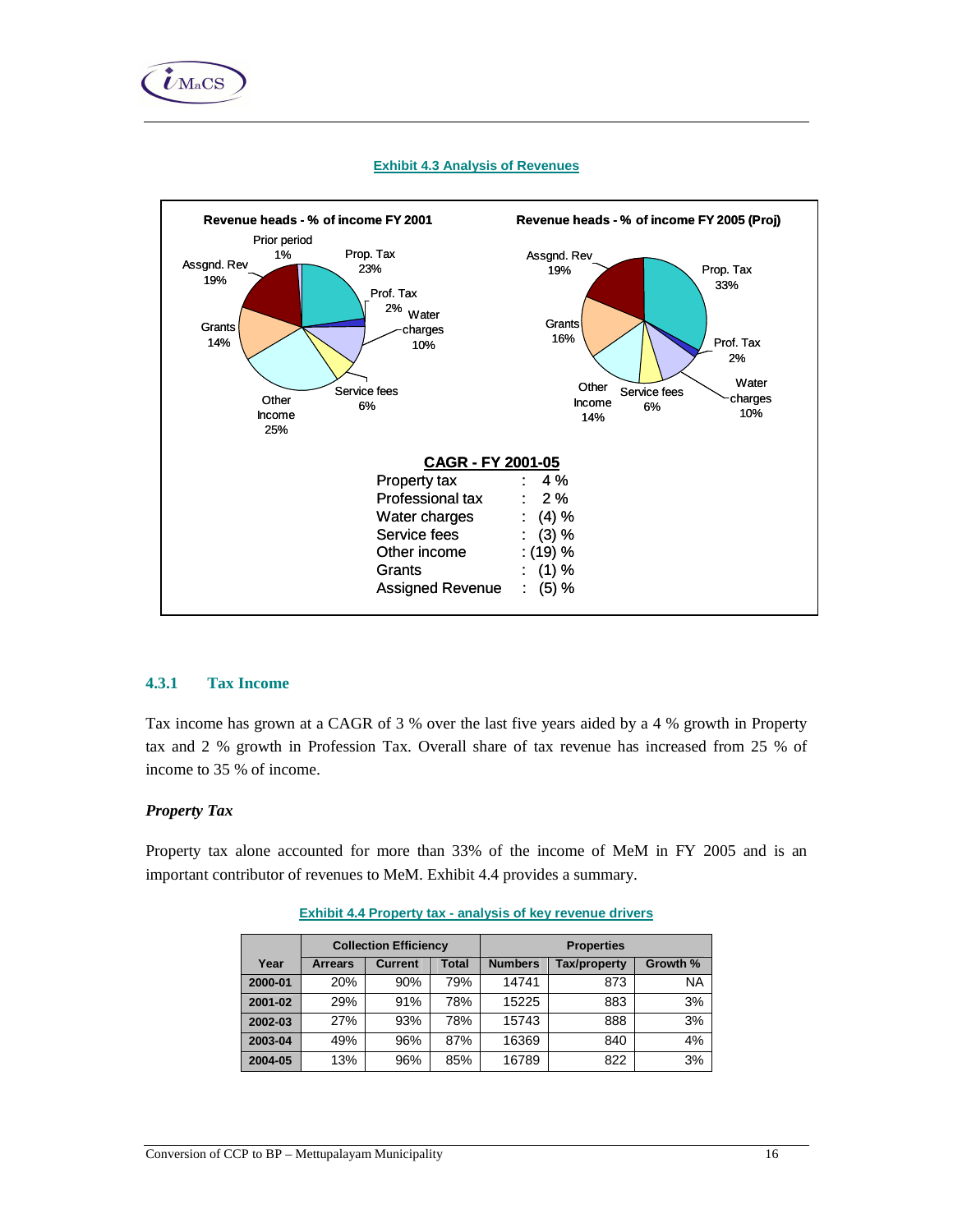

Following are the key issues in property tax:

- a) **Decline in average tax per property** While the number of properties assessed has grown at a CAGR of 3%, the average tax per assessment has declined from Rs. 873 to Rs. 822. **The quinquennial revision of Annual Rental Value (ARV) due in 2003 has not been undertaken as of date.**
- b) **Collection efficiency** Current collection efficiency has been high at more than 95% during the last five years, leading to an overall collection efficiency of 85%. However, there is a need to improve on the arrear collection efficiency.
- c) **Break-up of assesses** Residential segment contributes 86% of the total assessments and 59% of the total property tax demand. Exhibit 4.5 below gives the detailed break-up of assesses

| <b>Category of Property</b>        | <b>Number of</b><br><b>Assessments</b> | $\%$   | <b>Annual Tax</b><br>Demand (Rs. lakh) | $\frac{9}{6}$ |
|------------------------------------|----------------------------------------|--------|----------------------------------------|---------------|
| Residential                        | 13815                                  | 76.3%  | 5119                                   | 78.0%         |
| Commercial                         | 2778                                   | 15.3%  | 788                                    | 12.0%         |
| Industrial                         | 142                                    | 0.8%   | 428                                    | 6.5%          |
| <b>State Government Properties</b> | 48                                     | 0.3%   | 227                                    | 3.5%          |
| <b>Exempted Properties</b>         | 1319                                   | 7.3%   |                                        |               |
| Total                              | 18102                                  | 100.0% |                                        | 6562 100.0%   |

#### **Exhibit 4.5 Property Tax - breakup of assessees**

### *Professional tax*

Exhibit 4.6 provides an analysis of key drivers for professional tax revenue.

|         |                | <b>Collection Efficiency</b> |              | <b>Assesses</b> |                 |              |  |
|---------|----------------|------------------------------|--------------|-----------------|-----------------|--------------|--|
|         |                |                              |              |                 | Demand/         |              |  |
| Year    | <b>Arrears</b> | <b>Current</b>               | <b>Total</b> | <b>Nos</b>      | <b>Assessee</b> | <b>Total</b> |  |
| 2000-01 | 70%            | 89%                          | 85%          | 2050            | 466             | <b>NA</b>    |  |
| 2001-02 | 49%            | 80%                          | 74%          | 2123            | 414             | 4%           |  |
| 2002-03 | 73%            | 93%                          | 90%          | 2245            | 436             | 6%           |  |
| 2003-04 | 93%            | 99%                          | 98%          | 2355            | 405             | 5%           |  |
| 2004-05 | 78%            | 98%                          | 96%          | 2431            | 392             | 3%           |  |

#### **Exhibit 4.6 Professional Tax - revenue drivers**

- a) **Share of professional tax in total income** has remained at 2 %.
- b) **Demand per assessment** has increased from Rs. 2050 in FY 2001 to Rs. 2431 in FY 2005
- c) **Collection efficiency** has been high at about 96%.
- d) **Composition of professional tax assessments**  Exhibit 4.7 below shows the composition of assessments. Government employees account from just 12% of the assessees and contribute to nearly 78% of the total demand. There is a need to widen tax base among the other categories.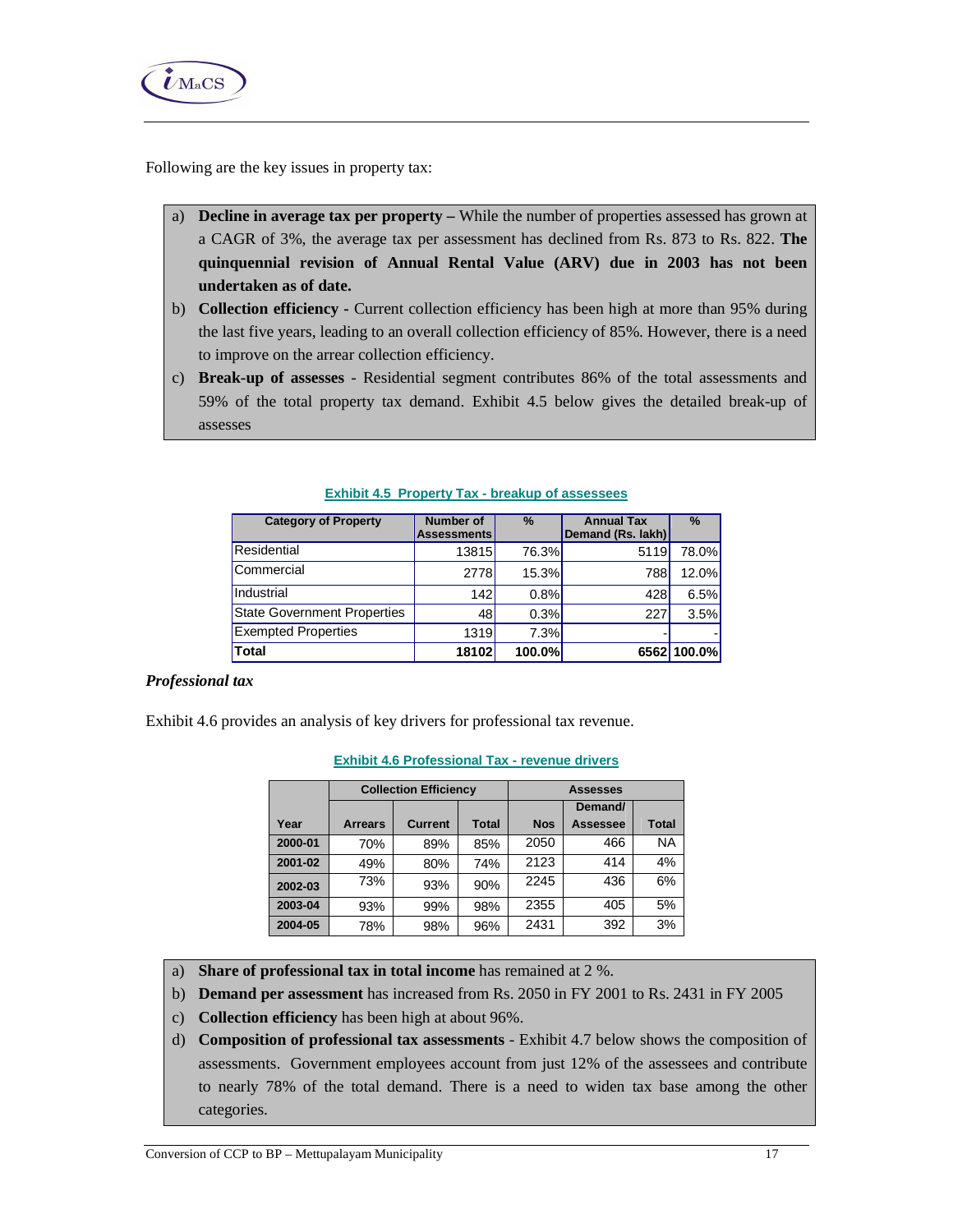#### **Exhibit 4.7 Professional Tax – assessee break up**

| Category                            | <b>Number of</b><br><b>Assessments</b> | $\frac{9}{6}$ | <b>Annual Tax</b><br>demand | $\%$      |
|-------------------------------------|----------------------------------------|---------------|-----------------------------|-----------|
| State/Central/Quasi Govt. Employees | 1400                                   | 59%           | 501                         | 50%       |
| <b>Traders</b>                      | 900                                    | 38%           | 422                         | 42%       |
| Self-employed professionals         | 55                                     | 2%            | 86                          | 8%        |
| <b>Total</b>                        | 2355                                   | 100%          |                             | 1009 100% |

### **4.3.2 User Charges / Fees**

User charges have shown a negative growth. Share of user charges in total income has remained at about 16% of total income.

### *Water charges*

Exhibit 4.8 provides an analysis of key drivers for water charges.

|         | <b>Collection Efficiency</b>                     |     |     | <b>Connections</b> |                        |                |  |
|---------|--------------------------------------------------|-----|-----|--------------------|------------------------|----------------|--|
| Year    | <b>Total</b><br><b>Current</b><br><b>Arrears</b> |     |     | <b>Numbers</b>     | Charges/<br>connection | Growth<br>rate |  |
| 2000-01 | 74%                                              | 69% | 70% | 7150               | 582                    | NA             |  |
| 2001-02 | 86%                                              | 84% | 85% | 7394               | 583                    | 3%             |  |
| 2002-03 | 44%                                              | 84% | 76% | 7626               | 528                    | 3%             |  |
| 2003-04 | 60%                                              | 89% | 83% | 7815               | 565                    | 2%             |  |
| 2004-05 | 47%                                              | 86% | 79% | 8097               | 549                    | 4%             |  |

#### **Exhibit 4.8 Water charges - revenue drivers**

- a) **No. of connections** There has been an increase in the number of connections from 7150 in FY 2001 to 8097 connections in FY 2005. Water connections account for less than 50 % of properties assessed, indicating scope for increasing the number of connections.
- b) **Water tariff / connection** has decreased marginally from about Rs. 582 per year per connection to Rs.549 per connection in FY 2005.
- c) **Collection efficiency** Current collection efficiencies have ranged from a low of 70% (FY 2001) to a high of 85 % (FY 2002) and have not shown a linear trend. Arrears collection efficiency has been even more volatile and has ranged between 44% and 86%. The overall collection efficiency of 79 % should be improved upon.

| <b>Connections</b> | <b>Metered</b> | Un-metered | Total | $\%$        | <b>Billing</b><br>system |
|--------------------|----------------|------------|-------|-------------|--------------------------|
| Domestic           | 7199           | 380        | 7579  | 93%         | Meter / Flat rate        |
| Commercial         | 515            |            | 515   | 6%          | Meter Reading            |
| Industrial         | 55             |            | 55    | 1%          | Meter Reading            |
| Total              | 7769           | 380        | 8149  | <b>100%</b> |                          |
| Metering %         | 95.3%          | 4.7%       | 100%  |             |                          |

#### **Exhibit 4.9 Water charges - category wise connections and tariff**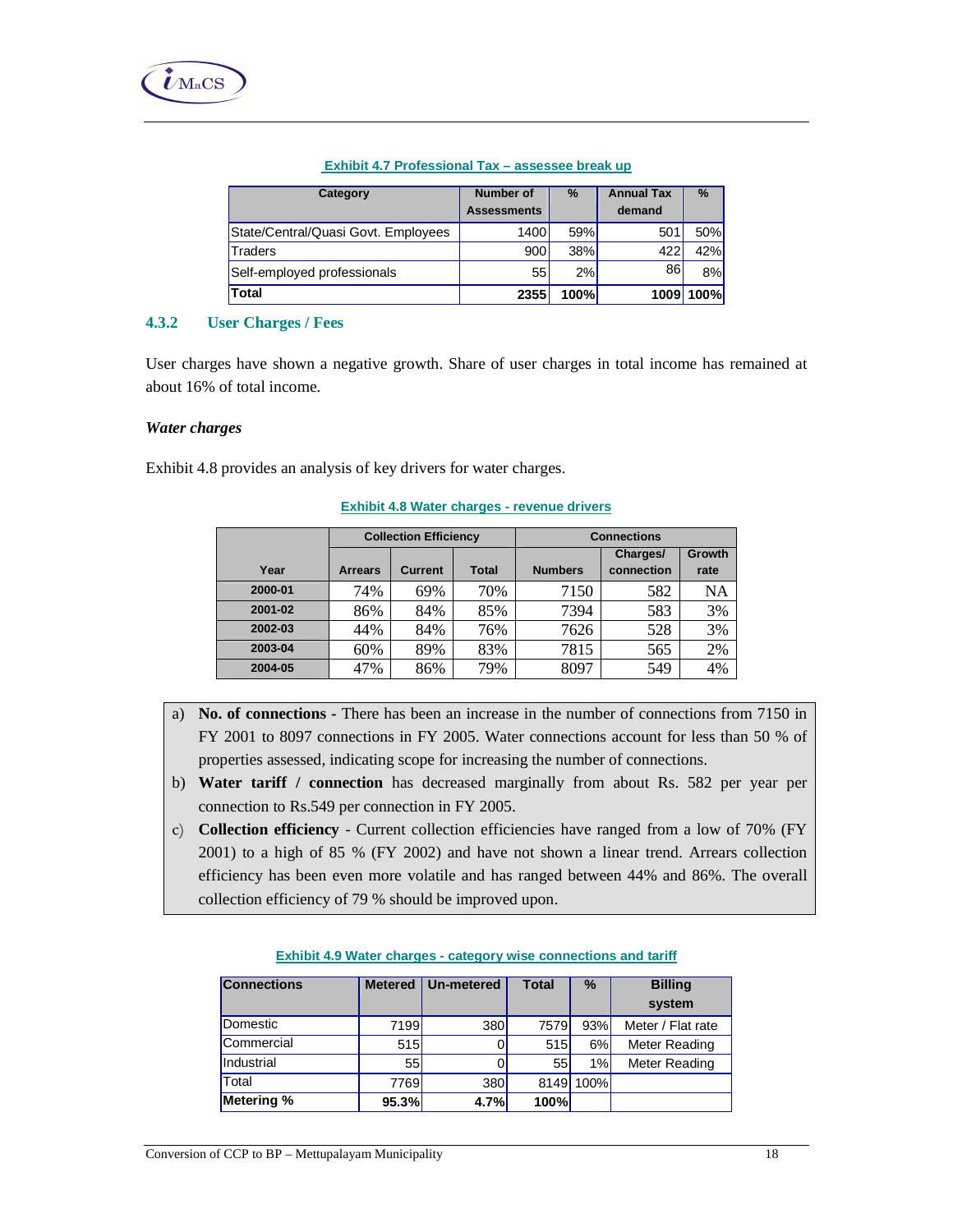| <b>Connection</b> | <b>Flat rate</b> | Per KL    |
|-------------------|------------------|-----------|
| <b>Type</b>       |                  |           |
| Domestic          | Minimum Rs30/-PM | Rs 3.00/- |
| Commercial        | Minimum Rs60/-PM | Rs 6.00/- |
| Industrial        | Minimum Rs90/-PM | Rs 9.00/- |

## **4.3.3 Assigned Revenue**

 $\dot{\boldsymbol{U}}$ MaCS

The contribution of this source to total income revealed a mixed trend. Overall the share decreased from 19.2% in 2000-01 to 18.7% in 2002-03. The assigned revenue is little below Rs 100 lakh in 2000-01 whereas in 2002-03 the corresponding value for the same is approximately Rs 80.7 lakh.

## **4.3.4 Grants/Contributions**

Devolution fund is another major source of income for a municipality. Though in absolute terms it declined from Rs 70.34 lakhs in FY2001 to Rs 67.63 lakhs in FY2003, its share in total income increased from 13.6% in FY2001 to 15.7% in FY2003. This is also due to relatively greater decline in sources of income other than devolution fund.

## **4.4 Analysis of Costs**

Exhibit 4.10 provides details of costs of MeM along various heads in FY 2001 and FY 2005.



## **Exhibit 4.10 Costs (as a % of income – FY 2001 and FY 2005**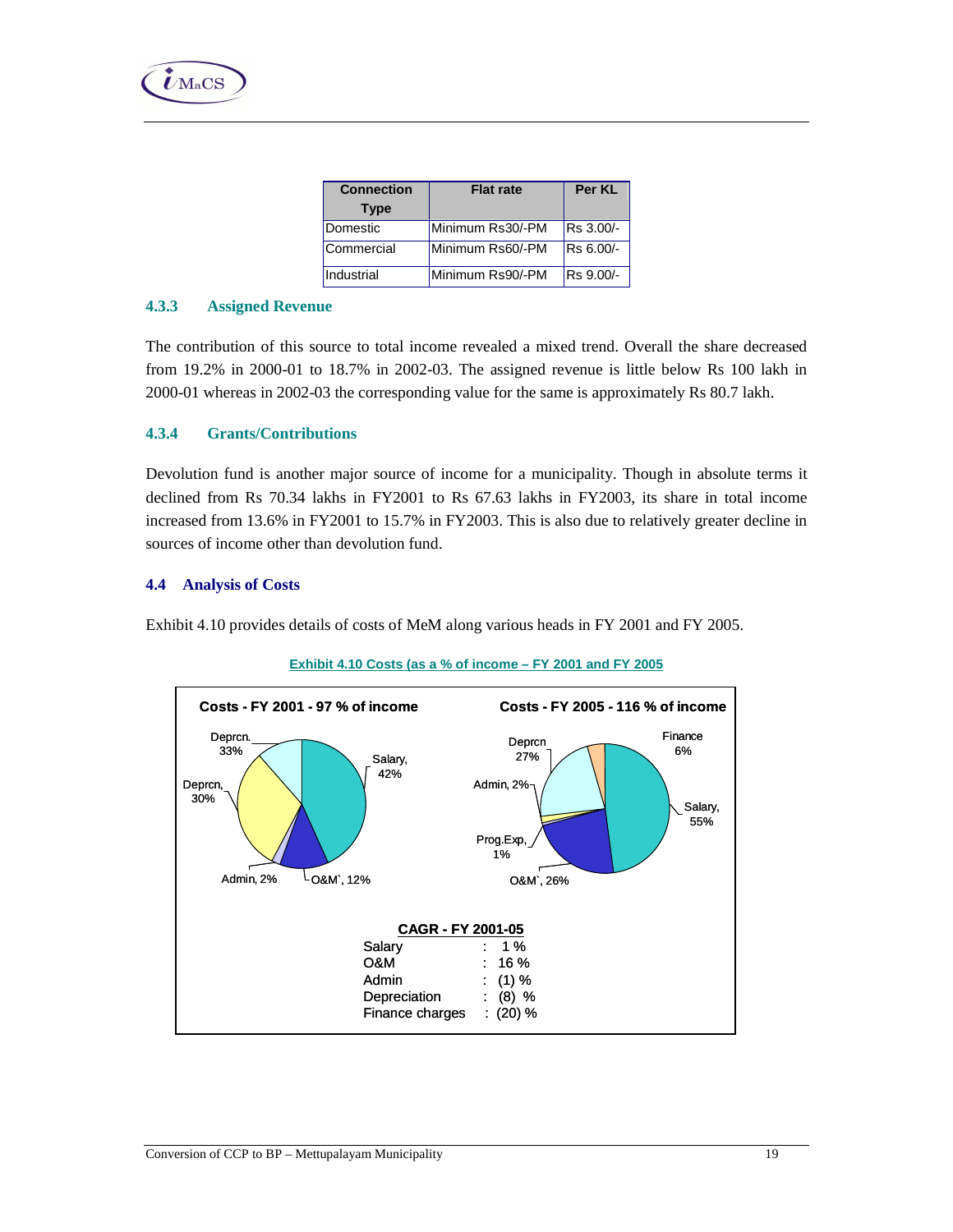

## **4.4.1 Salary and wages**

Salaries account for the highest expenditure in a municipality. The proportion of this component in total expenditure has remained well above 42% for all the years (2000-01 to 2002-03). Salaries increased from about Rs 220 lakhs in FY01 to Rs 231 lakhs in FY03. Its share in total expenditure has also increased 43.9% in FY01 to 49.3% in FY03. Exhibit 4.11 gives the details of segment wise salaries for FY 2001 to FY 2003.

|                        | 2000-01 | 2001-02 2002-03 |      |
|------------------------|---------|-----------------|------|
| General Administration | 18%     | 16%             | 18%  |
| <b>Water Supply</b>    | 12%     | 12%             | 11%  |
| Public Health          | 63%     | 67%             | 65%  |
| Public Works           | 4%      | 3%              | 3%   |
| Street Lighting        | 2%      | 1%              | 2%   |
| <b>Total Salaries</b>  | 100%    | 100%            | 100% |

|  |  |  |  | <b>Exhibit 4.11 Seament wise salary expenditure</b> |
|--|--|--|--|-----------------------------------------------------|
|--|--|--|--|-----------------------------------------------------|

## **4.4.2 Operations and Maintenance**

Operating and maintenance form the other major component of expenditure. Operating expenses almost doubled from Rs 61 lakh in 2000-01 to Rs 112 lakh in 2002-03, translating to a CAGR of more than 35 % during the period. Exhibit 4.12 provides a sector wise break-up

| <b>Item</b>          | 2000-01 | $\frac{9}{6}$ | 2001-02          | %      | 2002-03 | $\frac{9}{6}$ |
|----------------------|---------|---------------|------------------|--------|---------|---------------|
| Roads                | 6.21    | 10.2%         | 7.7 <sub>l</sub> | 7.2%   | 15.23   | 13.7%         |
| Water & Sewerage     | 31.76   | 52.1%         | 82.17            | 77.2%  | 68.27   | 61.3%         |
| <b>Street Lights</b> | 19.34   | 31.7%         | 15.68            | 14.7%  | 24.79   | 22.3%         |
| <b>Others</b>        | 3.66    | 6.0%          | 0.92             | 0.9%   | 3.11    | 2.8%          |
| <b>Total</b>         | 60.97   | $100.0\%$     | 106.47           | 100.0% | 111.40  | 100.0%        |

**Exhibit 4.12 Repair and maintenance expenditure - Sector wise break up**

Water supply accounted for the major part of the operating expenses. It has shown a fluctuating trend during FY 2001-03. Expenditure on street lights account for the other major part of operating expenses.

### *Power costs*

Total power charges increased from Rs. 19.8 lakh in 2000-01 to about Rs 38.9 lakh in 2004-05 and accounts for more than 60% of the O&M expenditure. Total non-power charges increased from Rs.12 lakh in 2000-01 to more than Rs 24 lakh in 2004-05. But the share of the same in the total O&M charges remained constant during the period. Exhibit 4.13 gives the details of power costs out of the total repair and maintenance expenditure relating to Water & Sewerage and Street lights.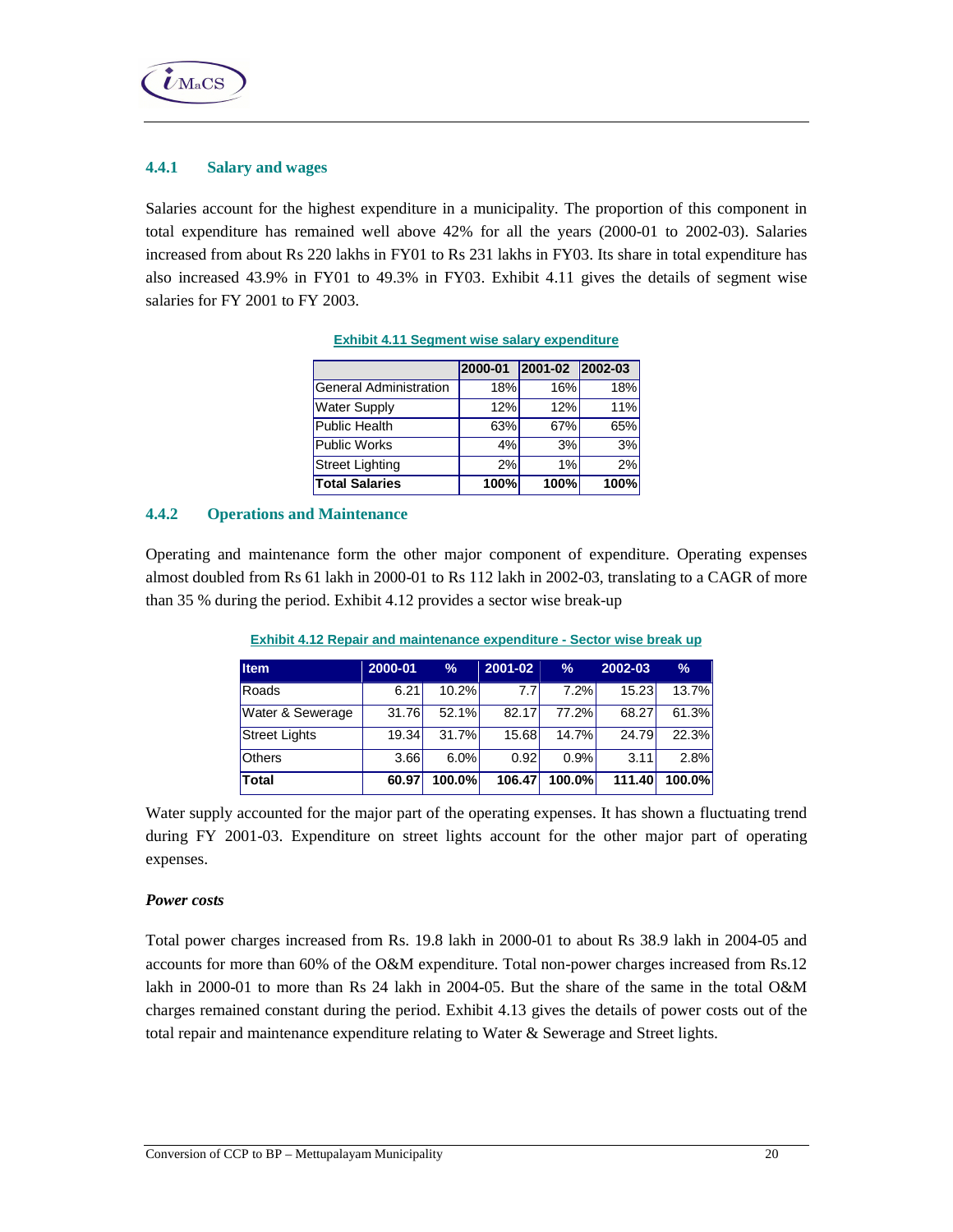| <b>Item</b>                       | 2001  | %                   | 2002   | %    | 2003   | %    |
|-----------------------------------|-------|---------------------|--------|------|--------|------|
|                                   |       | <b>Water Supply</b> |        |      |        |      |
| Power                             | 27.08 | 85%                 | 72.54  | 88%  | 63.57  | 93%  |
| Non power                         | 4.68  | 15%                 | 9.63   | 12%  | 4.7    | 7%   |
| Total                             | 31.76 | 100%                | 82.17  | 100% | 68.27  | 100% |
| <b>Street Lights</b>              |       |                     |        |      |        |      |
| Power                             | 13.26 | 69%                 | 12.78  | 82%  | 23.89  | 96%  |
| Non power                         | 6.08  | 31%                 | 2.9    | 18%  | 0.9    | 4%   |
| Total                             | 19.34 | 100%                | 15.68  | 100% | 24.79  | 100% |
| <b>Overall Operating Expenses</b> |       |                     |        |      |        |      |
| Power                             | 40.34 | 66%                 | 85.32  | 80%  | 87.46  | 79%  |
| Non power                         | 20.63 | 34%                 | 21.15  | 20%  | 23.94  | 21%  |
| <b>Total</b>                      | 60.97 | 100%                | 106.47 | 100% | 111.40 | 100% |
|                                   |       |                     |        |      |        |      |

## **Exhibit 4.13 Share of Power cost**

**Power costs accounted for 79 % of the total O&M expenditure in FY 2003**

### **4.5 Trends in Capital Expenditure**

Exhibit 4.14 gives details of capital expenditure by MeM over the last five years and estimated capital outlay to address the felt needs of MeM over the next ten years.

| <b>Segment</b>              |         |         | Actual  |         |         |
|-----------------------------|---------|---------|---------|---------|---------|
|                             | 2000-01 | 2001-02 | 2002-03 | 2003-04 | 2004-05 |
| Roads                       | 134.96  | 22.81   | 39.31   | 9.23    | 28.27   |
| <b>Bridges and culverts</b> |         |         |         |         |         |
| Storm water drains          | 28.07   | 23.22   | 12.39   | 14.99   | 11.92   |
| Water supply                |         |         |         |         |         |
| Solid Waste Management      |         |         | 29.5    |         |         |
| <b>Street lights</b>        | 8.44    | 0.91    |         |         |         |
| Remunerative enterprises    |         |         |         |         |         |
| Education                   | 5.88    |         |         |         |         |
| Sewerage and sanitation     |         |         | 21.44   |         | 3       |
| <b>Others</b>               | 28.38   | 25.46   | 102.64  | 24.22   | 43.19   |
| <b>Total</b>                | 205.73  | 72.40   | 205.28  | 48.44   | 86.38   |

#### **Exhibit 4.14 Capital Expenditure - Last five years**

#### **4.6 Loans and Finance charges**

Exhibit 4.15 gives the details of outstanding loans of MeM for FY 2005. All the loans are on longterm basis. It appears that MeM faces significant financial burden. The outstanding loan of 1217 lakh appears very high in the context of declining revenue and lack of operating surplus. Highest amount of loan is taken for water supply. The municipality has not provided the figures for outstanding loans for the past five years.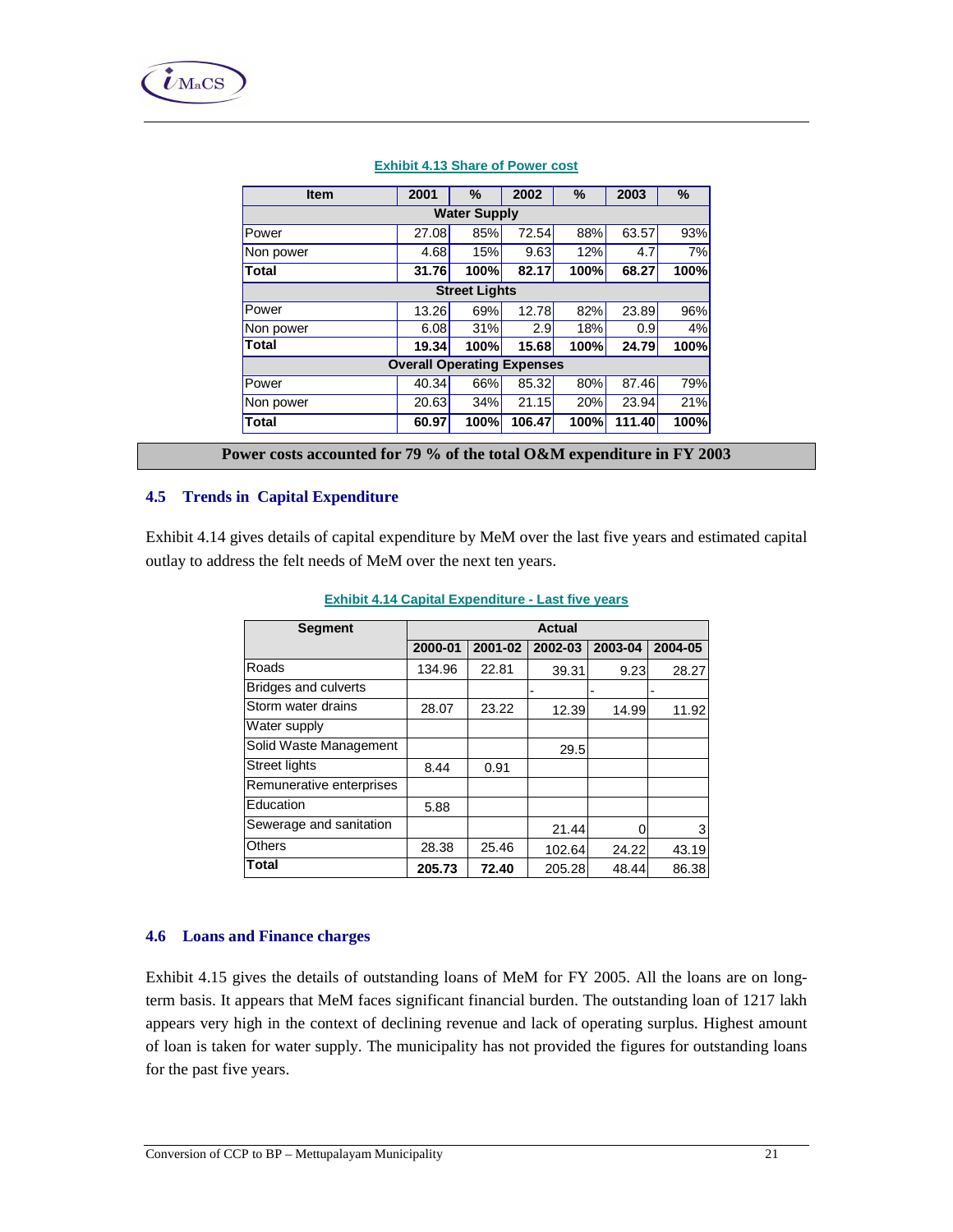| S.No | Lending             | <b>Amount</b> | Year of   | <b>Interest</b> | Repayment       | <b>Total loan repaid</b> |          | <b>Outstanding</b> |             |
|------|---------------------|---------------|-----------|-----------------|-----------------|--------------------------|----------|--------------------|-------------|
|      | Agency              | of Loan       | drawal    | Rate %          | period          |                          |          |                    | loan amount |
|      |                     |               |           |                 | (years)         |                          |          |                    |             |
|      |                     |               |           |                 |                 | Principal                | Interest | Total              |             |
| 1    | <b>TNUDF</b>        | 84.49         | 1995      | 14.0%           | 15              | 42.11                    | 83.88    | 125.99             | 53.08       |
| 2    | <b>TUFIDCO</b>      | 80.00         | 1982      | 9.75%           | 20 <sub>l</sub> | 80.00                    | 80.01    | 160.01             | 0.00        |
| 3    | <b>TUFIDCO</b>      |               |           |                 |                 |                          |          | 35.60              | 16.67       |
|      | (LCS)               | 23.78         | 1988      | 9.75%           | 25              | 12.28                    | 23.32    |                    |             |
| 4    | TNUDF (Sp           |               |           |                 |                 |                          |          | 18.36              | 151.71      |
|      | Roads)              | 102.58        | 2000      | 15.50%          | 20 <sub>l</sub> | 5.58                     | 12.78    |                    |             |
| 5    | Govt Loans          | 125.82        | 1998      | <b>NA</b>       | 20 <sup>1</sup> | 36.34                    | 14.65    | 50.99              | 115.29      |
| 6    | <b>Water Supply</b> | 880.58        | <b>NA</b> | <b>NA</b>       | <b>20</b>       | 0.00                     | 0.00     | 0.00               | 880.58      |
|      | <b>Total</b>        | 1297.25       |           |                 |                 | 176.31                   | 214.64   | 390.95             | 1217.33     |

## **Exhibit 4.15 Loans outstanding (FY 2005)**

# **To summarise,**

- a) Analysis of MeM's financials is constrained by non-availability of accounting statements for the last two financial years.
- b) However, analysis based on accounts of FY 2001 to 2003 and other information obtained from MeM including DCB and Loan statements indicate that MeM faces significant financial burden due to stagnant revenue, declining operating surplus and a growing debt burden.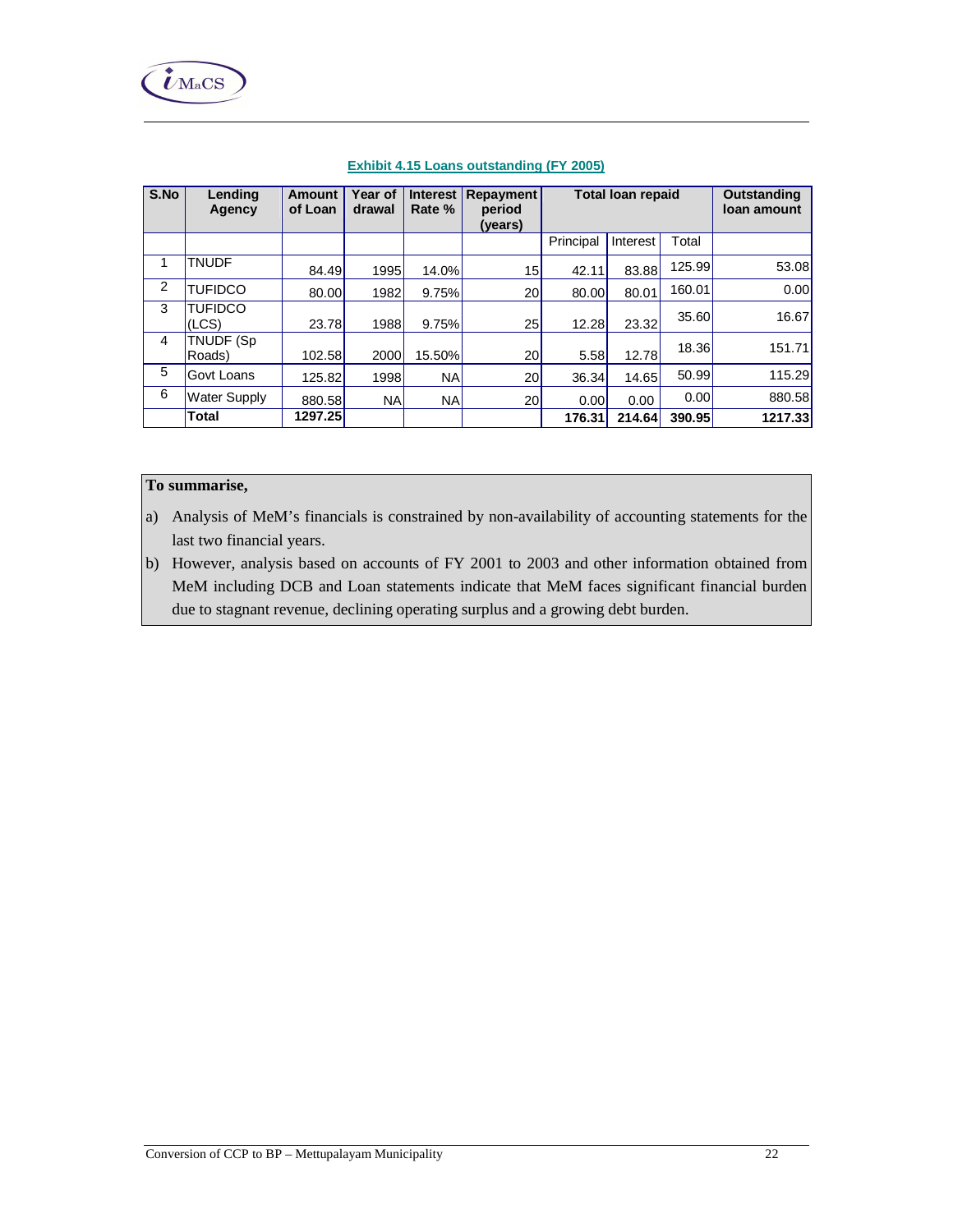# 5. Potential areas for improvement

## **5.1 Regional and local initiatives for economic growth**

Economic growth potential in Mettupalayam has been limited due to lack of stimulus for adequate industrial / commercial activity beyond its intrinsic position as an aggregation centre for horticultural and agricultural produce from the Nilgiris. A comprehensive land use strategy, backed by a regional development plan is critical to spur economic growth in Mettupalayam and to improve the financial position of MeM.

Though Mettupalayam is located in the vicinity of Coimbatore, an important industrial cluster and Udhagamandalam, an important tourist attraction, Mettupalayam has not been able to leverage this locational advantage to spur economic growth. MeM in particular has not been able to benefit from tourism related developments such as the Black Thunder resort, which are outside its municipal limits and hence do not directly contribute to revenues of MeM. Improving MeM's overall performance would involve a combination of **Regional initiatives** involving *investment promotion in industrial and tourism based projects* along the Coimbatore-Mettupalayam-Ooty corridors and **Local initiatives** with respect to a) *review of land use pattern to identify additional areas for development* and b) *exploring scope for bringing peripheral areas under the ambit of MeM***.** 

- **1. Promote investments along the Coimbatore Mettupalayam Ooty corridor in industrial and tourism projects. Specifically, GoTN could consider the feasibility of developing**
- Industrial park or a food processing park near Mettupalayam on the Mettupalayam-Coimbatore corridor.
- Tourism projects such as resorts, amusement parks etc along the Mettupalayam Ooty corridor.
- **2. Review land-use pattern and identify additional land area for commercial and residential development**

## **5.2 Initiatives for Environment protection**

Mettupalayam does not have a comprehensive underground drainage system and sewerage / wastewater finds its way into the Bhavani river through open drains leading to pollution and environmental hazards.

**3. MeM should undertake a feasibility study for developing a comprehensive solution for handling sewage / sullage water and to prevent pollution of the Bhavani river.**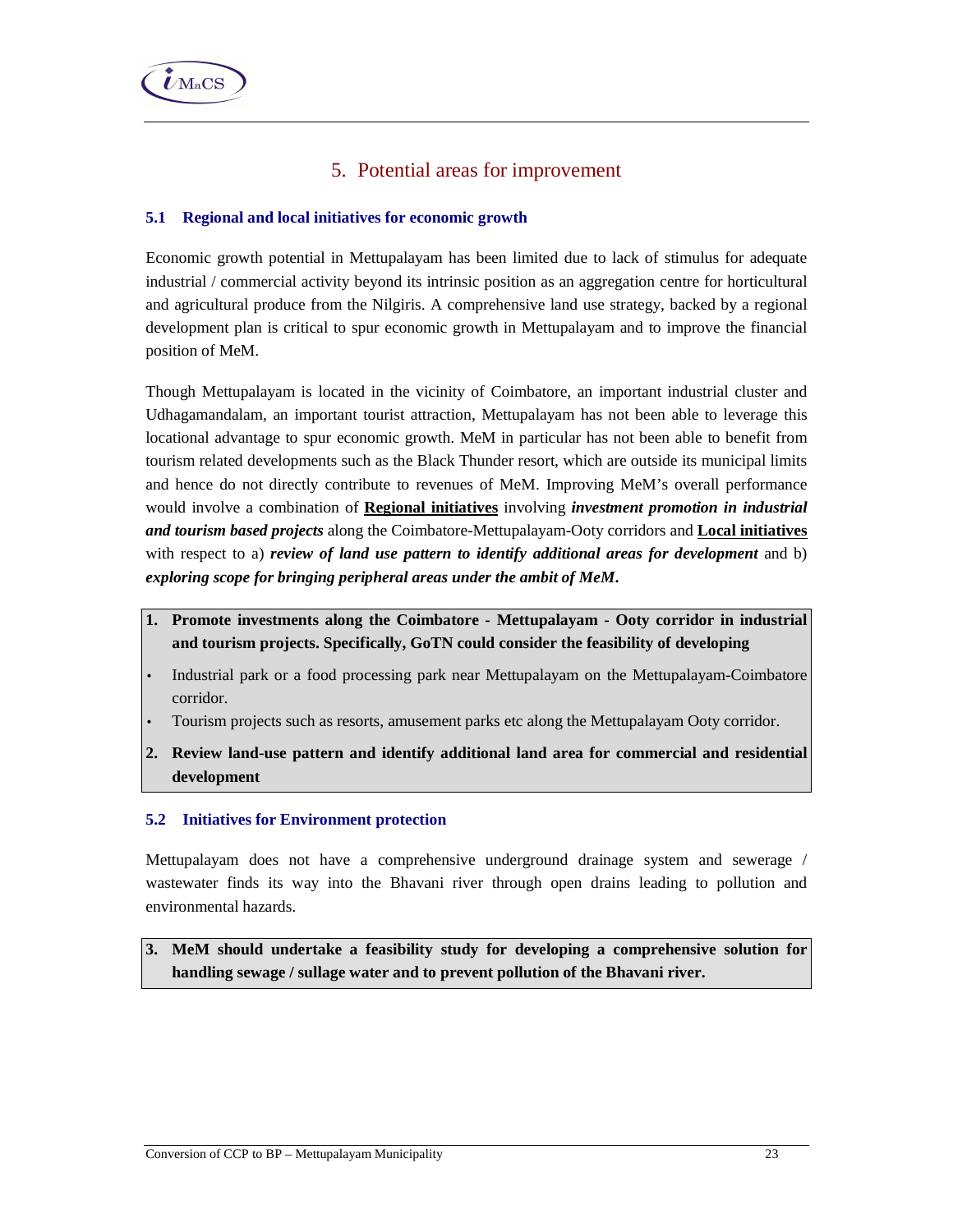

## **5.3 Public private partnerships (PPP)**

We understand that MeM has already privatised door-to-door solid waste collection in select wards. MeM should actively augment its own resources through use of PPPs. PPPs have been found to be very effective in addressing efficiency and asset management (through pre-defined service levels and accountability for operations and maintenance) aspects of infrastructure development.

- 4. CMA, GoTN should develop a **framework for PPP** including specific policies and guidelines.
- 5. MeM should develop its **proposed remunerative projects** namely, a) slaughter house, and b) municipal market development through public private partnerships.
- 6. MeM should actively encourage **corporate / NGO partnerships** for city beautification projects including bus stops, street lighting, parks
- 7. MeM should consider addition of more **pay-and-park zones** in the town
- 8. TNUIFSL should provide assistance covering **necessary capacity building (in terms of evaluating mechanisms - BOT, SPV etc) and financing for developing projects** through private sector participation.

#### **5.4 Potential for revenue enhancement from existing sources of income**

#### **5.4.1 Property Tax**

While Mettupalayam has reasonably high collection efficiency, we believe that there is still scope for improvement. Exhibit 5.1 highlights the key issues and recommended interventions with respect to property tax. While a substantial improvement in property tax is contingent upon implementation of ARV revision (due in 2003), there are other interventions that would enable effective property tax realisation.

| <b>Issues</b>                           | <b>Recommended Interventions</b>                 | Agency     |
|-----------------------------------------|--------------------------------------------------|------------|
| Revision of Annual rental Value (ARV)   | implement the SFC<br>9.<br>should<br><b>GOTN</b> | GoTN       |
| has fallen due in 2003. The revision is | recommendation of revision of property           |            |
| yet to be implemented.                  | tax every three years, linked to inflation.      |            |
|                                         | This is will ensure gradual and stable           |            |
|                                         | rather than the<br>existing<br>increase.         |            |
|                                         | quinquennial revision.                           |            |
| In 1998 when the ARV scheme for         | 10. All assesses should be taxed on the          | GoTN / MeM |
| assessing property tax was introduced,  | same basis through a uniform and                 |            |
| the old assesses were allowed to pay    | transparent approach to property tax             |            |
| taxes based on capital value with       | assessment. Existing anomalies need to           |            |
| marginal increase, leading to           | be removed at the earliest.                      |            |
| distortions and non-uniform rates.      |                                                  |            |

#### **Exhibit 5.1 Key issues and suggested measures**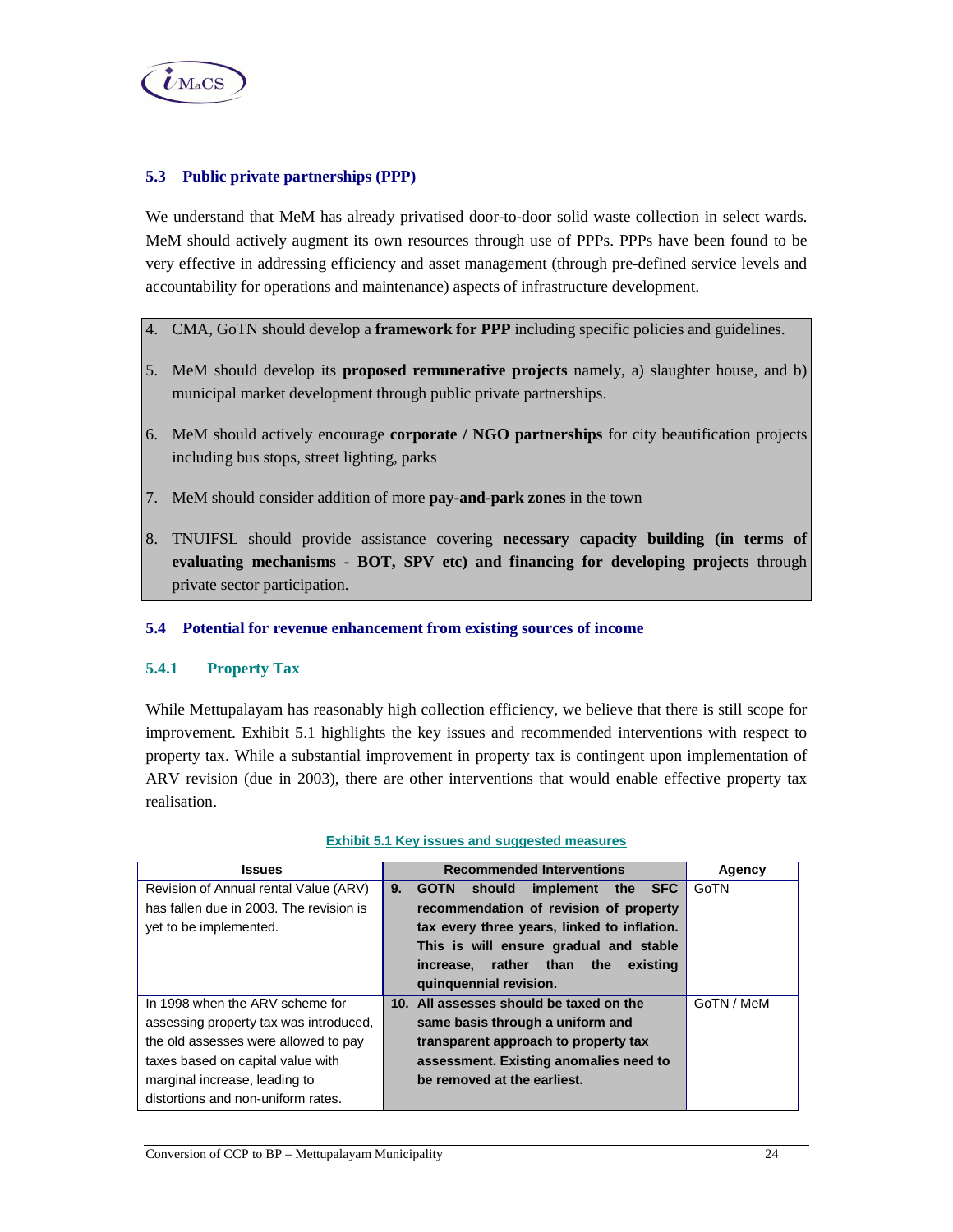

| <b>Issues</b>                             | <b>Recommended Interventions</b>              | Agency     |
|-------------------------------------------|-----------------------------------------------|------------|
| Survey of properties happens only         | 11. Initiate a one-time survey to prepare a   | MeM        |
| when the ARV revision takes place.        | comprehensive database of properties          |            |
|                                           | available with it with updated information    |            |
| Apart from addition in properties         | on the area / type and property tax details   |            |
| without getting assessed, addition to     | 12. Institutionalise<br>mechanism<br>for<br>a |            |
| area in existing properties or            | conducting surprise checks on a sample        |            |
| conversion of property from residential   | basis in all the zones under the              |            |
| to commercial category also goes          |                                               |            |
| unnoticed leading to revenue loss         | municipality on an ongoing basis and          |            |
|                                           | mandatory re-assessment of properties         |            |
|                                           | every five years.                             |            |
|                                           | 13. Streamline procedures for assessment/     |            |
|                                           | approvals of new properties / expansion       |            |
|                                           | of existing properties to encourage self-     |            |
|                                           | disclosure of property development /          |            |
|                                           | modification                                  |            |
|                                           | 14. Computerise and web-enable property       |            |
|                                           | tax assessment and billing processes          |            |
|                                           | 15. Develop a GIS based system for effective  |            |
|                                           | data capture and monitoring                   |            |
| On an absolute basis, property tax        | 16. Launch a focused drive on existing        | GoTN/MeM   |
| arrears have shown an increasing          | arrears                                       |            |
| trend.                                    | 17. Conduct one time settlement scheme for    |            |
|                                           | old arrears and incentivise payments          |            |
|                                           | through marginal rebates for arrears          |            |
|                                           | pending for more than 5 years.                |            |
|                                           | 18. Work with GOTN to moot creation of a      |            |
|                                           | special tribunal for speedy disposal of       |            |
|                                           | properties under litigation                   |            |
|                                           | 19. Make provisions for the debtors and take  |            |
|                                           | steps for writing off bad debts               |            |
| While Property tax is payable on a        | 20. Implement Payment Due Date along with     | GoTN/MeM   |
| semi-annual basis, no interest /penal     | a 90 day grace period during which            |            |
| charges are levied on late payment.       | payments would involve a nominal              |            |
|                                           | interest payment.                             |            |
|                                           | 21. Payments beyond the grace period          |            |
|                                           | should include a steep penal charge to        |            |
|                                           | encourage payments on time.                   |            |
| Tax Dispute cases where the assessee      | 22. In case of disputed property tax, the     | GoTN / MeM |
| approaches legal recourse without         | assessee should first pay the tax under       |            |
| paying any tax.                           | protest as in the case of excise or           |            |
|                                           | customs and then take the necessary           |            |
|                                           | legal recourse. The Act should be             |            |
|                                           | modified in such a way that no legal          |            |
|                                           | recourse should be available to the           |            |
|                                           | assessee without paying the tax under         |            |
|                                           | protest.                                      |            |
| <b>Blanket Exemptions to institutions</b> | 23. Exemptions from tax should be provided    | GoTN / MeM |
| reduce the property tax potential         | only to needy institutions.                   |            |
|                                           | 24. All exemptions lead to a revenue loss to  |            |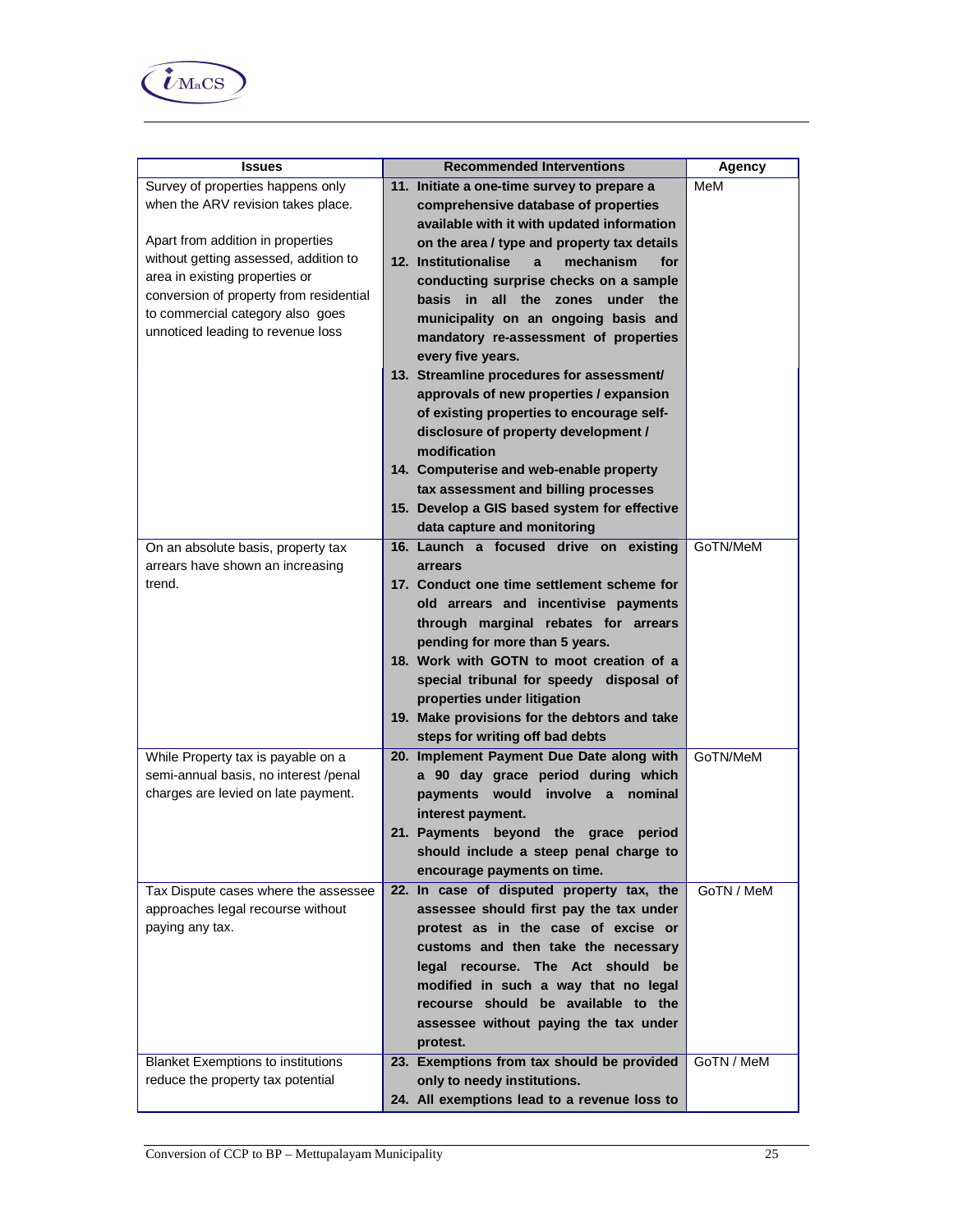

| <b>Issues</b> | <b>Recommended Interventions</b>      | Agency |
|---------------|---------------------------------------|--------|
|               | the ULBs and should be compensated by |        |
|               | GoTN.                                 |        |

## **5.4.2 Professional Tax**

Professional tax income has grown at a CAGR of 4% over the last five years. Given that Mettupalayam is an important commercial centre, there appears to be scope for increasing professional tax income. Specifically,

- **25. MeM should focus on widening its professional tax base** by bringing more traders and independent professionals within the ambit of professional tax**.** Specifically, MeM should consider **tapping into databases of potential professional tax assesses** including
- **Professional associations** including Institute of Chartered Accountants of India (ICAI), the Bar Council, Medical Council etc.
- **Commercial Taxes Department, GoTN** to get details of sales tax registrations (existing and new) within MeM.

### **5.4.3 User charges**

MeM has been fairly successful in progressively increasing user charges, as reflected in the increase in the average water charges per collection and could augment its revenues through focused interventions including the following.

- 26. **Increase penetration of connections for water supply.** Currently water connections account for less than 50 % of the properties assessed. MeM should target achieving at least 12,000 connections over the next five years.
- 27. **Provide water fountains only in areas with a predominantly low-income population to minimise revenue loss.**
- 28. **Improve revenue per connection through implementation of either a graded water tariff scheme (as is being considered by CMA, GoTN) or a metering based tariff.** While the metering based system would a better system in principle (charges on the basis of usage) and in terms of incentivising water conservation, ULBs have faced resistance in implementation of metered tariffs. MeM should also consider judicious increase in water tariffs which appear to be lower than several ULBs in Tamil Nadu.
- 29. Consider implementing **user charges for door-to-door collection** of Solid Waste.
- 30. **Adopt measures to improve collection efficiency.** Overall collection efficiency in water charges is very low and needs to be improved. MeM should consider stiff penalties for non-payment of user charges. Specifically MeM should consider implementation of late payment fines and in case of extreme overdue situations, disconnecting supply.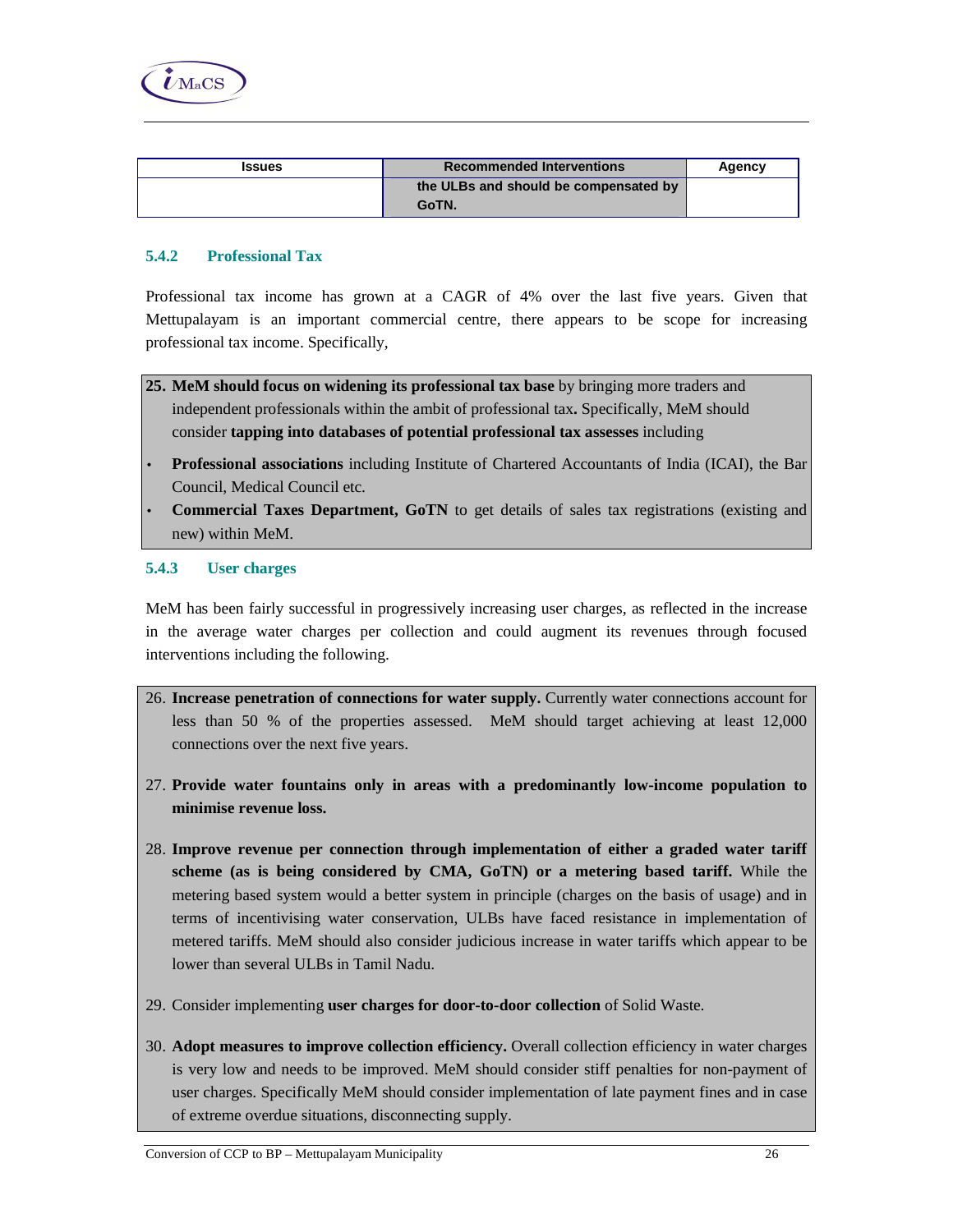

## **5.5 Measures for cost management**

## **5.5.1 Energy efficiency**

MeM needs to take steps to address its power costs, which comprise nearly 60% of its operations and maintenance costs. The following steps are needed in this direction:

- 31. MeM should conduct a **comprehensive energy audit** to identify areas for reducing power consumption and related costs.
- 32. MeM should implement **automatic time based dimmers** on street light network and ensure that all **pumps / motors are energy efficient.**
- 33. MeM indicated that leakages in its distribution network are in the region of 10-15 %, as against a norm of 5%, which adds to overall cost of service delivery. A focused study is needed to assess the level of leakages and to recommend measures to minimise the same.
- 34. GoTN should also consider a **specific grant / capital subsidy scheme to incentivise energy conservation initiatives** for not just MeM, but for all ULBs.
- 35. **CMA, GoTN and TNUDF should develop and implement minimum standards related to energy conservation including installation of energy efficient motors, right sized pumps etc.**

### **5.6 Other measures / interventions**

### **5.6.1 Accounting /Audit**

While all ULBs in GoTN have implemented a double entry accounting system, most of the ULBs including MeM require significant improvement in their accounting practices. Several ULBs have redundant systems involving manual and computerised book keeping and errors often creep into MIS. Often, the MIS in the form of DCB statements and information provided in accounting statements are not reconciled. At the time of our field visits in February 2006, Mettupalayam municipality was yet to finalise audited accounts for FY 2004.

- 36. CMA, GoTN should consider an **outlay for technical assistance** to ULBs to **improve their accounting systems and practices** and to provide adequate training to staff on the concepts of double entry book keeping.
- 37. Property tax system has been computerised but the software for accounting developed seems to have some errors. TNUDF should take steps to eliminate these teething problems in the accounting software.
- 38. GoTN should issue an order for phasing out manual books like the property tax DCB registers as the same data is being maintained both manually and also in computer database.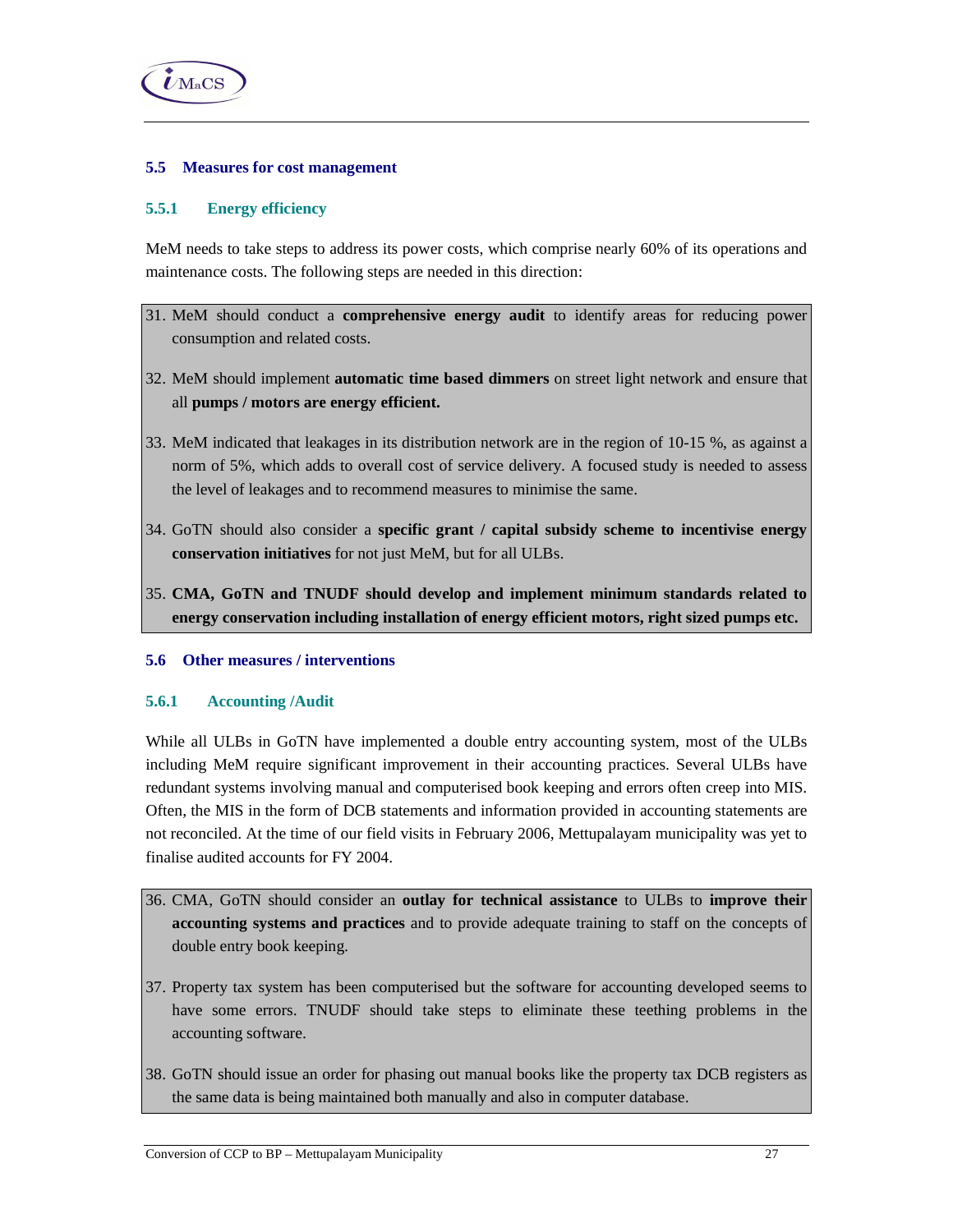

- 39. The LFA should also be given training in auditing through computer so that the manual books can be avoided in future.
- 40. GoTN should **insist and implement closing of accounts and audit of the same within a fixed time period** subsequent to the completion of financial year. The government should continue to provide for the payment of common accountants and computer assistant to work in the ULB which it was providing till date. GoTN should also evaluate the option of employing a local CA firm to give guidance and training to ULB staff on a regular basis. CMA,
- 41. TNUDF should consider a grading system to categorise ULBs on the basis of accounting and reporting practices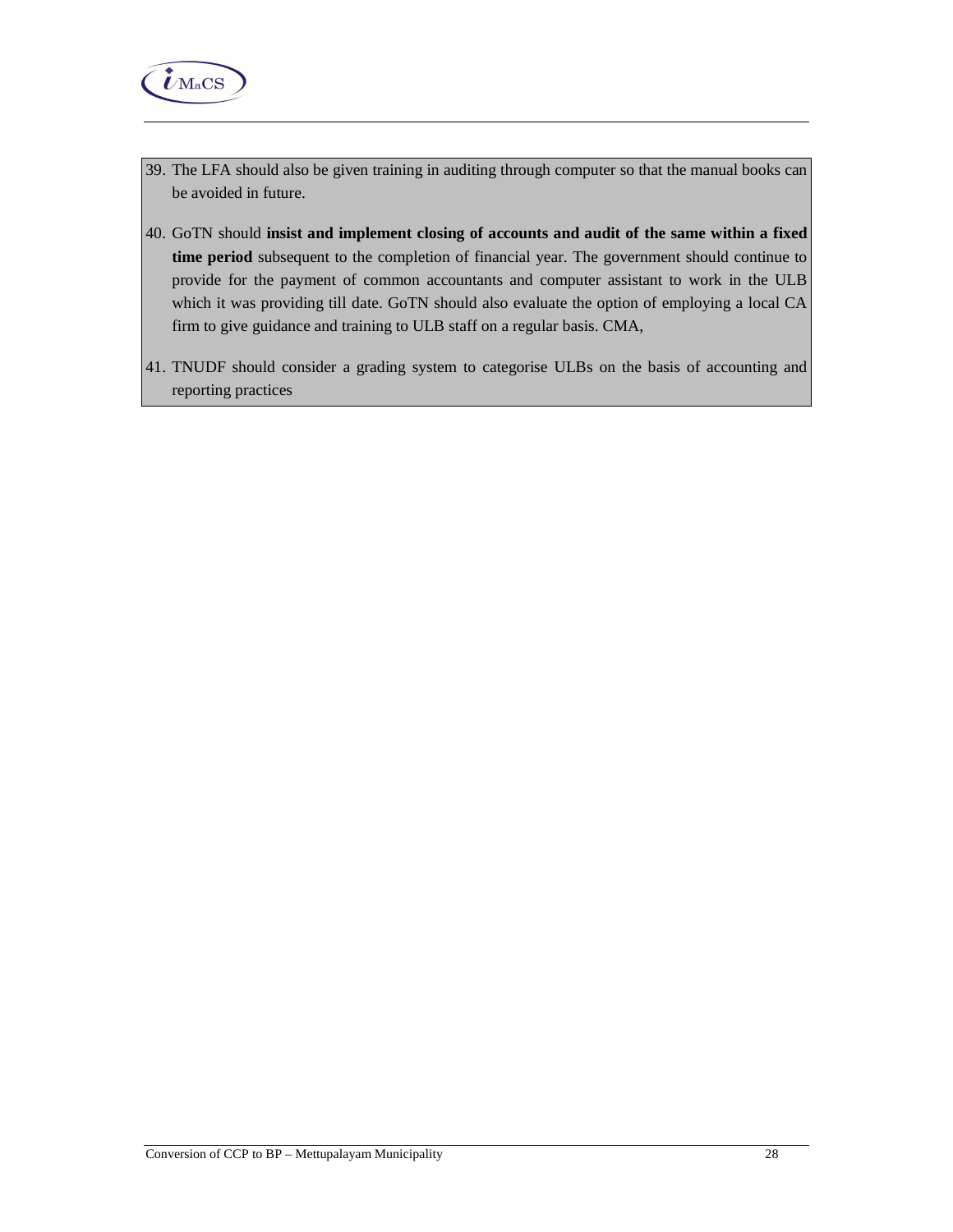# 6. Business plan and investment capacity

## **6.1 Financial and Operating Plan – time horizon and scenarios**

The FOP has been prepared for a ten-year period i.e., FY 2006-2015 for 2 different scenarios as given below:

- **Scenario I -** Base projections
- **Scenario II** Projections with 'potential improvements'

The basis and assumptions underlying income and expenditure projections for the FOP are detailed in section 6.2

### **6.2 Basis and assumptions**

## **6.2.1 Revenues**

## **Property tax**

Property tax projections have been arrived at as a product of average tax per assessment and the number of properties assessed. Assumptions on these revenue drivers are given below:

- *Scenario I –Base case*
	- Assessments growth  $-3.31\%$  per annum (in line with the CAGR over the last five years), with a cap on the number of assessments at 20,000 properties. The base number of assessments has been taken as 16789 properties.
	- Average tax per property Rs. 822 per property assessed, in line with the average tax per property collected in FY 2005.
	- $\div$  Arrears collection efficiency 49 % for FY 2006 (maximum during FY 2001-05) in FY 2004 and assumed to increase by 2 % every year (51% in FY 2007 and so on)
	- $\div$  Current collection efficiency 90 % for FY 2006 and assumed to increase by 1 % every year (91% in FY 2007)
- *Scenario II with improvements* 
	- Assessments growth  $-8\%$  per annum, with a cap on the number of assessments at 20,000 properties.
	- Average tax per property Rs. 822 per property assessed in FY 2006 with a one-time upward revision of 25% in FY 2007
	- Collection efficiency are kept at the same levels as Scenario I

### *Profession tax*

Profession tax has been arrived at as a product of average tax per assessee and the number of assessments. Assumptions on these revenue drivers are given below: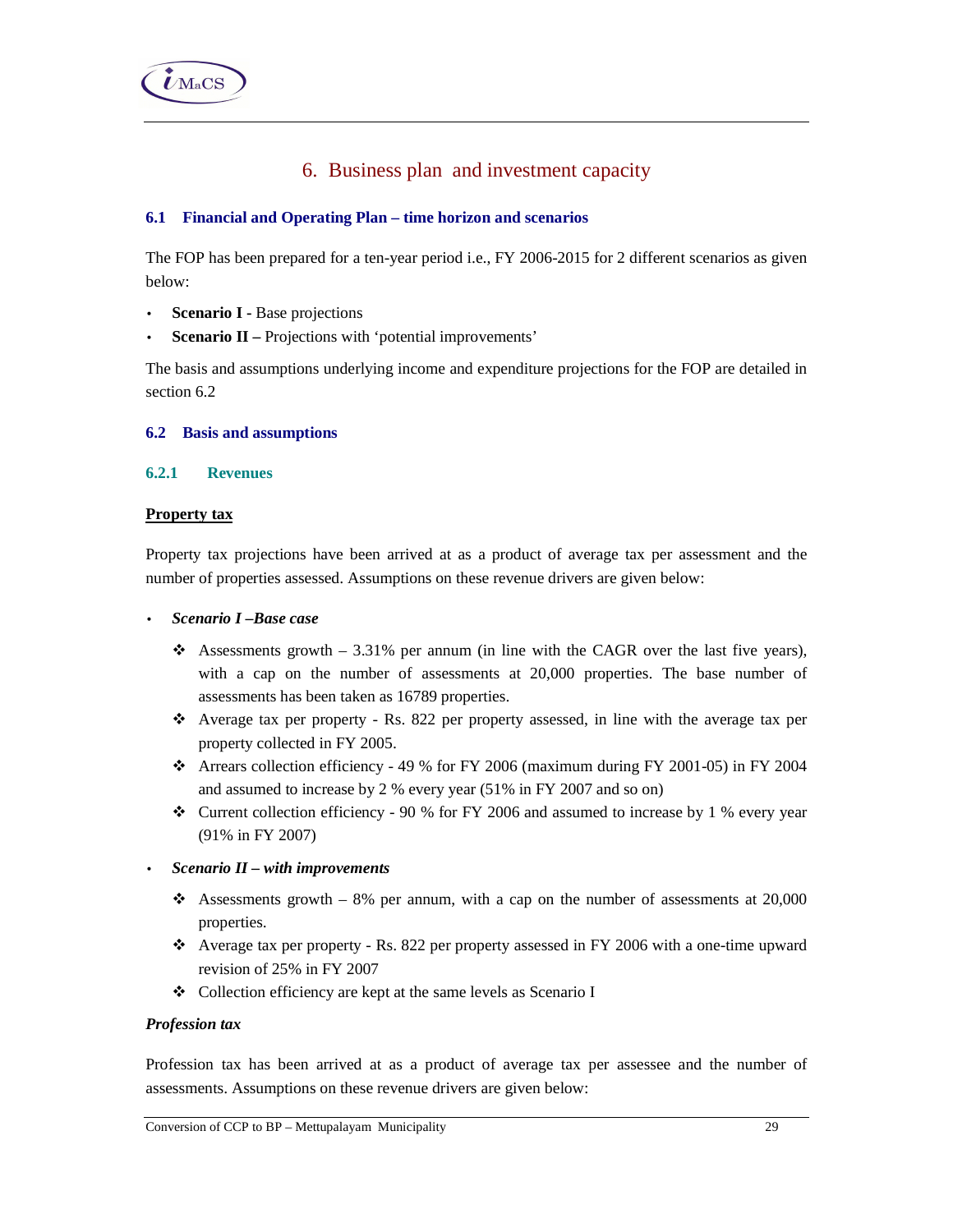

### • *Scenario I –Base case*

- Assessments growth  $-2.68$  % per annum (assumed as the CAGR over the last five years is very low), with a cap on the number of assessments at 3000. The base number of assessments has been taken as 2431 assessments.
- Average tax per assessment Rs. 392 per assessment, in line with the average in FY 2005. No revision has been assumed for the base case.
- Arrears collection efficiency 93% for FY 2006 (maximum during FY 2001-05) in FY 2004 and assumed to increase by 1 % every year (94% in FY 2007 and so on)
- $\div$  Current collection efficiency –99 % for FY 2006 (maximum during FY 2001-05) in FY 2004.

## • *Scenario II – with improvements*

- Assessments growth 5 % per annum (in line with the CAGR over the last five years), with a cap on the number of assessments at 3000.
- $\bullet$  Average tax per assessment Rs. 392 per assessment, in line with the average in FY 2005.
- Collection efficiency are kept at the same levels as Scenario I

### *Water Charges*

Water charges have been arrived at as a product of average water charges per connection and the number of connections.

• *Scenario I –Base case*

- Assessments growth 3.16 % per annum (assumed as the CAGR over the last five years is very low), with a cap on the number of assessments at 10,000. The base number of assessments has been taken as 8097 assessments.
- $\bullet$  Average tax per assessment Rs. 549 per assessment, in line with the average in FY 2005. No revision has been assumed for the base case.
- $\div$  Arrears collection efficiency 86% for FY 2006 (maximum during FY 2001-05) in FY 2002 and assumed to increase by 1 % every year (87% in FY 2007 and so on)
- $\div$  Current collection efficiency –89 % for FY 2006 (maximum during FY 2001-05) in FY 2004 and assumed to increase by 1% every year (90% in FY 2007 and so on).

### • *Scenario II – with improvements*

- Assessments growth  $-5\%$  per annum (in line with the CAGR over the last five years), with a cap on the number of assessments at 10,000.
- $\div$  Average tax per assessment Rs. 549 per assessment, in line with the average in FY 2005, with a tariff increase of 5% every three years.
- Collection efficiency are kept at the same levels as Scenario I

#### *Other income*

The assumptions made in case of other income is summarised in the table below: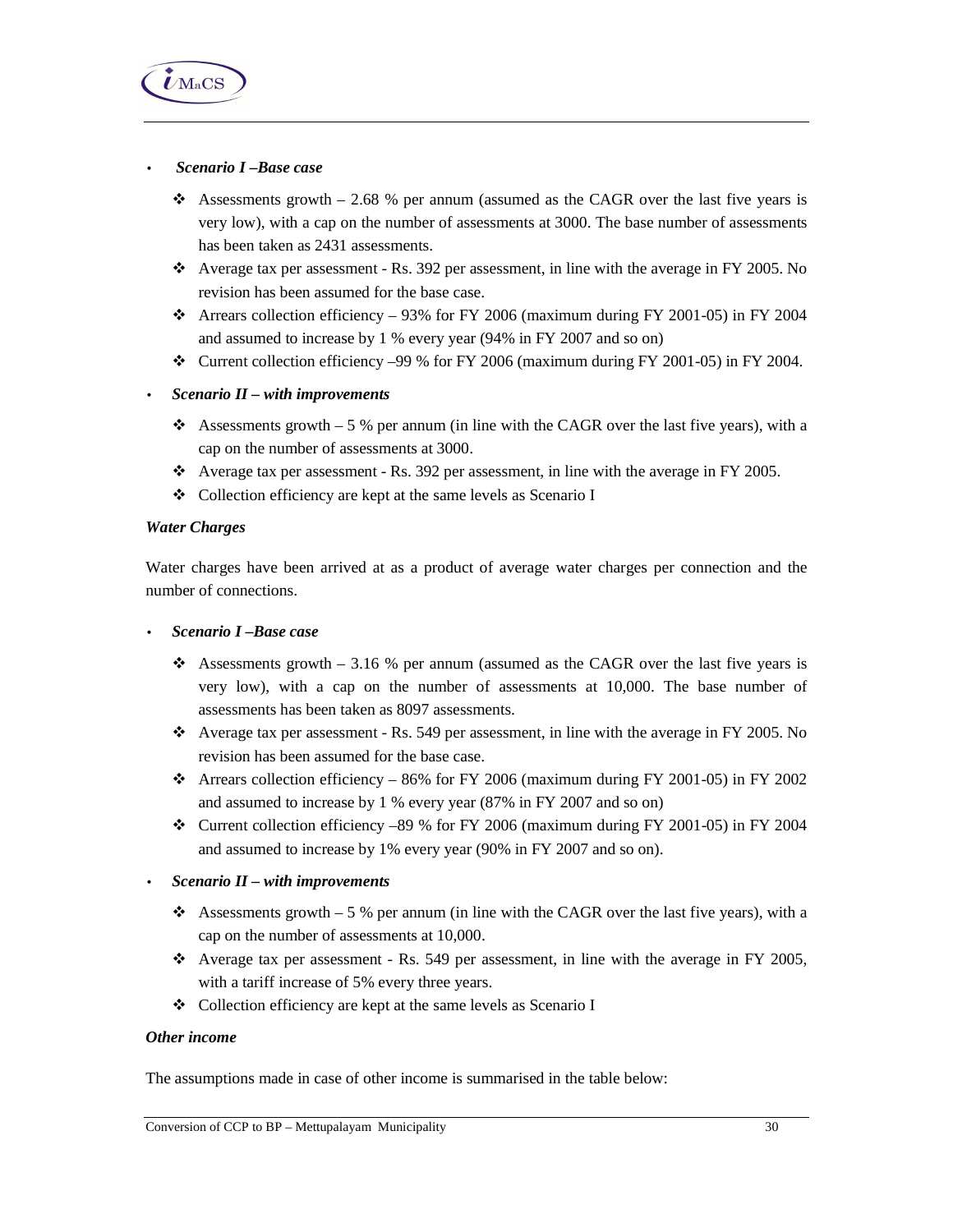#### **Exhibit 6.1 Assumptions for other income**

| <b>Item</b>             | <b>Base Amount</b><br>(in Lakhs) | <b>Growth</b><br>(CAGR %) | <b>Assumptions</b>                          |
|-------------------------|----------------------------------|---------------------------|---------------------------------------------|
| Service Charges & Fees  | 25.92                            | Negative<br>Growth        | CAGR of 4% on the base amount for FY 2005.  |
|                         |                                  |                           |                                             |
| Other income            | 57.42                            | Negative                  | CAGR of 1% on the base amount for FY 2005.  |
|                         |                                  | Growth                    |                                             |
| <b>Assigned Revenue</b> | 80.65                            | Negative                  | CAGR of 7% on the base amount for FY 2005.  |
|                         |                                  | Growth                    |                                             |
| Devolution Fund         | 67.63                            | Negative                  | CAGR of 10% on the base amount for FY 2005. |
|                         |                                  | Growth                    |                                             |

## **6.2.2 Assumptions - Expenditure**

The assumptions for projection in revenue expenditure based on the past performance is as follows:

#### **Exhibit 6.2 Expenditure**

| <b>Item</b>                    | <b>Base Amount</b><br>(in Rs. Lakh) | Growth<br>(CAGR %) | <b>Assumptions</b>                                                                                                                                                                   |
|--------------------------------|-------------------------------------|--------------------|--------------------------------------------------------------------------------------------------------------------------------------------------------------------------------------|
| <b>Salaries</b>                | 231.24                              | 1.3%               | CAGR of 3% with cost of FY 2005 as the base                                                                                                                                          |
| <b>Operating Expenses</b>      | 111.40                              | 16.3%              | The expenditure has been assumed as 5% of the<br>gross block of fixed assets (in line with the average<br>over the last five years). An inflation of 5% has also<br>been considered. |
| <b>Programme Expenses</b>      | 2.71                                |                    | CAGR of 2% on the base amount for FY 2005.                                                                                                                                           |
| <b>Administrative Expenses</b> | 10.23                               | Negative<br>Growth | The growth rate has been assumed at a nominal rate<br>of 5% and has been applied on the base amount,<br>which is for the year 2004-2005.                                             |
| Depreciation                   |                                     |                    | Expenditure assumed as 5% of the gross block of<br>fixed assets                                                                                                                      |
| <b>Finance Expenses</b>        |                                     |                    | Refer 6.2.3 below.                                                                                                                                                                   |

## **6.2.3 Assumptions - Assets and liabilities**

Since the balance sheets were given only for 2000-01 and 2001-02, we have assumed the figures for 2002-03, 2003-04 and 2004-05 are same as the figures for 2001-02. The other major assumptions adopted for projection of assets and liabilities is given below:

## *Other assets*

## **Exhibit 6.4 Assumptions - Assets**

| <b>Asset Head</b>    | <b>Assumptions</b>                                                     |
|----------------------|------------------------------------------------------------------------|
| <b>Stock Account</b> | The closing balance as given in the last balance sheet by the ULB has  |
|                      | been taken as the base figure for projection. It has been assumed that |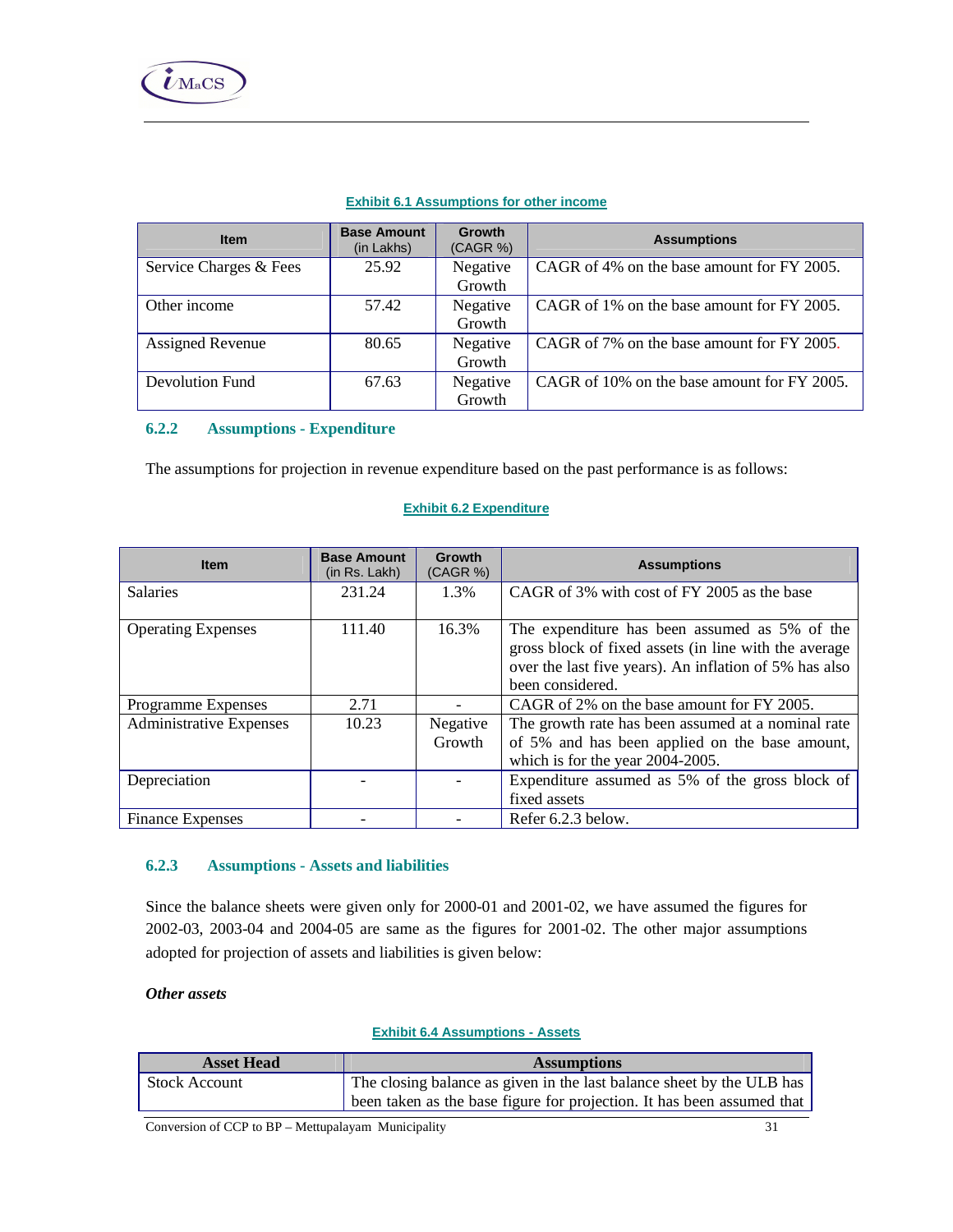

| <b>Asset Head</b>        | <b>Assumptions</b>                                                                                                                                                                                                                                                                                                                                                       |
|--------------------------|--------------------------------------------------------------------------------------------------------------------------------------------------------------------------------------------------------------------------------------------------------------------------------------------------------------------------------------------------------------------------|
|                          | the stock will be 95% of the last year balance                                                                                                                                                                                                                                                                                                                           |
| <b>Debtors</b>           | This head represents the debtors for the three heads property tax,<br>profession tax and water charges. As they form the major portion of<br>revenue their debtors also have been grouped separately. The<br>calculation of debtors has been done based on the current demand<br>under each category of income and the collection efficiency for each<br>of the category |
| <b>Other Receivables</b> | The closing balance as given in the last balance sheet by the ULB has<br>been taken as the base figure for projection. It has been assumed that<br>other receivables will be 95% of the last year balance.                                                                                                                                                               |
| <b>Bank Account</b>      | This account is the balance based on the cash flows for particular year                                                                                                                                                                                                                                                                                                  |

The detailed projections for each of the 4 cases are provided in section 6.3.

### *Loans*

All loans taken by the ULB are long-term. The ULB has a loan outstanding of Rs.1217.33 lakhs and the scheduling of these loans and interest has been taken into account in the FOP.

| S.No | <b>Lending Agency</b> | <b>Amount</b><br>of Loan | drawal      | <b>Year of Interest</b><br>Rate % | <b>Repay</b><br>ment<br>period<br>(vears) | <b>Total loan repaid</b> |          |               | <b>Outstandi</b><br>ng loan<br>amount |
|------|-----------------------|--------------------------|-------------|-----------------------------------|-------------------------------------------|--------------------------|----------|---------------|---------------------------------------|
|      |                       |                          |             |                                   |                                           | Principal                | Interest | Total         |                                       |
| 1    | <b>TNUDF</b>          | 84.49                    | 1995        | 14.0%                             | 15                                        | 42.11                    | 83.88    | 126.00        | 53.08                                 |
| 2    | TUFIDCO               | 80.00                    | 1982        | 10%                               | 20                                        | 80.00                    | 80.01    | 160.01        | 0.00                                  |
| 3    | <b>TUFIDCO (LCS)</b>  | 23.78                    | 1988        | 10%                               | 25                                        | 12.28                    | 23.32    | 35.60         | 16.67                                 |
| 4    | TNUDF (Sp<br>Roads)   | 102.58                   | <b>2000</b> | 16%                               | 20                                        | 5.58                     | 12.78    | 18.36         | 151.71                                |
| 5    | <b>Govt.</b> Loans    | 125.82                   | 1998        | 9.8%                              | 20                                        | 36.34                    | 14.65    | 50.99         | 115.29                                |
| 6    | <b>Water Supply</b>   | 880.58                   | 2004        | 10%                               | 20                                        |                          |          | 0.00          | 880.58                                |
|      | Total                 | 1297.25                  |             |                                   |                                           | 176.31                   |          | 214.64 391.00 | 1217.33                               |

#### *New Loans*

The requirement of new loans is related to capital expenditure (Capex) the ULB wants to execute. The loans has been taken as 60% of the total Capex while the grants is assumed at 30% and the own contribution by the ULB is pegged at 10% of the total Capex. The terms of the new loans is assumed as follows

#### **Exhibit 6.6 New loans**

| <b>Particulars</b>           | <b>Assumptions</b> |
|------------------------------|--------------------|
| Rate of Interest on new loan | 8% p.a.            |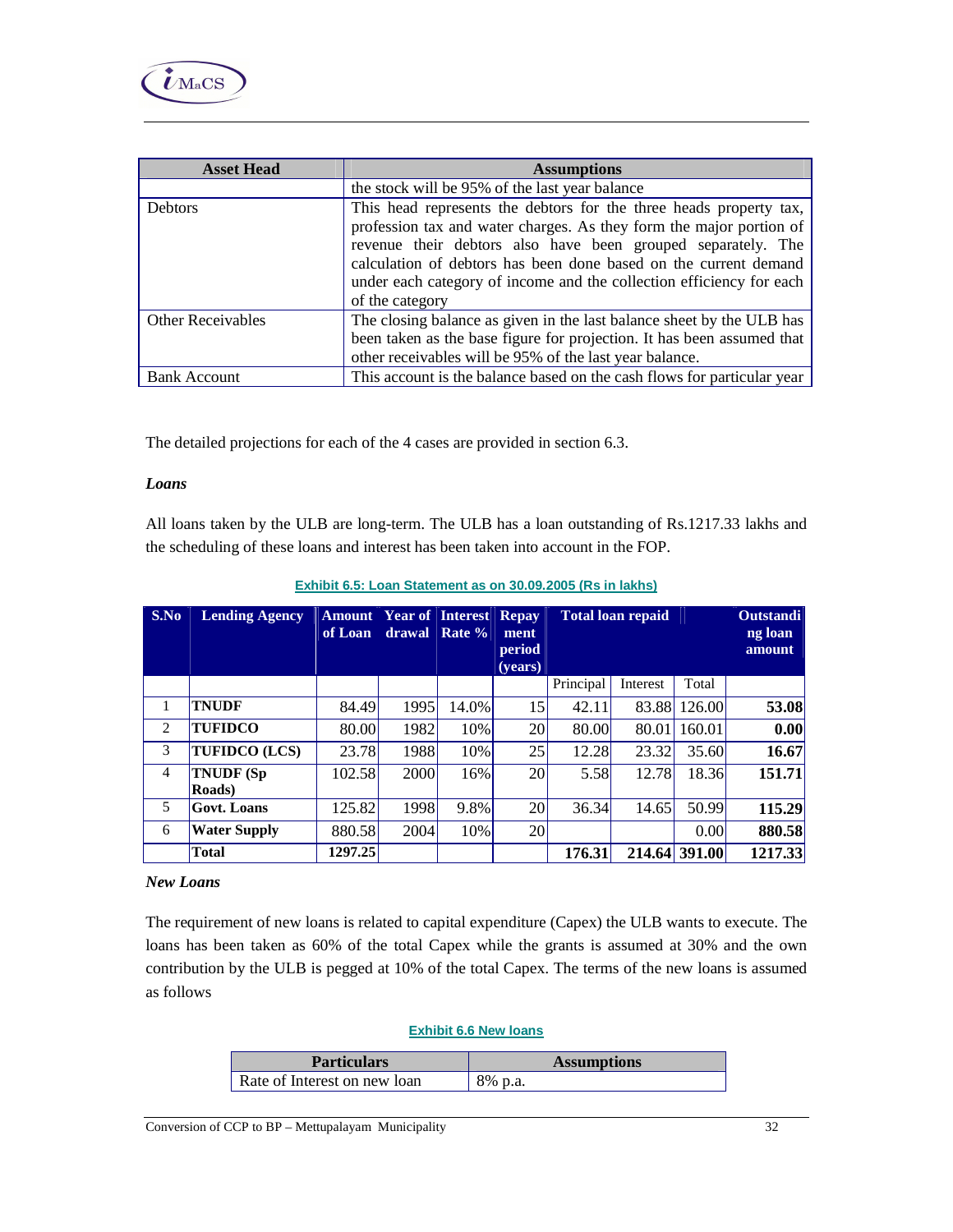

| Repayment Period of new loan   15 years (inclusive of moratorium) |         |
|-------------------------------------------------------------------|---------|
| Principal moratorium period                                       | 2 years |

#### *Other liabilities*

#### **Exhibit 6.7 Other Liabilities**

| <b>Liabilities</b>         | <b>Assumptions</b>                                                |  |  |  |
|----------------------------|-------------------------------------------------------------------|--|--|--|
| <b>Grants</b>              | Closing balance as given in FY 2005 has been taken as the base    |  |  |  |
|                            | figure. Grants assumed at 30% of the Capital expenditure, which   |  |  |  |
|                            | would be added to grants balance every year.                      |  |  |  |
| <b>Current Liabilities</b> | Closing balance as given in FY 2005 has been taken as the base    |  |  |  |
|                            | figure. Current Liabilities assumed at 90% of the previous year's |  |  |  |
|                            | balance.                                                          |  |  |  |
| Accumulated depreciation   | Closing balance as given in FY 2005 has been taken as the base    |  |  |  |
|                            | figure. Every years depreciation has been added to the balance of |  |  |  |
|                            | the accumulated depreciation                                      |  |  |  |
| <b>Accumulated Surplus</b> | Closing balance as given in the FY 2005 has been taken as the     |  |  |  |
|                            | base figure. Every year the cash surplus is added to this account |  |  |  |
|                            | while the contribution for the project from its own funds are     |  |  |  |
|                            | deducted from the accumulated surplus.                            |  |  |  |

## **6.3 Estimation of borrowing and investment capacity**

We have arrived at the borrowing capacity based on the Income and expenditure projections including debt servicing of existing loans as of FY ending 2005. We have arrived at the borrowing capacity of MeM as the minimum of

- NPV of 30% of revenue projections and
- NPV of Operating Surplus projections.

The overall financing mix has been assumed to include 50% loans, 40% Grants and 10% own funds in order to arrive at the overall investment capacity. Thus, we have computed the investment capacity as borrowing capacity (arrived at as explained above) divided by 0.5.

## **6.4 Financial projections**

### **6.4.1 Income and expenditure projections**

Exhibit 6.8 captures the Income and Expenditure projections for FY 2006-15 with potential improvements.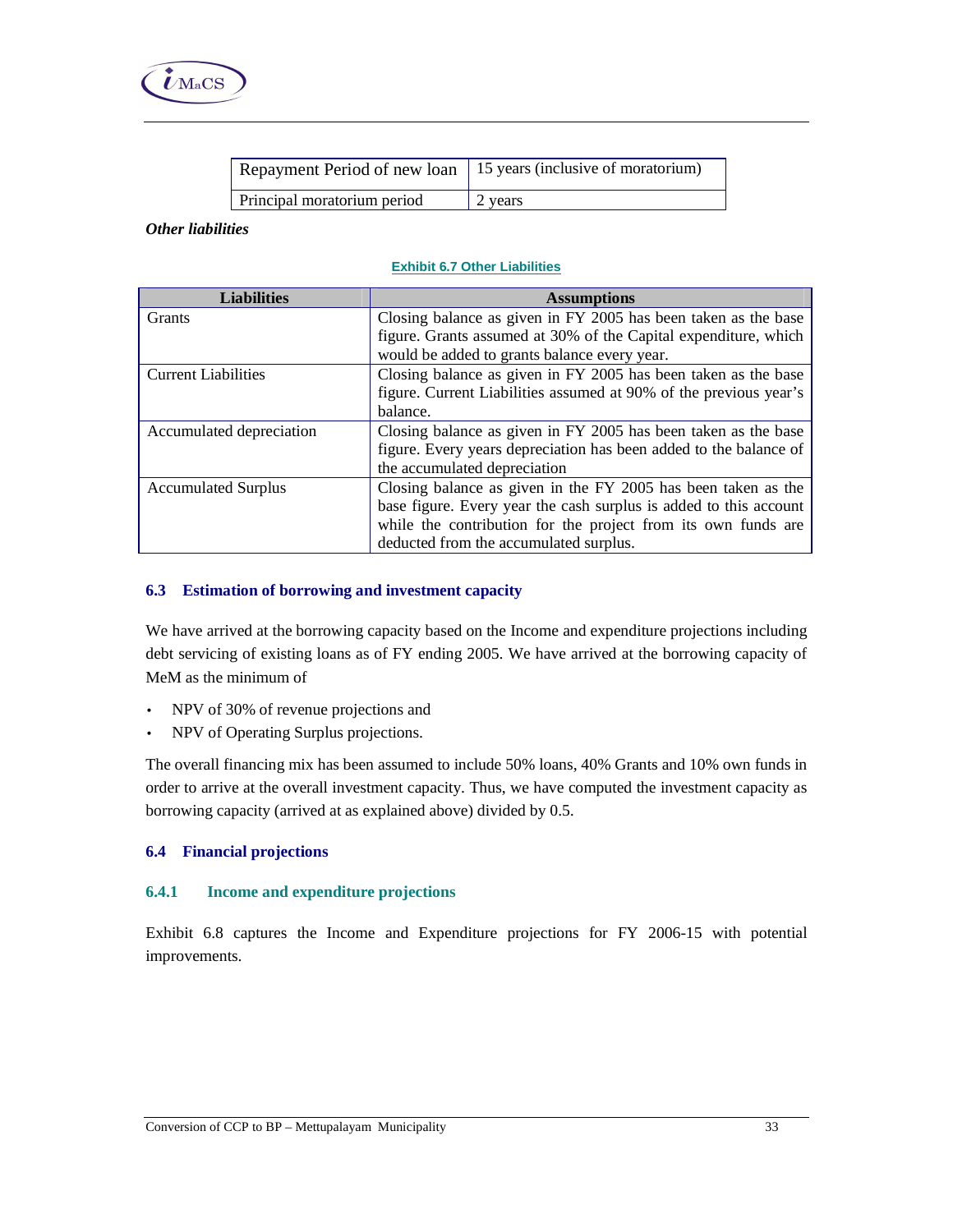| <b>INCOME</b>                       | 2005-06        | 2006-07  | 2007-08  | 2008-09      | 2009-10  | 2010-11        | $ 2011-12 $ | $ 2012 - 13 $ | $ 2013 - 14 $ | 2014-15        |
|-------------------------------------|----------------|----------|----------|--------------|----------|----------------|-------------|---------------|---------------|----------------|
| <b>OWN INCOME</b>                   | 291            | 307      | 368      | 393          | 398      | 399            | 422         | 435           | 503           | 509            |
| Property tax                        | 149            | 161      | 217      | 235          | 236      | 236            | 236         | 236           | 295           | 295            |
| Profession tax                      | 10             | 11       | 11       | 12           | 12       | 12             | 12          | 12            | 12            | 12             |
| <b>Water Charges</b>                | 47             | 49       | 51       | 57           | 58       | 58             | 61          | 61            | 61            | 64             |
| Sewerage Charges                    | 0              | $\Omega$ | $\theta$ | $\mathbf{0}$ | $\Omega$ | $\overline{0}$ | 18          | 29            | 36            | 36             |
| Service Charges & Fees              | 27             | 28       | 29       | 30           | 32       | 33             | 34          | 35            | 37            | 38             |
| Sale & Hire Charges                 | $\Omega$       | $\Omega$ | $\Omega$ | $\Omega$     | $\Omega$ | $\Omega$       | $\Omega$    | $\Omega$      | $\Omega$      | $\mathbf{0}$   |
| Other Income                        | 58             | 59       | 59       | 60           | 60       | 61             | 62          | 62            | 63            | 63             |
| <b>ASSIGNED REVENUE</b>             | 86             | 92       | 99       | 106          | 113      | 121            | 130         | 139           | 148           | 159            |
| TRANSFERS                           | 71             | 75       | 78       | 82           | 86       | 91             | 95          | 100           | 105           | 110            |
| <b>Devolution Fund</b>              | 71             | 75       | 78       | 82           | 86       | 91             | 95          | 100           | 105           | 110            |
| Grants & Contributions              | $\overline{0}$ | $\Omega$ | $\Omega$ | $\Omega$     | $\Omega$ | $\theta$       | $\Omega$    | $\Omega$      | $\Omega$      | $\overline{0}$ |
| TOTAL                               | 448            | 474      | 545      | 581          | 597      | 611            | 647         | 674           | 757           | 777            |
| <b>EXPENDITURE</b>                  |                |          |          |              |          |                |             |               |               |                |
| <b>OPERATING EXPENSES</b>           | 387            | 401      | 417      | 432          | 449      | 465            | 483         | 502           | 521           | 541            |
| <b>Salaries</b>                     | 238            | 245      | 253      | 260          | 268      | 276            | 284         | 293           | 302           | 311            |
| Repairs & Maintenance               | 135            | 142      | 149      | 157          | 164      | 173            | 181         | 190           | 200           | 210            |
| Programme Expenses                  | 3              | 3        | 3        | 3            | 3        | 3              | 3           | 3             | 3             | 3              |
| Administrative Expenses             | 11             | 11       | 12       | 12           | 13       | 14             | 14          | 15            | 16            | 17             |
| <b>FINANCE EXPENSES</b>             | 125            | 117      | 108      | 99           | 91       | 83             | 76          | 69            | 62            | 58             |
| <b>DEPRECIATION</b>                 | 135            | 135      | 135      | 135          | 135      | 135            | 135         | 135           | 135           | 135            |
| <b>TOTAL</b>                        | 648            | 653      | 660      | 667          | 675      | 684            | 694         | 705           | 717           | 734            |
| <b>Surplus (excl. Depreciation)</b> | (64)           | (44)     | 21       | 49           | 58       | 63             | 88          | 103           | 174           | 179            |

### **Exhibit 6.8 Income and Expenditure projections**

## **6.5 Impact of potential improvements**

On an 'as-is' basis, MeM's own revenues (comprising taxes, user charges and other income) could grow from Rs. **283 lakh** in FY 2005 to **Rs. 317 lakh** by FY 2010. MeM has limited areas for increasing its own income in the short term, in view of the spatial constraints discussed. Areas for revenue enhancement in the short term include:

- **Property tax** through an enhanced revision in ARV, widening assessee base and closer scrutiny
- **User charges**  MeM could potentially generate an incremental Rs. 16 lakh annually by FY 2010 by adding water connections (increase of tariff by 5% every two years).

**MeM also needs to explore scope for private sector participation** for development of bus stand infrastructure, market complex and slaughter house projects. However, this potential has not been taken into account while arriving at the borrowing / investment capacity of MeM. While there is potential for expenditure control in certain areas (as in the case of energy costs and leakage in water supply), **the focus of cost management should be to shift expenditure from administration to better asset management and service levels.** We have not factored in any cost reduction in the FOP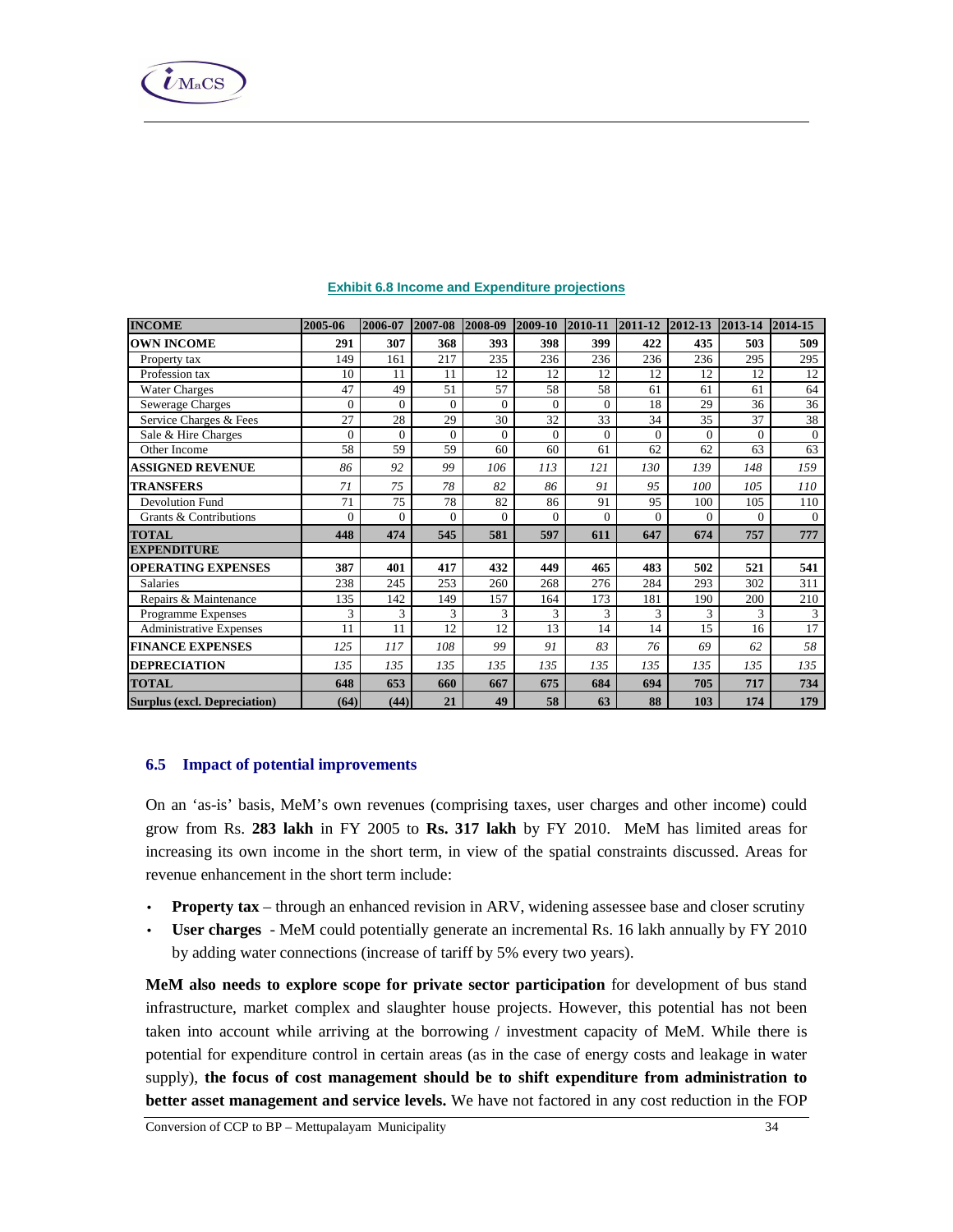

and have assumed that any savings generated from cost reduction would go into augmenting service levels and better asset management.





A comprehensive energy audit is required, given that 80% of its operations and maintenance expenditure on electricity charges. Plugging leakage in the water supply network and installation of timers and energy savers on the street light network are important interventions needed in the context of MeM's high power costs.

### **6.6 Key results**

The factor for concern for Mettupalayam municpality is that even after factoring a substantial improvements in revenues (detailed in section 6.5 for potential improvements), the debt servicing capacity of MeM is severely constrained by its outstanding loans of Rs. 12 crore as of FY 2005, which was approximately 2.7 times the revenue for FY 2005. Thus MeM is severely burdened with existing debt which constrains its capacity to take up major investments through loan financing.

The borrowing capacity has been computed as the minimum of NPV of operating surplus, 30% of revenues during the projection period and works out to Rs. 945 lakh.

| <b>FOP summary</b>                                  |      |  |  |  |
|-----------------------------------------------------|------|--|--|--|
| Revenues - FY 2010 (Rs.Lakh)                        | 597  |  |  |  |
| Revenue CAGR % - FY 2006-15                         | 6.3% |  |  |  |
| Avg. Op. Surplus (Rs. Lakh)                         | 150  |  |  |  |
| Avg. TE /TR (%)                                     | 90%  |  |  |  |
| Avg. DS /TR (%)                                     | 26%  |  |  |  |
| Borrowing Capacity (Rs.lakh) computed as NPV of     |      |  |  |  |
| Operating surplus projections                       | 452  |  |  |  |
| 30% of Revenue projections                          | 1246 |  |  |  |
| <b>Summary of Investment and Borrowing Capacity</b> |      |  |  |  |

|  | Exhibit 6.10 - Summary of results of FOP |  |  |
|--|------------------------------------------|--|--|
|  |                                          |  |  |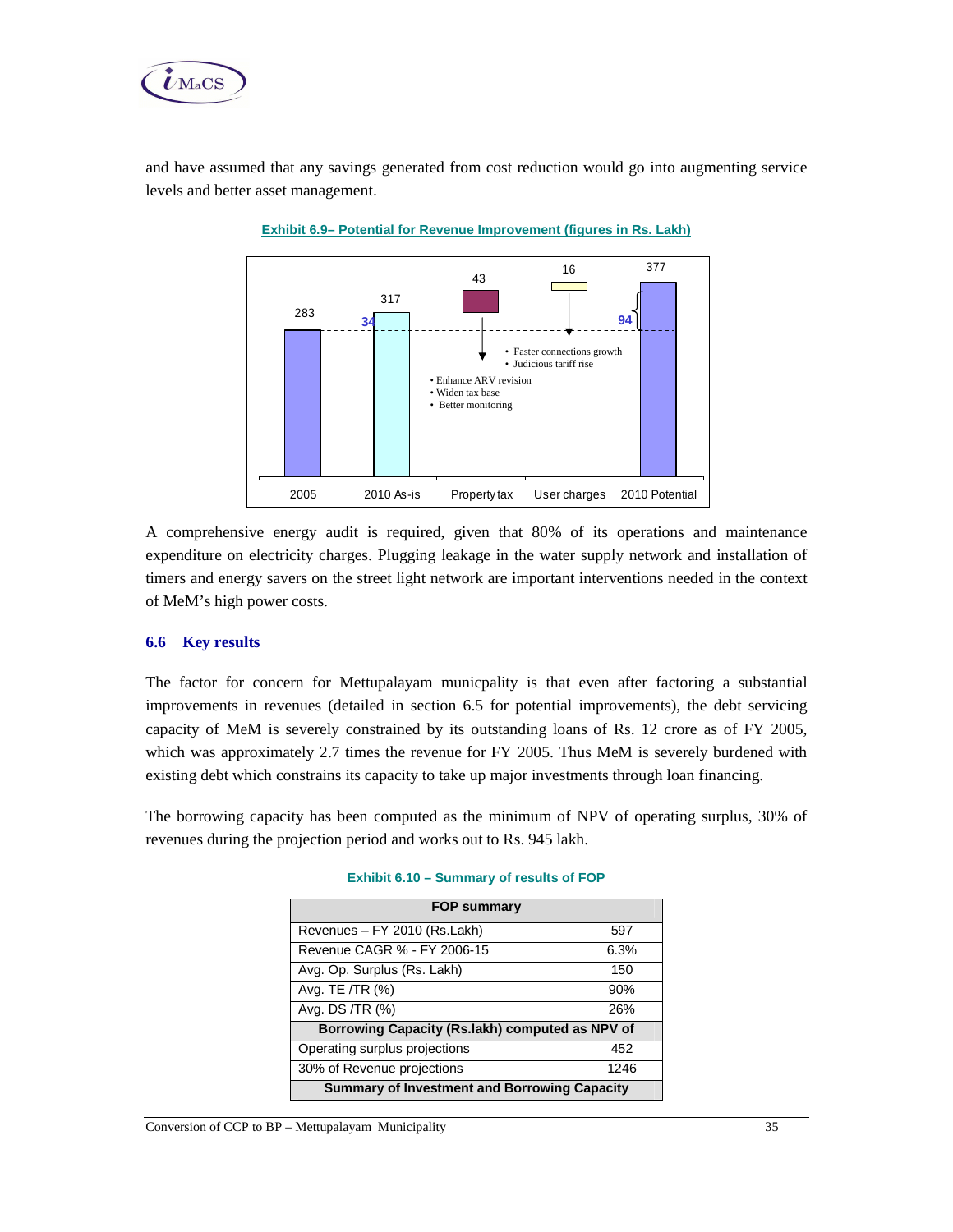| Borrowing Capacity (BC) - Rs. lakh         | 452  |
|--------------------------------------------|------|
| Investment Capacity (IC) - BC/0.4 Rs. Lakh | 1130 |
| Investment Requirement (IR) Rs. Lakh       | 3767 |
| IC $/$ IR                                  | 30%  |

As can be seen, the sustainable investment capacity of ULB is only 30%, even with potential improvements. MeM's existing loans constrain its investment capacity and there is need for some radical measures to bail out this ULB in the form of grants and reduction in interest on loans. Further given its spatial constraints for growth, the scope for growth through adding nearby areas also may need to be explored for the long-term sustainability of the municipality's finances.